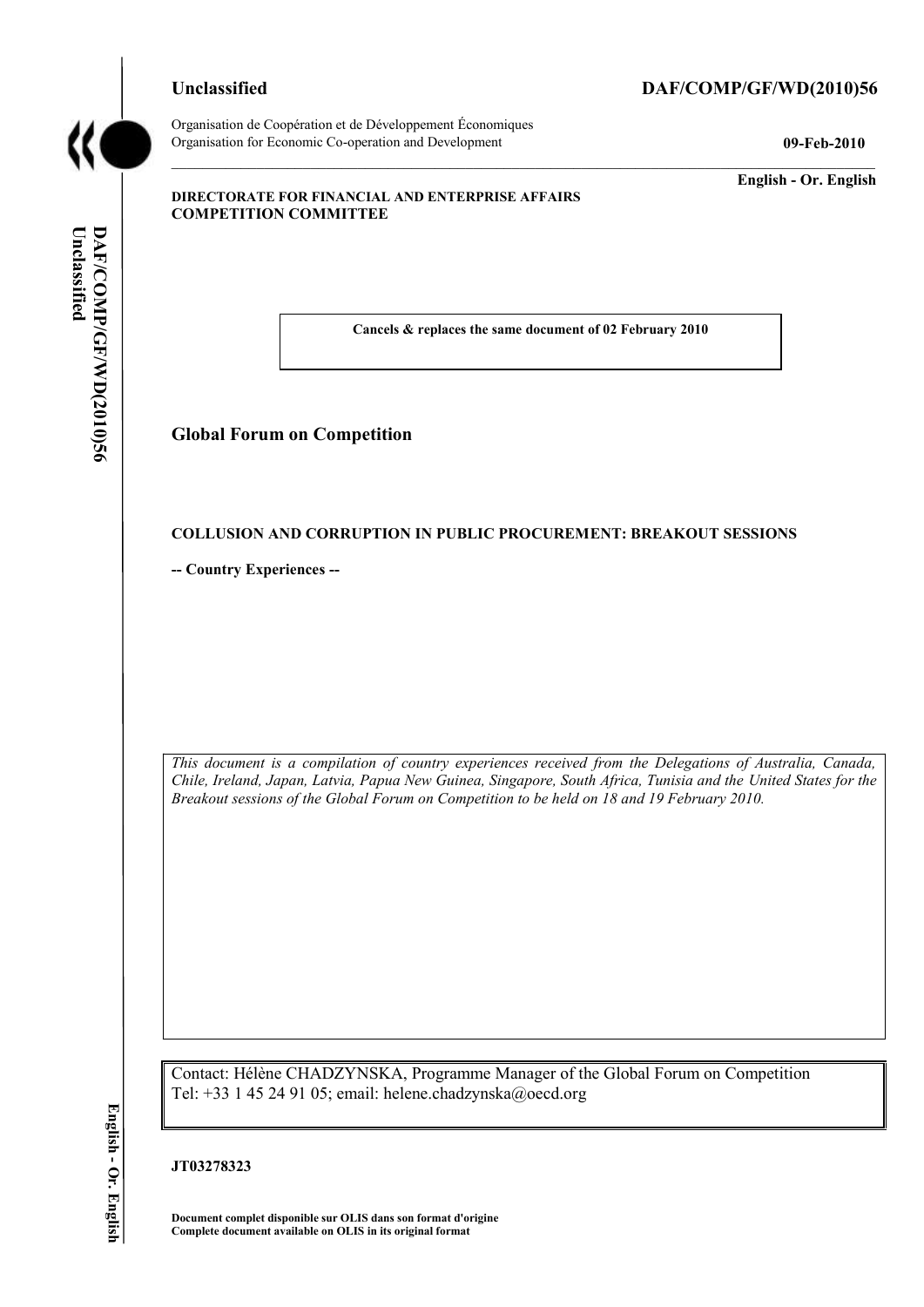#### BREAKOUT SESSIONS ON COLLUSION AND CORRUPTION IN PUBLIC PROCUREMENT

-- Country Experiences --

#### **TABLE OF CONTENTS**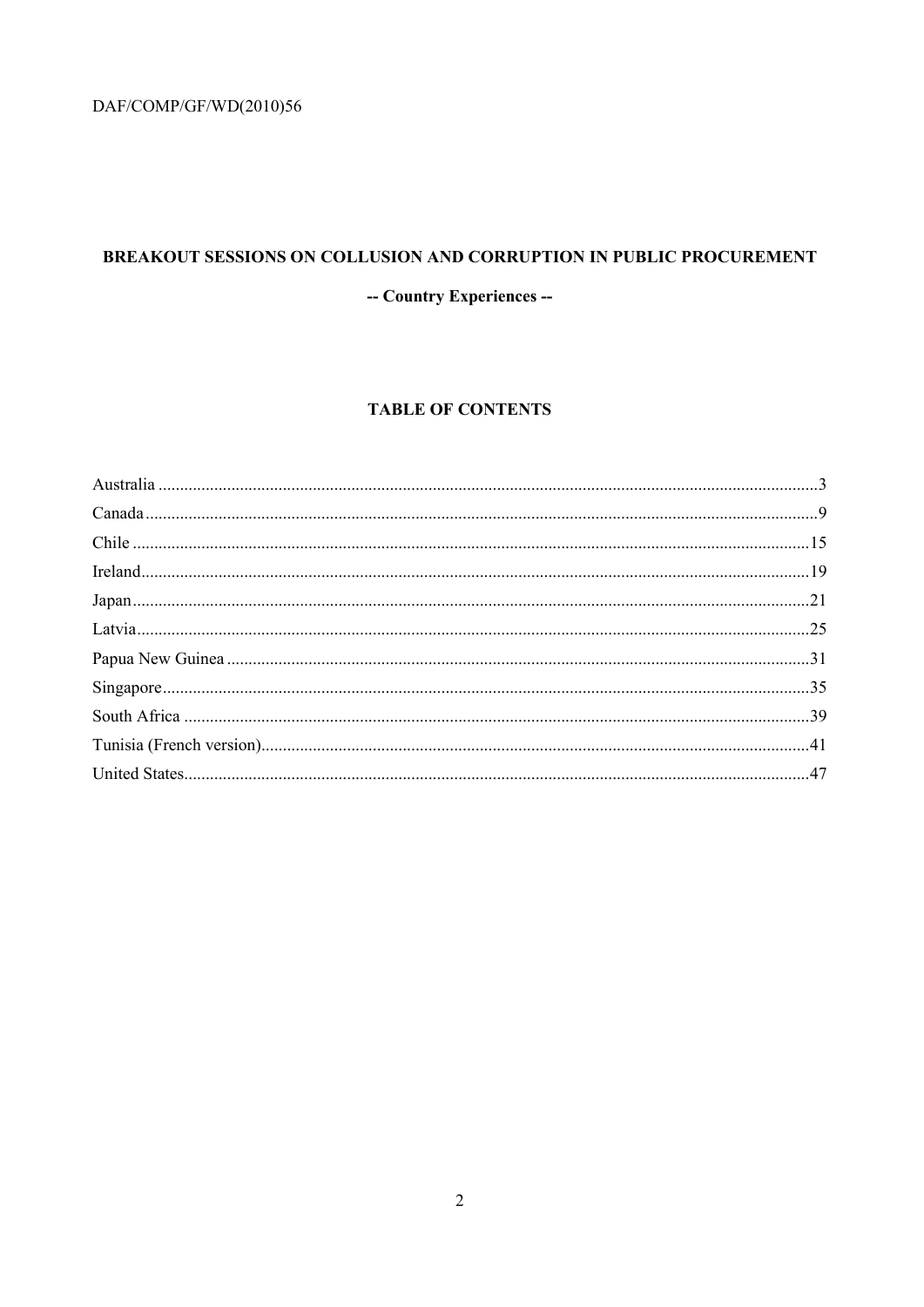#### **-- Australia --**

1. The Australian Competition and Consumer Commission (the ACCC) has developed an extensive education and advocacy program for government officials involved in public procurement.

2. This paper discusses the experiences of the ACCC in seeking to promote greater awareness of competition issues amongst procurement officials. It focuses, in particular, on the ACCC's recent advocacy initiatives in relation to cartel conduct. It also highlights the importance of having an integrated compliance program, which includes a mix of education, advocacy and enforcement action, to promote awareness of the obligations of businesses to comply with the *Trade Practices Act 1974*.

#### **Public Procurement in Australia**

3. In Australia the principles which apply to the Commonwealth in respect to public procurement are set out in the Commonwealth Procurement Guidelines<sup>1</sup> (CPGs). The CPGs establish the core procurement policy framework and articulate the Australian Government's expectations for certain Commonwealth departments and agencies (agencies) and their officials, when performing duties in relation to procurement.<sup>2</sup> The Commonwealth Department of Finance and Deregulation is responsible for administering the Commonwealth's procurement policy framework.

4. The CPGs define procurement in the following way:<sup>3</sup>

*Procurement encompasses the whole process of acquiring property or services. It begins when an agency has identified a need and decided on its procurement requirement. Procurement continues through the processes of risk assessment, seeking and evaluating alternative solutions, contract award, delivery of and payment for the property or services and, where relevant, the ongoing management of a contract and consideration of options related to the contract.*

- 5. The core principles which apply to procurement under the CPGs are:
	- Value for Money
	- Encouraging Competition
	- Efficient, Effective and Ethical Use of Resources
	- Accountability and Transparency

 $\mathbf{1}$ <sup>1</sup> A copy of the CPGs is available at [http://www.finance.gov.au/publications/fmg-series/procurement](http://www.finance.gov.au/publications/fmg-series/procurement-guidelines/index.html)[guidelines/index.html.](http://www.finance.gov.au/publications/fmg-series/procurement-guidelines/index.html)

<sup>&</sup>lt;sup>2</sup> Australia's state and territory governments operate their own separate public procurement frameworks. These frameworks are determined on a state-by-state / territory-by-territory basis.

<sup>3</sup> Commonwealth Procurement Guidelines (December 2008), p. 3.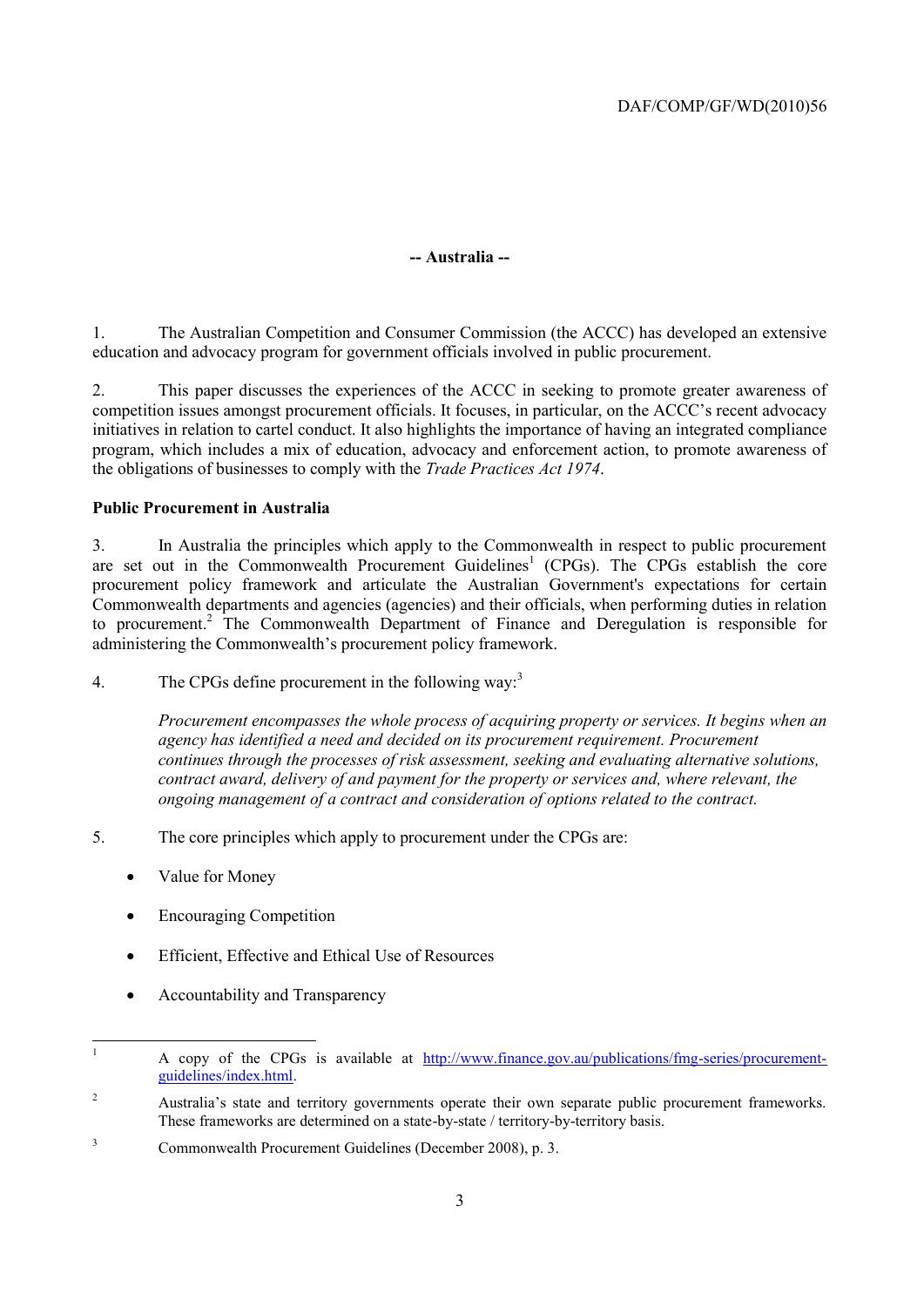6. Competition is a key element of the Australian Government's procurement policy framework. It enhances value for money, the core principle underpinning Australian Government procurement. Effective competition requires non-discrimination in procurement and the use of competitive procurement processes.

7. The Commonwealth procurement policy framework is non-discriminatory. All potential suppliers should have the same opportunities to compete for government business and be treated equitably based on their legal, commercial, technical and financial abilities. Equitable treatment of suppliers enables business to be conducted fairly, reasonably and with integrity.

8. Procurement methods must not discriminate against potential suppliers due to their degree of foreign affiliation or ownership, location or size. The property or services on offer must be considered on the basis of their suitability for their intended purpose and not on the basis of their origin.

9. The procurement process itself is an important consideration in achieving value for money. Participation in a procurement process imposes costs on agencies and potential suppliers and these costs should be considered when determining a process commensurate with the scale, scope and relative risk of the proposed procurement.

#### **ACCC Compliance Initiatives**

10. The ACCC is Australia's national competition regulator. It is responsible for administering the *Trade Practices Act 1974* (the Act), including by educating Australian consumers, businesses and governments about their trade practices rights and responsibilities. The ACCC is the only national agency dealing generally with competition matters and the only agency with responsibility for enforcing the Act and the state/territory application legislation.

11. The ACCC has actively engaged with procurement officials across all levels of government to alert them to the issues and risks that may arise in relation to cartel conduct. In particular, the ACCC has focused on:

- Risks for government
- The law in Australia
- Procurement design
- Detection tips
- Deterrence tips
- Do's and don'ts in public procurement

12. In 2005 the ACCC launched its first specific compliance program for procurement officials. The primary objective of this program was to alert officials on how to detect possible cartel activity in the procurement process. The material released by the ACCC provided guidance to officials on how to detect the warning signs of cartel conduct.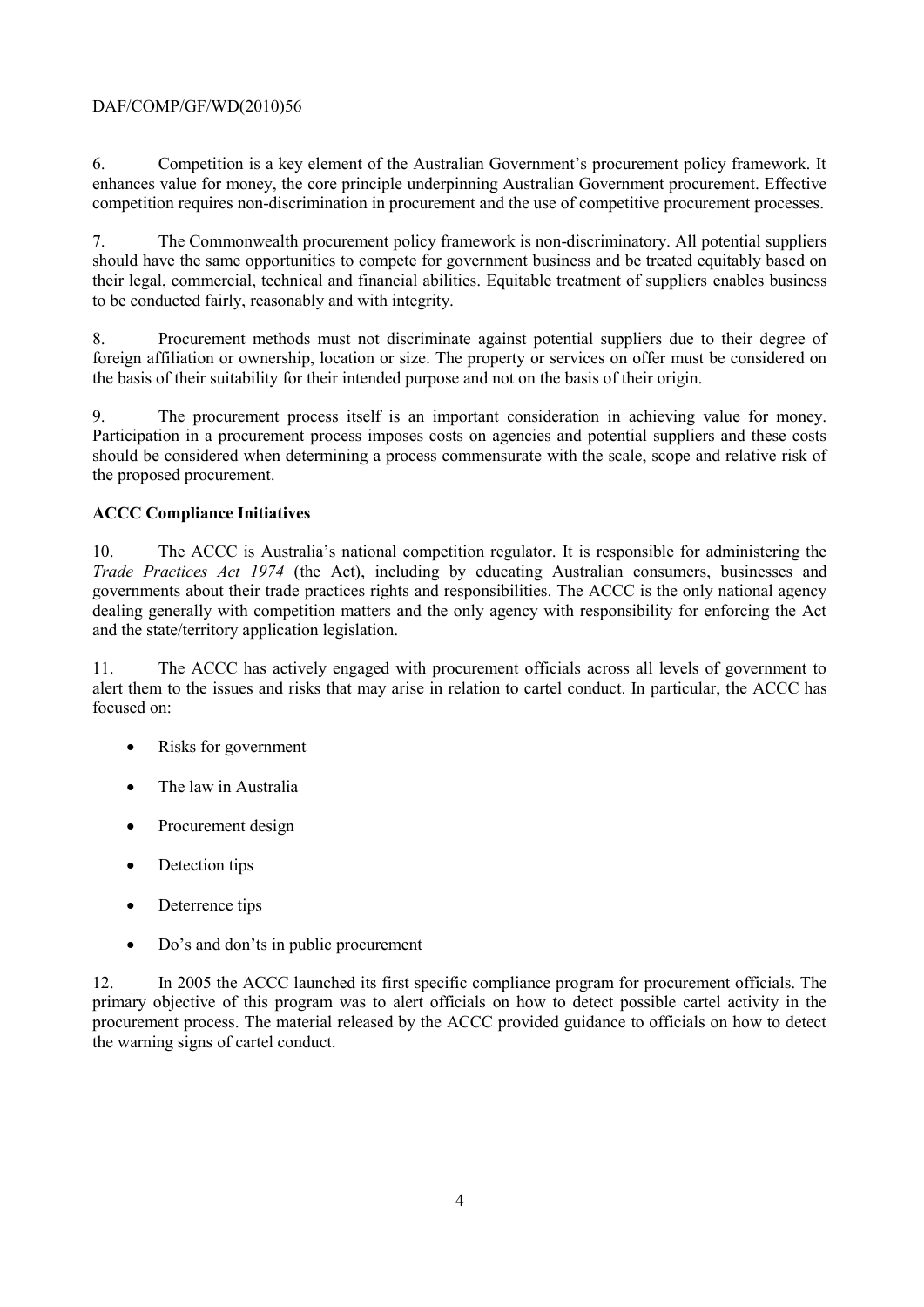#### *Consultation with Procurement Officials*

13. The ACCC compliance program was developed with the benefit of advice and information provided by officials directly involved in Commonwealth procurement. The ACCC conducted extensive consultation with a range of procurement officials, including the Commonwealth Department of Finance.

14. The ACCC also undertook a number of trial seminars with the draft material to determine whether the guidance was appropriate and would achieve the desired outcomes.

#### *Education Material*

15. The central component of the ACCC's compliance program was a multi-media CD-ROM which was provided to public sector procurement agencies, as well as private companies involved in procurement. In developing this material, the ACCC was able to draw on the experience of the Canadian Competition Bureau and the United States Department of Justice, Antitrust Division.

16. The CD-ROM was interactive and allowed procurement officials to access a variety of different levels of information. This information included: how to identify cartel activity; the process for reporting suspected cartel or bid-rigging behaviour; the statutory provisions; and what a person should do if a cartel operation is suspected. The CD-ROM also included a checklist for procurement officials to determine whether or not there is any suspected cartel activity.

17. In addition to the CD-ROM, the ACCC developed guidelines for procurement officials on cartel conduct.

18. The material also contained a short video presentation from ACCC Chairman, Graeme Samuel, outlining the importance of detecting cartels in public procurement.

#### *Presentations & Seminars*

19. The initial roll out of the ACCC's procurement strategy included over 50 presentations by ACCC staff, at all levels, to procurement officials from Commonwealth, state and local governments. Importantly, a number of these seminars were delivered to national and state conferences for procurement officials.

#### *Advocacy*

20. In addition to the educational aspects of the compliance program, the ACCC wrote to Commonwealth Government Ministers and the Premiers and Chief Ministers of each of Australia's states and territories. The purpose of this was twofold. Firstly, to seek support for the ACCC's education and compliance program at a high level within each Government. This support was received from all Governments.

21. The second purpose was to request all Governments to examine their procurement frameworks and introduce measures requiring officials to take into account competition laws when designing their procurement policies and guidelines. This proposal had mixed results with only some government agencies introducing measures to deal with cartel conduct.

#### *Investigations and Litigation*

22. As a result of the initial procurement compliance program, the ACCC received various reports from procurement officials identifying activity which may breach competition laws. Whilst there were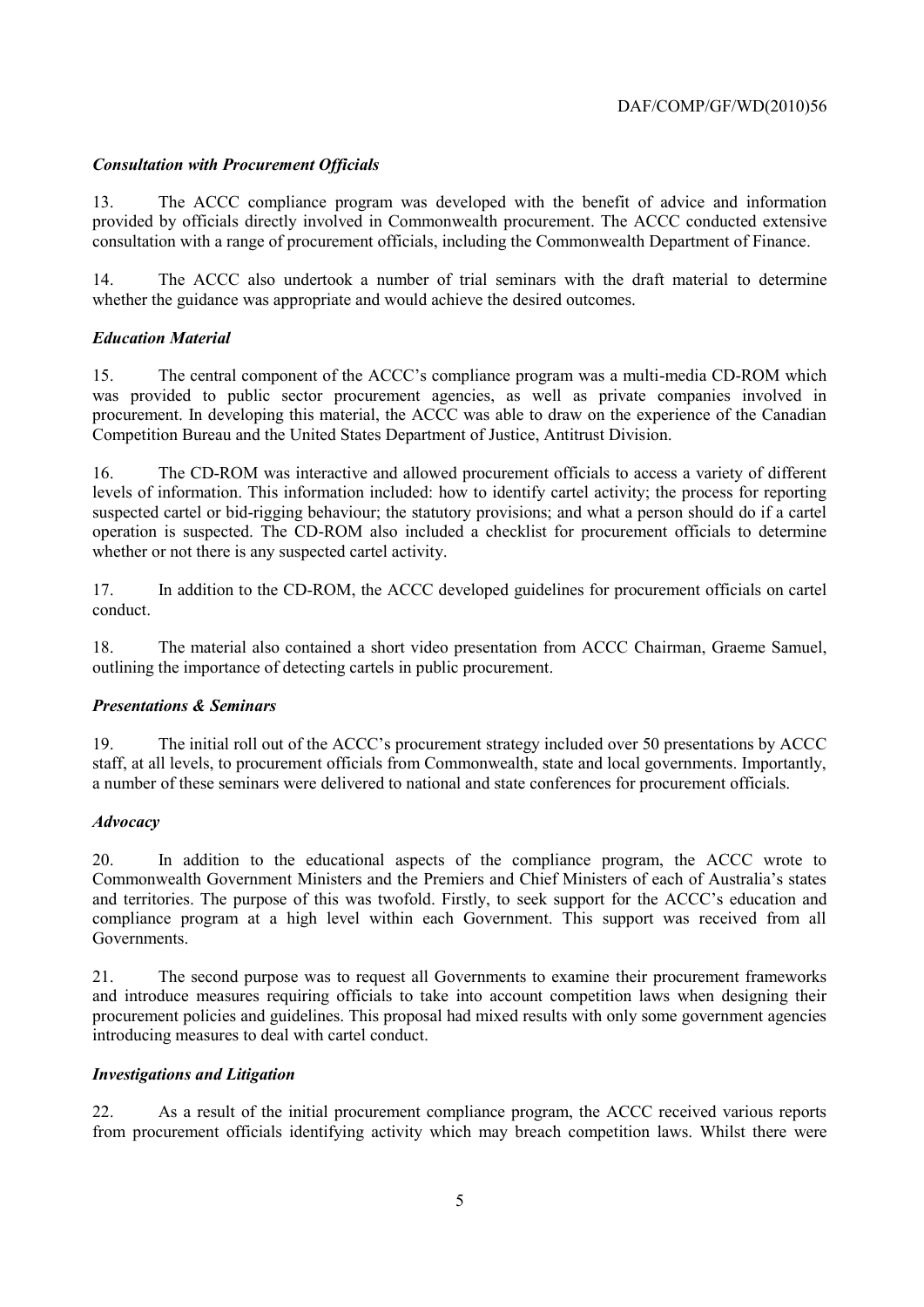some investigations as a result of these reports, none of these have led to enforcement action by the ACCC to date.

#### **Review of Procurement Compliance Program**

23. In 2007 the ACCC reviewed and updated its compliance program, and developed a DVD which was sent to Chief Financial Officers in 23 Commonwealth agencies. Unlike the initial roll-out of the program, the ACCC did not undertake the same extensive presentations and seminar series to educate procurement officials. One of the reasons for this was pending court action in the Baxter $<sup>4</sup>$  case.</sup>

#### **Baxter Case – Derivative Crown Immunity**

24. The ACCC took these proceedings following a complaint from a medical practitioner that exclusivity agreements between the government and Baxter Healthcare Pty Ltd (Baxter) limited the choice of treatment which would best meet the needs of their patients requiring dialysis.

25. The ACCC alleged that Baxter had entered into long-term, exclusive, bundled contracts with state purchasing authorities (SPAs) which tied the supply of sterile fluids to the supply of peritoneal dialysis products. It claimed that bundling all sterile fluids and peritoneal dialysis products in this way amounted to exclusive dealing in breach of section 47 of the Act*,* and that Baxter had taken advantage of its substantial market power in sterile fluids to structure the terms on which it offered to enter into the contracts.

#### *Federal Court Decision*

26. On 16 May 2005 the trial judge, Justice Allsop, handed down judgment applying a line of judicial authority based on the High Court's decision in *Bradken Consolidated Ltd v Broken Hill Proprietary Co*  Ltd<sup>5</sup> (Bradken). This authority provided that where the Crown enjoys immunity from the Act (which was not contested in the case), this immunity should extend to corporations with which the Crown deals, where the application of the Act would interfere with the proprietary, contractual and/or other legal interests of the Crown (known as derivative Crown immunity). Applying this authority, Justice Allsop held that the Act did not apply to either Baxter's contracts with the SPAs or its other conduct.

27. But for the existence of Crown or derivative Crown immunity, Justice Allsop said he would have found that Baxter had committed one breach of section 46 and a number of breaches of section 47 of the Act.

28. The ACCC appealed the decision on the basis that Justice Allsop had incorrectly held that the Act did not apply to Baxter's conduct.

#### *Full Federal Court Decision*

29. On 24 August 2006 the Full Federal Court handed down its decision, holding that Justice Allsop's finding on the Crown immunity issue was correct.

30. The Court made the following observations about the possible implications of its decision:

 $\overline{A}$ <sup>4</sup> *Australian Competition and Consumer Commission v Baxter Healthcare Pty Ltd* [2005] FCA 581 (16 May 2005) available at [http://www.austlii.edu.au/au/cases/cth/FCA/2005/581.html.](http://www.austlii.edu.au/au/cases/cth/FCA/2005/581.html)

<sup>5</sup> [1979] HCA 15 (5 April 1979) available at [http://www.austlii.edu.au/au/cases/cth/HCA/1979/15.html.](http://www.austlii.edu.au/au/cases/cth/HCA/1979/15.html)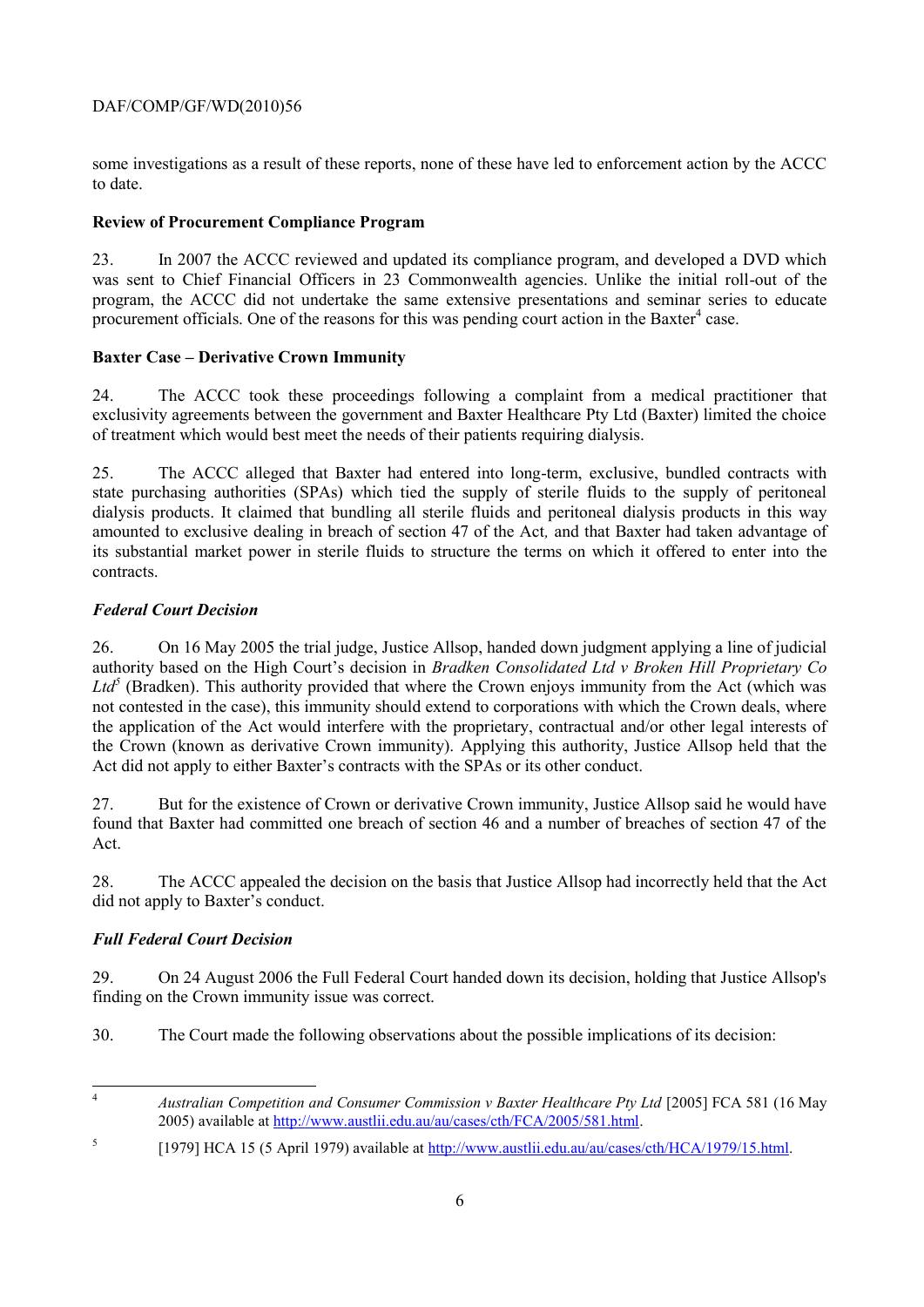*It is one thing to exempt the executive government from legislative prohibition as to conduct… It is another to have a substantial area of commerce in which restrictive practices can be carried on by all those dealing with a government, perhaps to the disadvantage of the public purchasing authority, but also to the detriment of other suppliers and consumers.*

31. The ACCC sought special leave to appeal the decision to the High Court and, on 29 August 2007, the High Court upheld the appeal, finding that the Act applied to Baxter's conduct. The High Court was of the view that. $6$ 

*The construction urged by the respondents imposes a very extensive qualification upon the Act's object of promoting competition and fair trading in the public interest, in the name of the protecting of the capacities of the Crown, a qualification strikingly at odds with the way the Act deals with governments when they themselves carry on a business.*

32. Baxter would therefore be liable for penalties, injunctions and other sanctions (to be determined by the Full Federal Court on remittal<sup>7</sup>).

#### *Implications of the Baxter Case*

33. Following the Federal Court and Full Federal Court decisions in Baxter, the ACCC was concerned that Crown immunity may pass through to businesses involved in cartel conduct if a bid was submitted for a government tender. However, the High Court's decision confirms that the Act *will* apply to collusive practices in the context of government procurement.

#### *Procurement Outreach Program*

34. The Baxter case was significant in that it removed any uncertainty that collusive practices involving Government tenders would be subject to the cartel provisions under the Act.

35. Following the High Court's decision, the ACCC trialled a new education and advocacy approach for public procurement. The trial program commenced in the state of South Australia and following its initial success was implemented nationally.

36. The trial program involved extensive consultation and liaison with state and local government entities, including over 70 presentations by ACCC staff. In addition to these presentations, an ACCC Outreach Officer was specifically tasked to liaise directly with these government entities, focusing on education and advocacy for procurement reform.

37. The ACCC also updated its guidelines for procurement officials on cartel conduct to reflect the decision in Baxter, and pending commencement of the new criminal cartel regime.<sup>8</sup>

38. In April 2009 the ACCC released a new guidance publication for procurement officials: "*Cartels: deterrence and detection —a guide for government procurement officers"*. 9

 $\overline{6}$ <sup>6</sup> *Australian Competition and Consumer Commission v Baxter Healthcare* [2007] HCA 38 (29 August 2007), at para 74. The decision is available at: [http://www.austlii.edu.au/au/cases/cth/HCA/2007/38.html.](http://www.austlii.edu.au/au/cases/cth/HCA/2007/38.html)

<sup>7</sup> *See Australian Competition and Consumer Commission v Baxter Healthcare Pty Ltd* [2008] FCAFC 141 (11 August 2008) available at: [http://www.austlii.edu.au/au/cases/cth/FCAFC/2008/141.html.](http://www.austlii.edu.au/au/cases/cth/FCAFC/2008/141.html)

<sup>&</sup>lt;sup>8</sup> New laws criminalising cartel conduct came into effect in Australia on 24 July 2009. More information about the new criminal cartel regime is available at: [http://www.accc.gov.au/content/index.phtml/tag/cartels/.](http://www.accc.gov.au/content/index.phtml/tag/cartels/)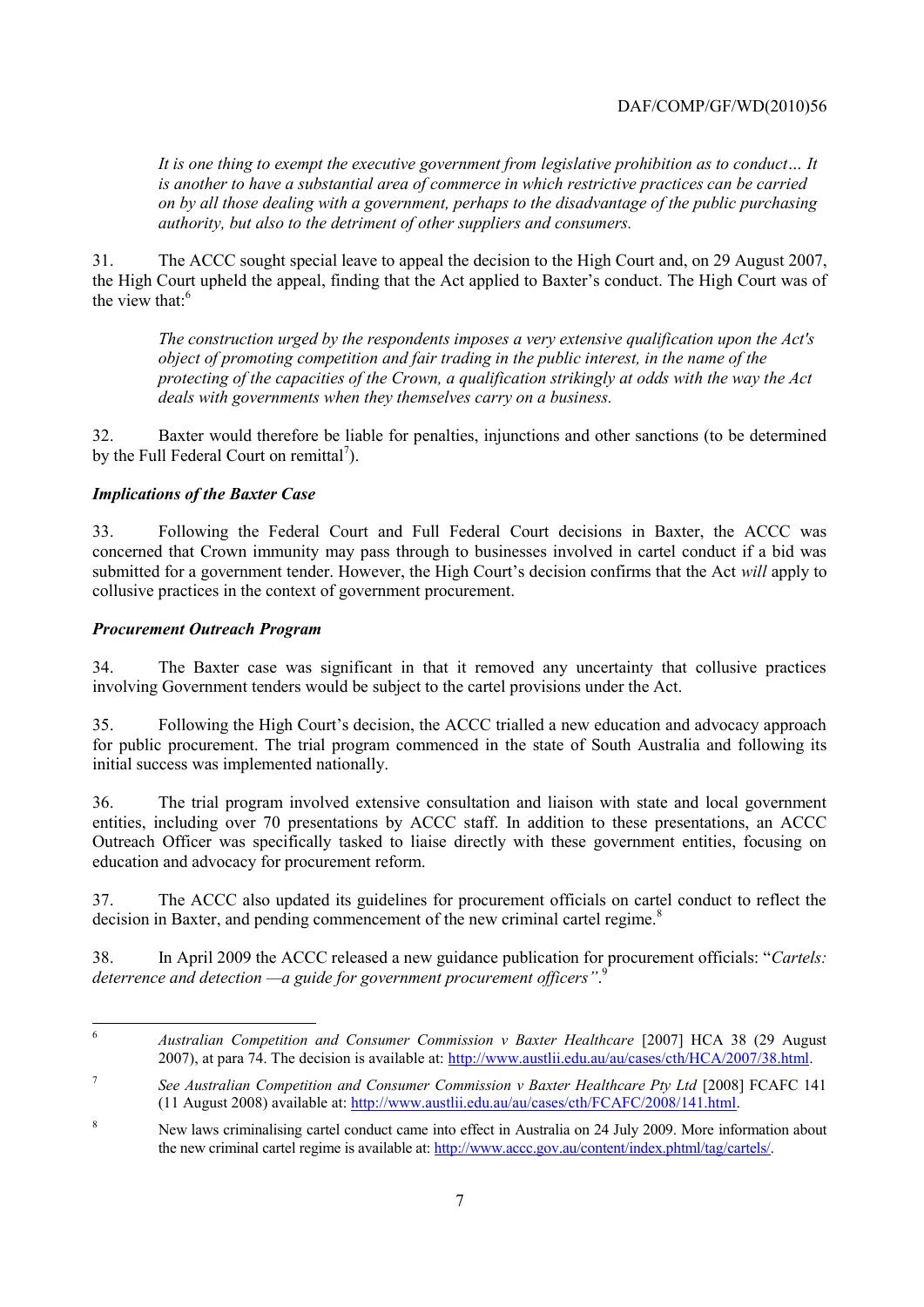39. During the four years following the release of the ACCC's compliance program, the ACCC did not bring any bid-rigging case to court. However, in 2009 this changed when the ACCC instituted proceedings against American-based company, DRS C3 Systems<sup>10</sup> (DRS), for alleged market sharing in the international military defence training systems industry.

40. The conduct relates to an alleged agreement between DRS and another company, that DRS would withdraw from a proposed procurement for an air combat manoeuvring instrumentation system, conducted by the Australian Government. The case is ongoing.

41. Whilst the DRS case is an important step in highlighting anti-competitive conduct in the public procurement sector, a more recent investigation into the construction sector in the state of Queensland has had a more significant impact in raising public awareness of the economic harm of bid-rigging, especially amongst government Ministers.

42. The ACCC commenced legal proceedings on 21 September 2009 alleging that three construction companies<sup>11</sup> engaged in price fixing and misleading or deceptive conduct in tendering for government construction projects in Queensland. The alleged conduct involved the exchange of cover prices (a practice referred to in the building industry as "cover pricing") for the construction of a school, rail facilities and an airport refurbishment.

43. As the conduct covers a wide range of government tenders, this case has significantly raised awareness of the risks of cartel activity within the public procurement sector.

#### **ACCC – Lessons Learnt from Public Procurement Outreach Programs**

44. In the course of implementing our compliance programs, the ACCC has learnt that to successfully achieve our compliance objectives, particularly with respect to public procurement, it is necessary to have a mix of strategies and approaches. For example, education and advocacy messages (while necessary) will not be successful in raising awareness about the economic harm associated with bidrigging for government tenders, or in preventing breaches of the law, without strong enforcement action.

45. In the ACCC's experience it is necessary to have an integrated approach, which includes:

- Enforcement of the law, including resolution of possible contraventions, both administratively and by litigation
- Encouraging compliance with the law by educating and informing both businesses and officials involved in procurement about their rights and responsibilities under the *Trade Practices Act 1974*, and
- Developing ongoing and effective partnerships with other government agencies to implement these objectives.

 $\overline{Q}$ The guide is available at: [http://www.accc.gov.au/content/index.phtml/itemId/869010.](http://www.accc.gov.au/content/index.phtml/itemId/869010)

<sup>10</sup> *ACCC v DRS C3 Systems, Inc* [NSD588/2009.](https://www.comcourts.gov.au/file/Federal/P/NSD588/2009/actions)

<sup>&</sup>lt;sup>11</sup>  $ACCC \vee TF$  *Woollam & Son Ptv Ltd & Ors*  $\overline{OUD236/2009}$ .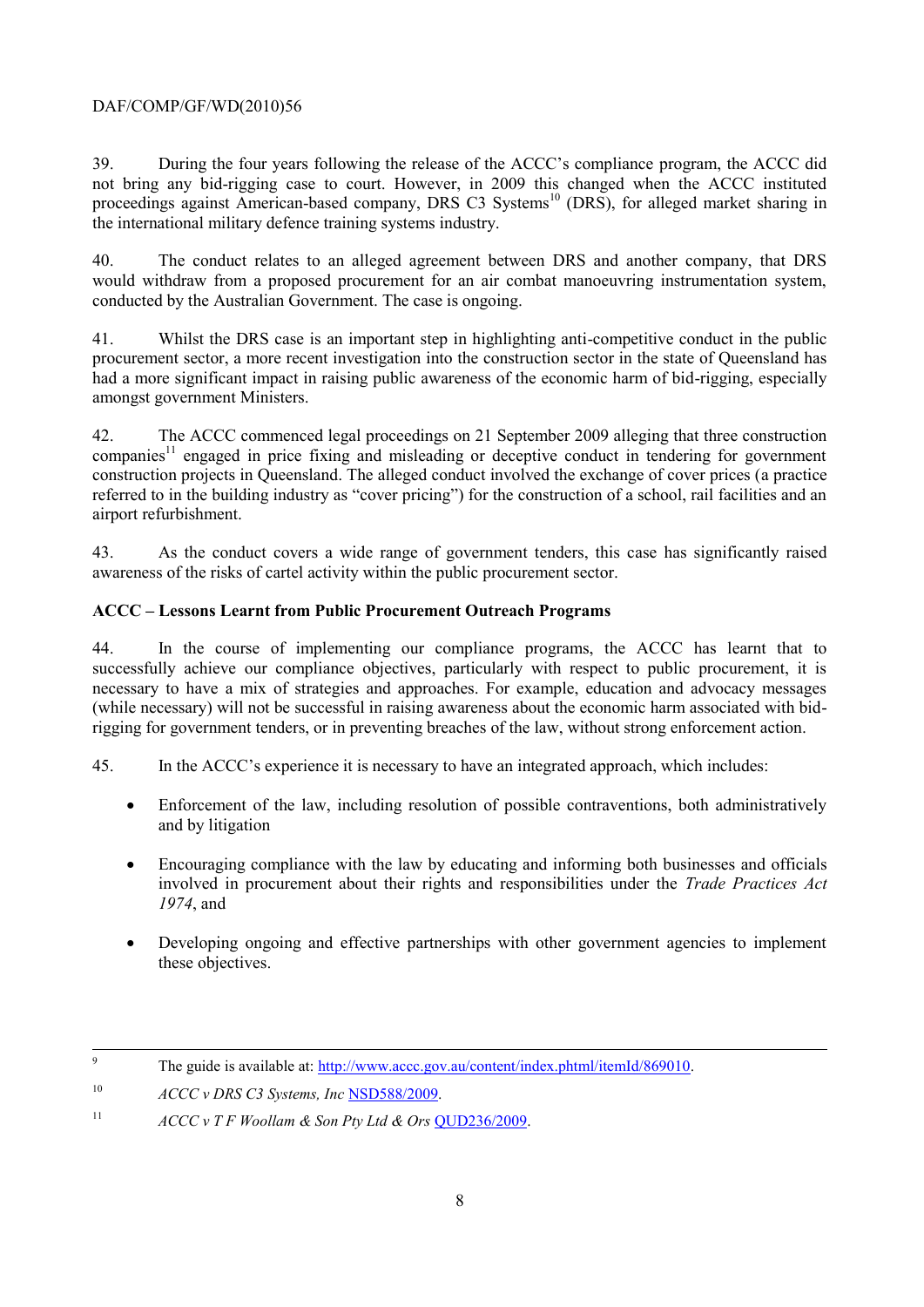#### **-- Canada --**

#### **1. Certificates of Independent Bid Determination ("CIBD")<sup>1</sup>**

1. To deter bid-rigging activity, the Competition Bureau (the "Bureau") has developed a model Certificate of Independent Bid Determination ("CIBD")<sup>2</sup>, attached as Appendix A, for use by tendering authorities when calling for bids, tenders or quotations. This document requires bidders to disclose, to the tendering authority, all material facts regarding any communications and arrangements between the bidder and its competitors in respect of a specific call for tenders. Accordingly, bidders are explicitly advised that the procurement agency is monitoring the bid process for any signs of collusion.

2. The Bureau strongly encourages public procurement agencies to adopt a CIBD, or a similar one of their own design, when buying goods or services through a competitive process. Take up is growing; for example, the federal department of Public Works and Government Services Canada ("PWGSC"), which provides federal government departments and agencies with procurement services, has incorporated CIBDtype concepts in its Code of Conduct for Procurement, although it does not make use of a stand-alone CIBD.

3. Another example is the Vancouver Organizing Committee ("VANOC") for the 2010 Vancouver Winter Olympics. VANOC included a "no collusion requirement" similar to the CIBD in its tender documents following discussions with Bureau representatives. The "no collusion requirement" stipulated that bidders must arrive at their bids independently and that communications with other bidders must be disclosed. VANOC also reserved the right to request a CIBD in addition to the "no collusion requirement" if it had reason to suspect that bids were not arrived at independently.

4. The Bureau has recently begun to track steps taken by procurement agencies to strengthen their processes in light of the Bureau's outreach activities. While data is only preliminary, it is nonetheless interesting to note that a number of procurement agencies in Canada have recently adopted CIBDs. The Bureau has also learned that implementing CIBDs has, in some cases, stopped bid-rigging in its tracks, as parties have realized the enhanced scrutiny that procurement agencies are applying to bidders' activities.

 $\mathbf{1}$ <sup>1</sup> On February 19, 2010, Canada will be making a presentation on CIBDs as part of the Global Forum on Competition's breakout sessions on collusion and corruption in public procurement.

<sup>&</sup>lt;sup>2</sup> Available online at : http://competitionbureau.gc.ca/eic/site/cb-bc.nsf/eng/00599.html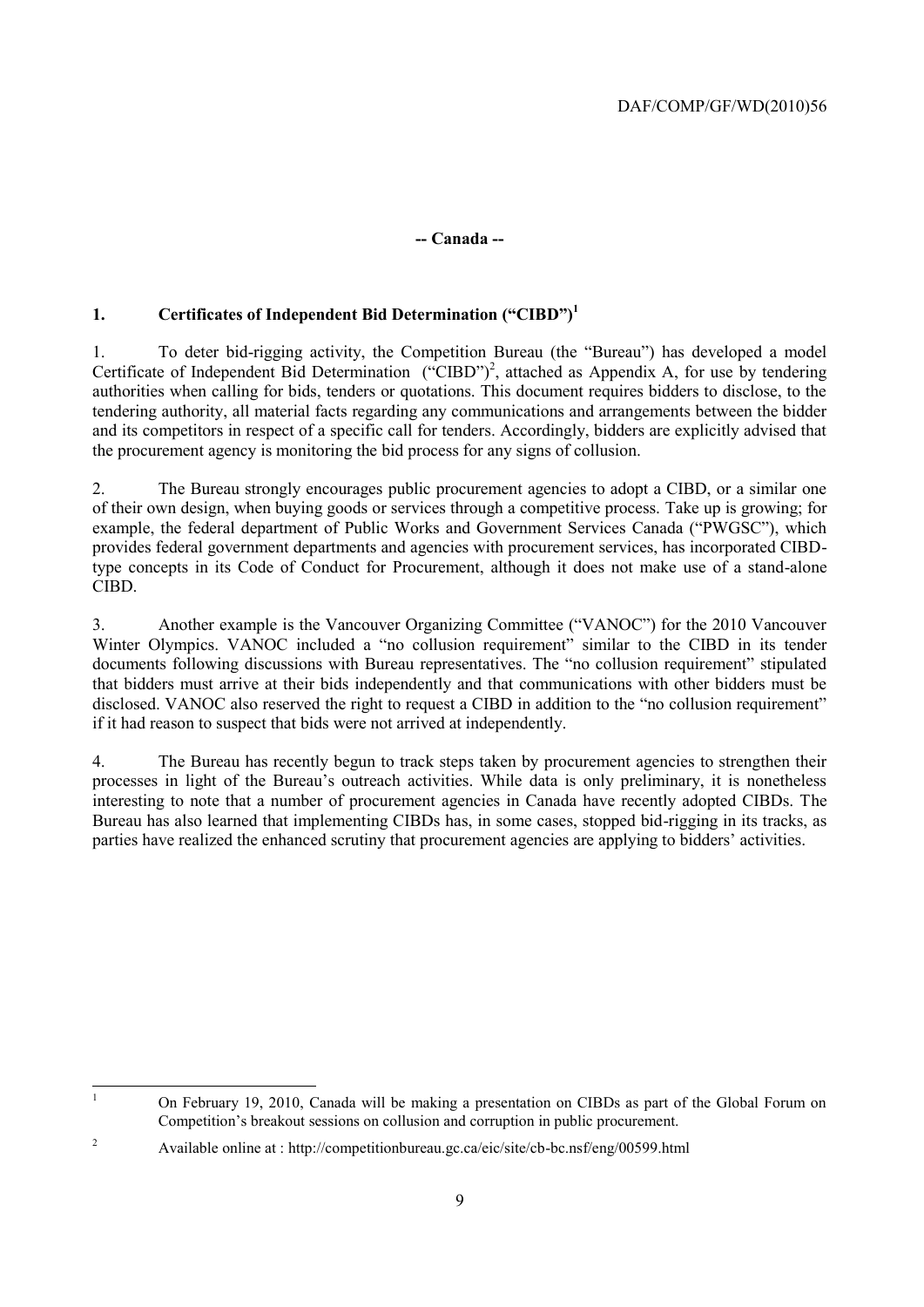#### **APPENDIX A**

#### **Certificate of Independent Bid Determination**

I, the undersigned, in submitting the accompanying bid or tender (hereinafter "bid") to:

|                | (Corporate Name of Recipient of this Submission)                                                                                                                                                                                  |
|----------------|-----------------------------------------------------------------------------------------------------------------------------------------------------------------------------------------------------------------------------------|
| for:           |                                                                                                                                                                                                                                   |
|                | (Name and Number of Bid and Project)                                                                                                                                                                                              |
|                | in response to the call or request (hereinafter "call") for bids made by:                                                                                                                                                         |
|                | (Name of Tendering Authority)                                                                                                                                                                                                     |
|                | do hereby make the following statements that I certify to be true and complete in every respect:                                                                                                                                  |
|                | I certify, on behalf of:<br>that:                                                                                                                                                                                                 |
|                | (Corporate Name of Bidder or Tenderer [hereinafter "Bidder"])                                                                                                                                                                     |
| $\blacksquare$ | I have read and I understand the contents of this Certificate,                                                                                                                                                                    |
| $\bf{c}$       | I understand that the accompanying bid will be disqualified if this Certificate is found not to be true<br>and complete in every respect;                                                                                         |
| ο              | I am authorized by the Bidder to sign this Certificate, and to submit the accompanying bid, on behalf<br>of the Bidder.                                                                                                           |
| 0              | each person whose signature appears on the accompanying bid has been authorized by the Bidder to<br>determine the terms of, and to sign, the bid, on behalf of the Bidder;                                                        |
| 6              | for the purposes of this Certificate and the accompanying bid, I understand that the word<br>"competitor" shall include any individual or organization, other than the Bidder, whether or not<br>affiliated with the Bidder, who: |
|                | (a) has been requested to submit a bid in response to this call for bids;                                                                                                                                                         |
|                | (b) could potentially submit a bid in response to this call for bids, based on their qualifications,<br>abilities or experience;                                                                                                  |
| $\blacksquare$ | the Bidder discloses that (check one of the following, as applicable):                                                                                                                                                            |
|                | (a) the Bidder has arrived at the accompanying bid independently from, and without consultation,<br>u<br>communication, agreement or arrangement with, any competitor;                                                            |

(b) the Bidder has entered into consultations, communications, agreements or arrangements with one or more competitors regarding this call for bids, and the Bidder discloses, in the attached document(s), complete details thereof, including the names of the competitors and the nature of, and reasons for, such consultations, communications, agreements or arrangements; U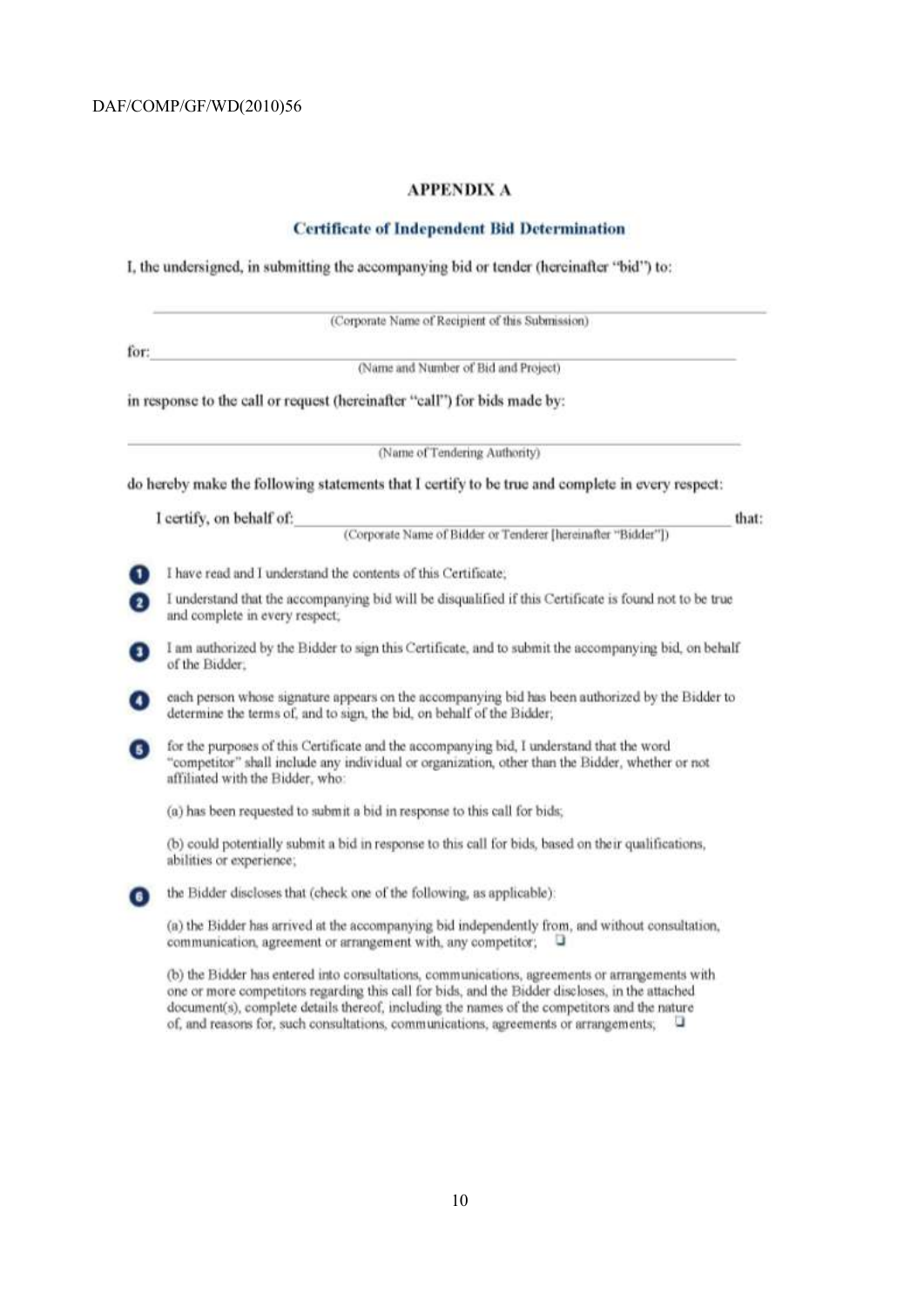

the terms of the accompanying bid have not been, and will not be, knowingly disclosed by the Bidder, directly or indirectly, to any competitor, prior to the date and time of the official bid opening, or of the awarding of the contract, whichever comes first, unless otherwise required by law or as specifically disclosed pursuant to paragraph (6)(b) above.

(Printed Name and Signature of Authorized Agent of Bidder)

(Position Title)

(Date)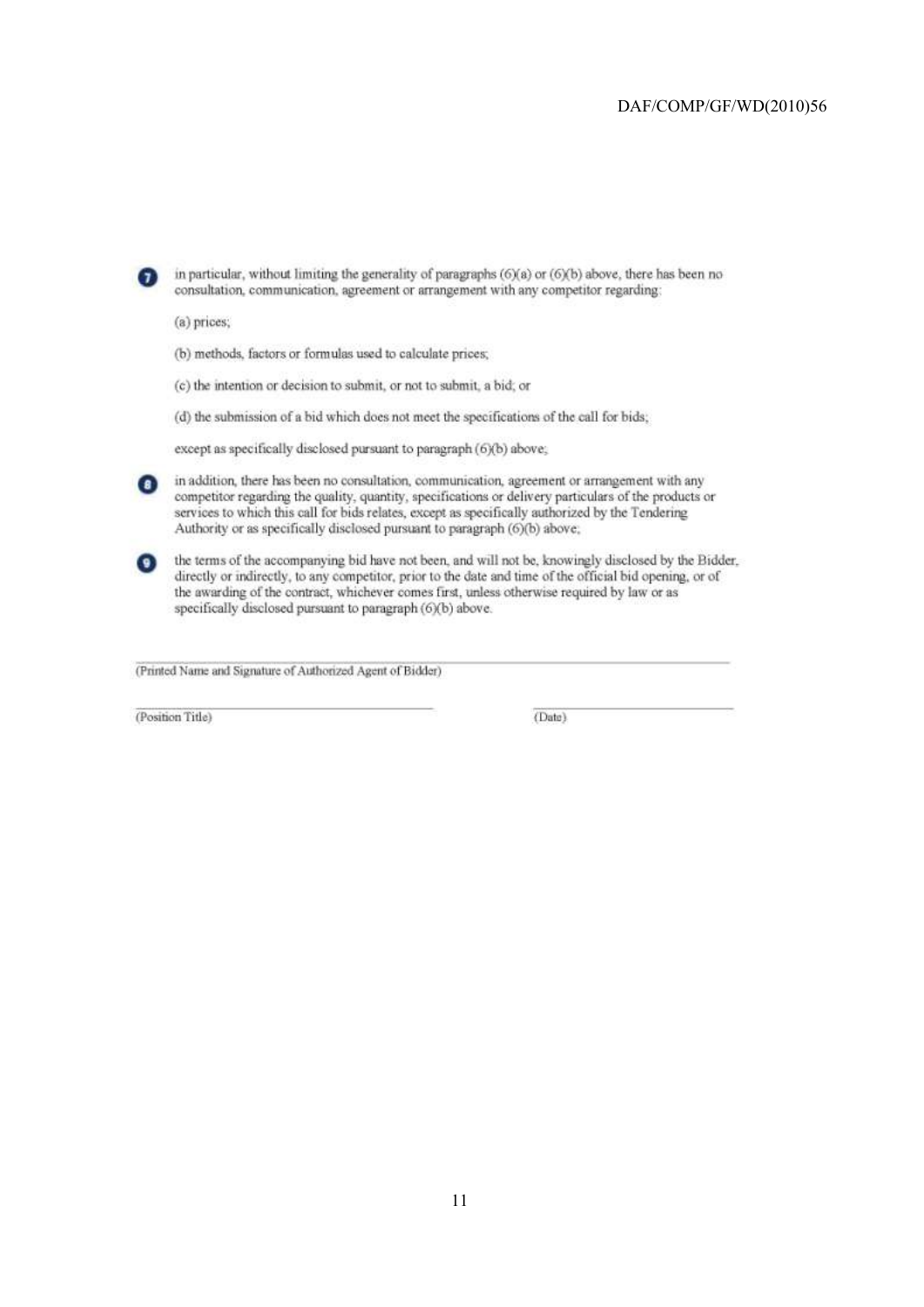#### **2. The use of guidelines, such as the OECD Guidelines for Fighting Bid Rigging in Public Procurement, in fighting bid-rigging in public procurement**

5. The OECD Competition Committee has devoted significant time and resources to studying the issue of public procurement, resulting in the release in May 2009 of the OECD's Guidelines for Fighting Bid Rigging in Public Procurement ("OECD Guidelines") and related brochures. These documents indicate that, while public procurement agencies often require governments to rely on a tendering process to obtain best value for taxpayers' money when purchasing goods and services, the lack of flexibility created by detailed administrative regulations and procedures can limit the public procurement agency's ability to react strategically when confronted with a suspected bid-rigging situation. As a result, public procurement can become an attractive vehicle for collusion and bid-rigging.

6. In addition to active enforcement, in an effort to increase deterrence, the Competition Bureau (the "Bureau") is actively engaged in a wide range of anti bid-rigging initiatives - outreach presentations and proactive engagement with public procurement agencies - that draw heavily from the OECD Guidelines. The Bureau has also posted a copy of the OECD Guidelines on its website and references them regularly in its outreach activities.

7. The Bureau provides anti bid-rigging presentations to provide businesses and all levels of government with the means to detect, deter and report bid-rigging. The Bureau's anti bid-rigging outreach activities focus on educating public procurement officials on how to better detect and prevent bid-rigging. In the Bureau's view, procurement officials are in a prime position to detect bid-rigging, given their knowledge of the relevant sector and their ability to observe the often subtle patterns that may indicate the existence of a secret bid-rigging scheme.

#### **3. Working with other parts of government to fight bid-rigging**

8. The Competition Bureau (the "Bureau") is actively engaged with other parts of government to promote the detection, deterrence and reporting of bid-rigging. In addition to its enforcement efforts in this area, the Bureau has conducted extensive outreach activities, including presentations to all levels of government.

9. By way of example of how collaboration can enhance our common interests, in 2005, the federal department of Public Works and Government Services Canada ("PWGSC"), Canada's central purchasing agent and largest public purchaser of goods and services, contacted the Bureau to express concerns regarding bidding processes for information technology services. As a result, the Bureau initiated an inquiry that led to the laying of bid-rigging charges against 14 individuals and 7 companies in February 2009. The parties were accused of rigging ten bids to obtain Government of Canada contracts worth approximately CAD\$67 million. Two individuals have since pleaded guilty to one count of bid-rigging each. The case concerning the other individuals and companies is currently before the courts.

10. As a result of the publicity generated by this case in the media and outreach activities directed towards major public procurement agencies immediately following the laying of charges, the public procurement community's awareness of the importance of combating bid-rigging has been raised. The Bureau took advantage of this opportunity to expand its educational initiatives and, in particular, to increase collaboration with government departments. The Commissioner of Competition sent letters to the most senior officials in federal government departments involved in public procurement, outlining how the Bureau could help them recognize and prevent such illegal activity from occurring in the future. Possible areas of collaboration were discussed during high-level meetings. Since February 2009, the Bureau has initiated 10 new bid-rigging investigations as a result of this collaboration.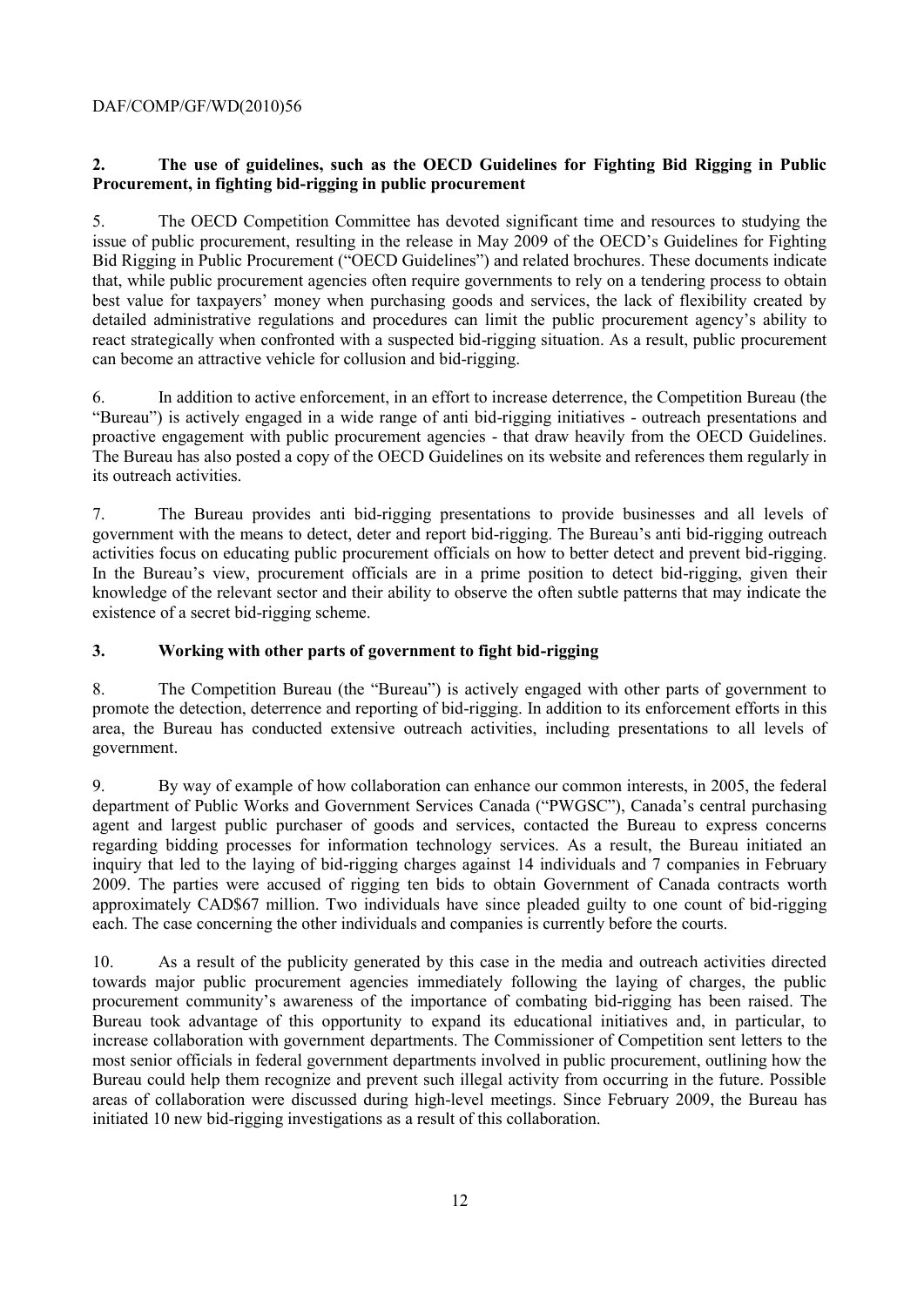11. In terms of outreach initiatives, the Bureau has proactively engaged with nine federal government departments, offering to contribute to procurement renewal initiatives by identifying adjustments to existing processes that are designed to deter bid-rigging. Two departments have incorporated bid-rigging material into the training they provide to their procurement officers. The Bureau is also exploring the possibility of offering an online course for government procurement officers.

12. The Bureau continues to work with other federal departments that reach out to small and medium-sized enterprises to encourage pro-competitive bidding on government contracts. In this context, the Bureau provides anti bid-rigging material for distribution at seminars, trade shows and booth exhibits.

13. The Bureau is also actively examining possible ways to better align incentives under its Immunity Program with public procurement agencies' policies on disqualification from future tendering in cases of vendor malfeasance.

14. Finally, the Bureau is in the process of examining a renewed national outreach strategy and has revamped the Bureau's online presence with a multimedia anti bid-rigging awareness toolkit and speaker presentation to increase the reach of our anti bid-rigging message.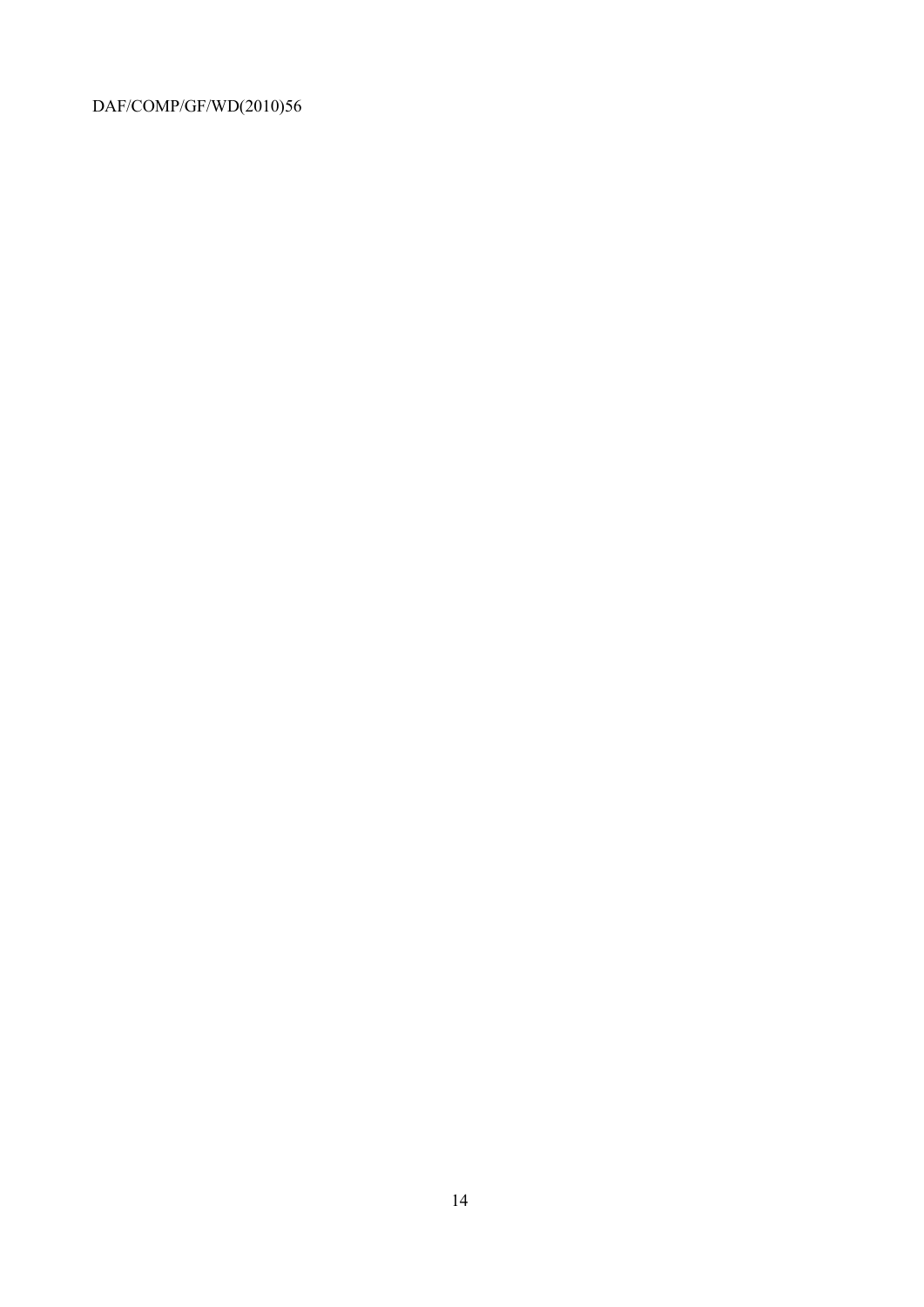#### **-- Chile --**

1. The FNE (Chilean Competition Agency) has been actively involved in fighting bid rigging since it was invited by the OECD to participate in a joint programme with the support of the Canadian Competition Bureau, in 2008.

2. As to the technique "Working with other parts of government to fight bid rigging":

#### **The Anti-Bid Rigging Interagency Taskforce**

3. In May 2008, the FNE brought together several public bodies and an association of public procurement officers, to a work team which was named *Comité Anti-Colusión entre Oferentes en Licitaciones de Abastecimiento Público* (hereinafter, the Interagency Taskforce). This team included representatives of the Bureau of the General Comptroller of the Republic (constitutionally independent body in charge of controlling –ex-ante and ex-post- the legality of the Administration's acts)*,* the (E- )Public Procurement Bureau (body in charge of modernising the public contracting through electronic purchases), the Ministry of Public Works, the Council for the Internal Auditing of Government and Redaba (an association of officers and staff in charge of procurement areas of different public bodies). Delegates of the Department of Housing and Urban Planning, the Transport supervisor and the Pensions regulator later joined the group. This Interagency Taskforce has held 9 work meetings between May 2008 and December 2009.

- 4. Among others, the work of this Taskforce has achieved the following outcomes:
	- Inclusion of bid rigging questions in the certificate exams to be rendered by public procurement officers (November 2008);
	- Cooperation and exchange of information agreement signed between the FNE and the Bureau of the General Comptroller of the Republic; (2008)
	- Cooperation and exchange of information agreement signed between the FNE and the Ministry of Public Works; on the basis of this agreement, the Ministry set up a Competition and Anti-Collusion Unit within the Ministry (2009)
	- Adoption by the Bureau of the General Comptroller of the Republic of the OECD bid rigging detection criteria in its auditing processes methodology (January 2009);
	- Implementation of seminars and training activities, as a result of bilateral links with the taskforce members and also as a byproduct of installing the risk of collusion among bidders in the agendas of such bodies. Nearly 1000 public procurement officers have attended these activities. (2008- 2009).

5. As to the technique "The use of guidelines", since the involvement of the FNE in the programme for fighting bid rigging, two guidelines have been issued at the national level and OECD guidelines have been broadly disseminated.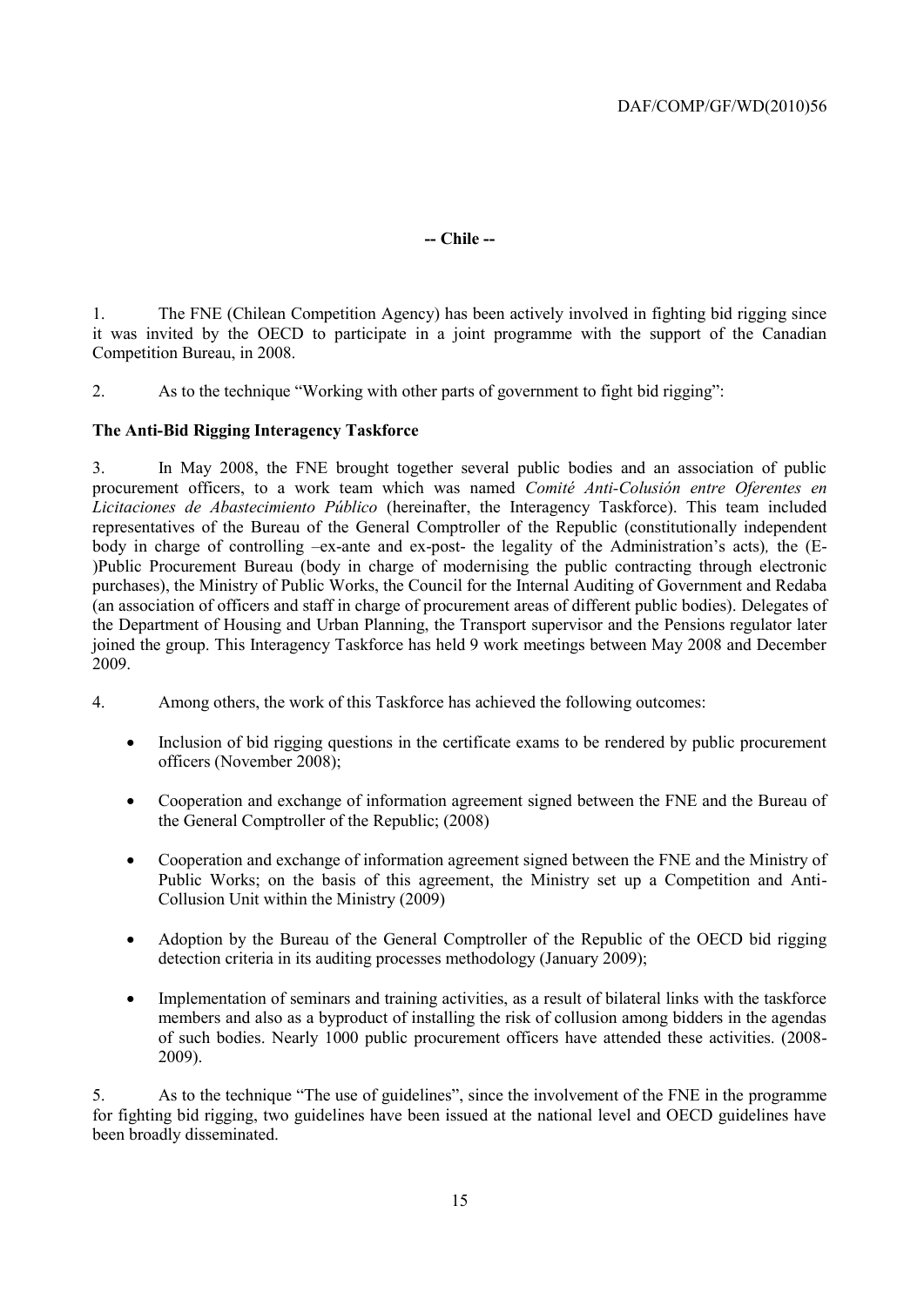6. At the national level, the interagency taskforce drafted, printed and distributed a *Detection Checklist* to be used by procurement officers (November 2008);

7. The Public Procurement Bureau issued the Directive of Public Contracting Nr. 11 containing "**Instructions for preventing bid rigging in public procurement**" (January 2009)

8. The criteria for bid rigging detection considered in the OECD guidelines have been adopted by the Bureau of the General Comptroller of the Republic in its auditing processes methodology. This public body has sent several cases to the FNE for initiating an investigation.

9. More actively use of these guidelines has not been reported at this stage of the programme development.

10. As to the technique "CIBD", during 2009 and within the Interagency Taskforce, the proposal of incorporating a Certificate of Independent Bid Determination has been discussed. Even though no general agreement for the introduction of the instrument has been attained, one of the members of the Taskforce (the Regulator for Private Managed Pension Funds) included the CIBD model drafted by the FNE as a requirement in an important tender. (A headline of the corresponding news highlights the CIBD, see it in attached file). In the next months it is likely that CIBD will be included as a requirement in amendments to the Regulations of Public Works Contracts and maybe in public e-procurement.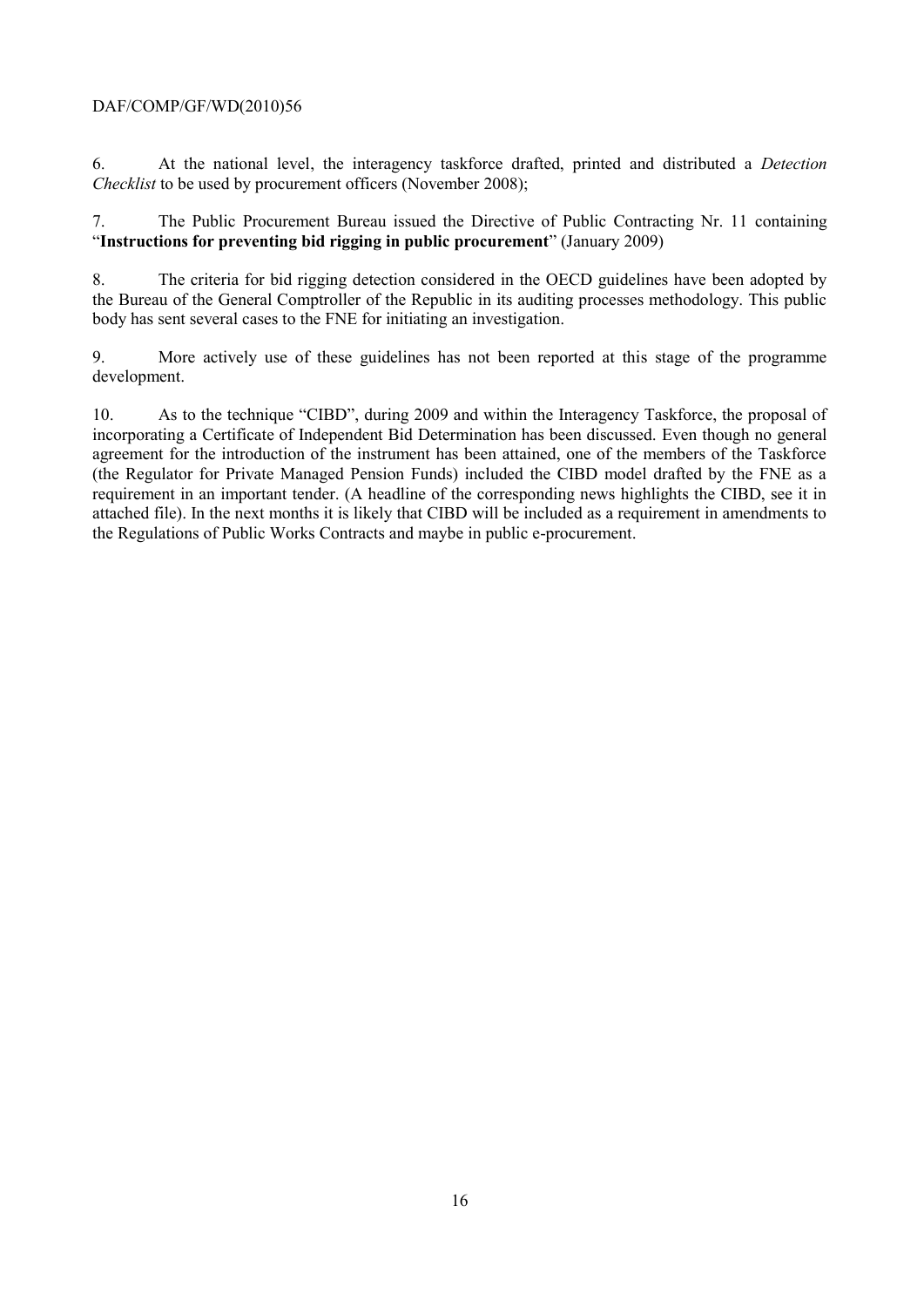#### **ANNEX 1: ARTICLE FROM LA TERCERA AND FREE TRANSLATION**

LA TERCERA Sábado zi de noviembre de 2000 57

# **Negocios**

Inversión & Finanzas

**CONTRACTOR** 

# Bases de licitación de cartera de AFP fijan boletas de garantías, plazos y servicios para postulantes

La Contraloría tomó razón del documento el 2 de noviembre, pero la Superintendencia de Pensiones aún no confirma la fecha en que hará el llamado a licitación.

## La estricta declaración de los oferentes

Uno de los principales objetivos de la licitación de la cartera de afiliados és dar mayor competencia al sector, obligando a que la comisión que se descuenta a los trabajadores por el manejo de sus ahorros (de 1,36% a 2,5% del sueldo bruto) baje. Por ello, las exigencias de calidad de servicio son inferiores a las actuales y si el oferente que gana es una AFP actual. deberá extender esa comisión

6 meses tendrán los postulantes para formar la AFP.

al resto de sus afiliados. Por ello, en las bases se incluve una "declaración jurada de independencia de la oferta" donde el postulante debe informar si se comunicó con algún competidor, definido éste como cualquier individuo u organización además del oferente, relacionado o no con él. Se advierte incluso que de falsear información. puede haber pena de cárcel. Si el oferente reconoce haber entablado consultas, comunicaciones, acuerdos o convenios con uno o más competidores, se le exige detallarlos, informando nombres y cargos. "Es para evitar la colusión", opina el ex superintendente Julio Bustamante.  $\label{eq:4.1} \begin{split} \mathbb{E}_{\mathcal{B}}\left(\mathcal{L}\left(\mathbf{g}_{\mathcal{B}}\right)\mathcal{L}\right)=\mathbb{E}_{\mathcal{B}}\left(\mathcal{L}\right)\mathbb{E}_{\mathcal{B}}\left(\mathcal{L}\right)\mathbb{E}_{\mathcal{B}}\left(\mathcal{L}\right)\mathbb{E}_{\mathcal{B}}\left(\mathcal{L}\right)\mathbb{E}_{\mathcal{B}}\left(\mathcal{L}\right)\mathbb{E}_{\mathcal{B}}\left(\mathcal{L}\right)\mathbb{E}_{\mathcal{B}}\left(\mathcal{L}\right)\mathbb{E}_{\mathcal{B}}\left(\math$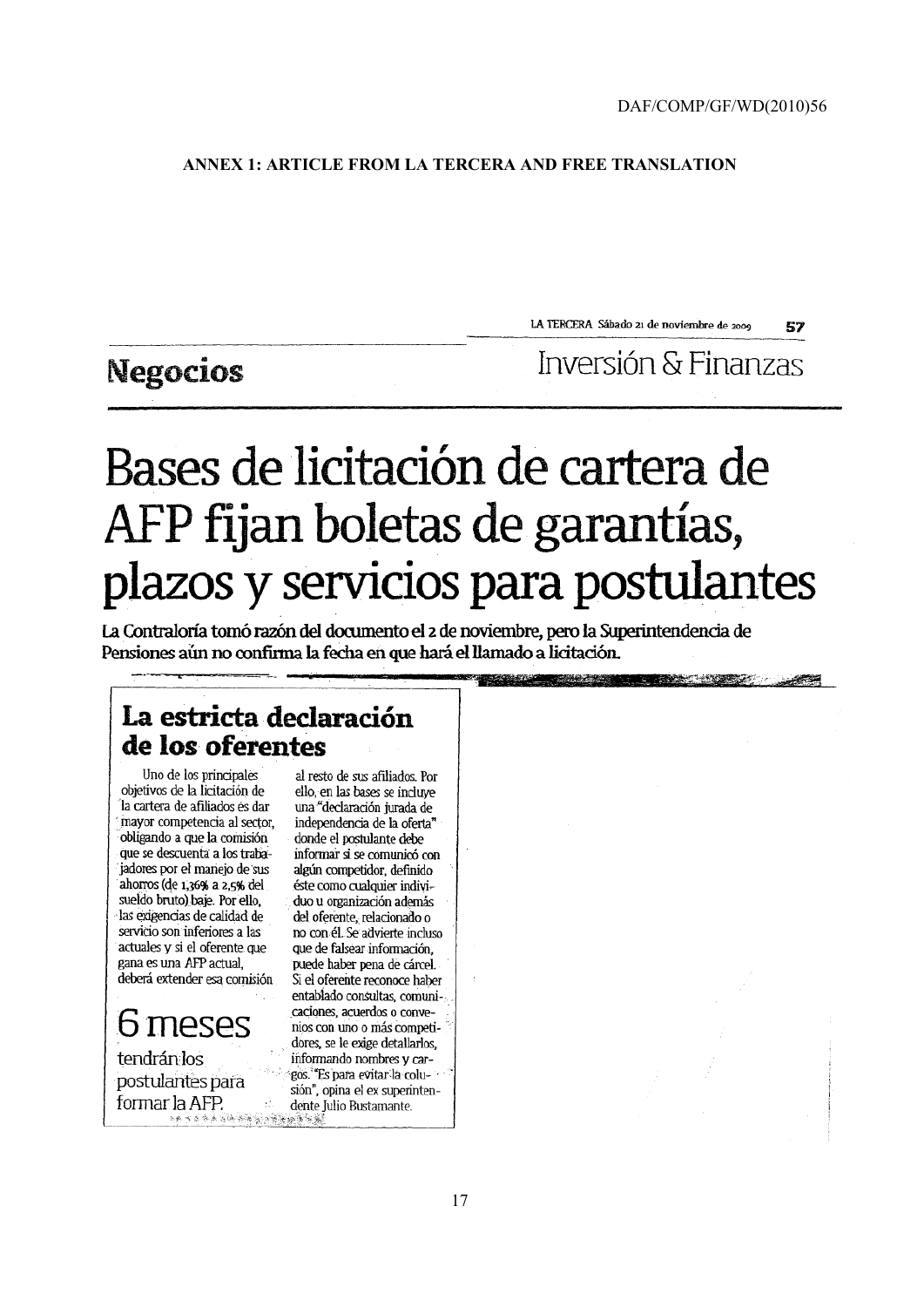#### **THE BASES OF BIDDING REGARDING AFP (PENSION FUND MANAGERS) SET GUARANTEES, DATES AND SERVICES FOR THE CANDIDATES**

#### *The "Controlaría" (Treasury inspector's office) approved the document on 2nd November but the Pensions supervisor has not yet confirmed the date when the call for tenders will take place.*

#### **The strict declaration of the bidders**

One of the main objectives of the bidding is to offer better competition to the sector, forcing to lower the commission which is deducted from the workers for looking after their savings (between 1.36% and 2.5% of their gross salary). That is why the quality requirements for services are inferior to the current ones and if the winning bidder is an existing AFP, they will have to extend their commission to the rest of their members.

That is why the document includes a "sworn statement of independence of the offer" (=Certificate of Independent Bid Determination) where the candidate must indicate whether he/she has been in touch with another competitor, that is to say an individual or an organisation who is not the bidder, and who is connected or not with him. The candidates are also warned that falsifying information can lead to a jail sentence. If the bidder admits that he/she has entered into consultations, has been in touch with one or more competitors, or has reached agreements with them, he/she will have to provide details including the names and functions of said competitors. "This is to avoid collusion" says ex-Supervisor Julio Bustamente.

*(This is a free translation prepared by the OECD Secretariat from the Article above published in LA TERCERA on Saturday 21 November 2009 – original language: Spanish)*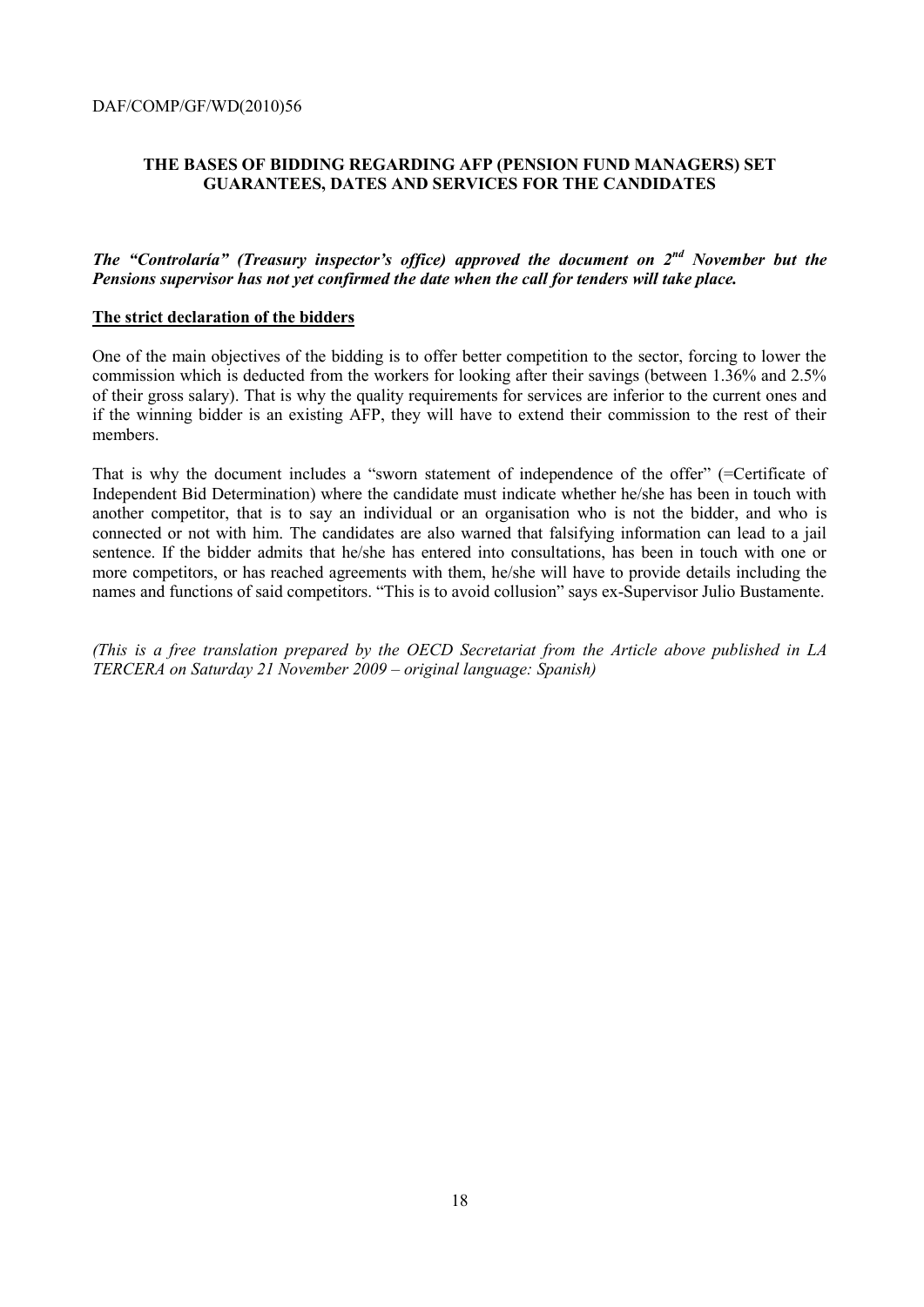#### **-- Ireland --**

#### **1. Value of Certificates of Independent Bid Determination (CIBD) and similar tools**

1. Since October 2008, representatives of the Competition Authority and the National Public Procurement Policy Unit (NPPPU) of the Department of Finance (the government department which oversees public procurement activities within Ireland), have been engaged in periodic discussions about public procurement and cartel detection. They collaborated on comments and suggestions for the OECD Bid Rigging publications.

2. During the course of these discussions, the prospect of introducing a certificate of independent bid determination (CIBD) into Ireland's tendering process has been explored generally. We will continue to pursue that possibility in 2010.

3. The Competition Authority is of the view that such a certificate has a number of related benefits. First, a CIBD can serve as a continuous reminder of the obligation in public tenders to comply with both the procurement rules and the applicable competition laws. Second, properly crafted so as to require signature by an officer or director of an undertaking, a CIBD serves as a commitment by the undertaking and its principals about the bona fides of their tender. Third, a CIBD provides an added incentive for undertakings and their principals to ensure that all managers and employees are made aware of competition prohibitions through regular compliance training programmes and understand that their actions and violations may be imputed to the undertaking. Fourth, for those undertakings or individuals who would compound anticompetitive collusion by falsifying their CIBD, evidence of such activities if adduced at trial would tend to be additional proof of culpability in respect of the underlying bid rigging offence.

#### **2. Discussion on the usefulness of guidelines in Public Procurement**

4. As a member of the EU, Ireland has implemented the two EU Directives on procurement (the European Communities (Award of Public Authorities' Contracts) Regulations 2006, S.I. No. 329 of 2006 implemented Directive 2004/18/EC. The European Communities (Award of Contracts by Utility Undertakings) Regulations 2007 implemented Directive 2004/17/EC) by way of statutory instruments. The Department of Finance Public Procurement Guidelines-Competitive Process provide at paragraph 3.8:

 Contracting authorities should watch for anti-competitive practices such as collusive tendering. Any evidence of suspected collusion in tendering should be brought to the attention of the Competition Authority: telephone (01) 804 5400.

5. We believe that the inclusion of such a paragraph in the guidelines used by public procurement authorities both at the national and local level in Ireland is very useful.

#### **3. Experiences working with other parts of the government to fight bid rigging**

6. As noted above, the Department of Finance in its Procurement Guidelines has provided clear guidance about contacting the Competition Authority in instances where suspected collusive tendering has taken place. That advice has resulted in procurement agents reporting allegations of bid rigging and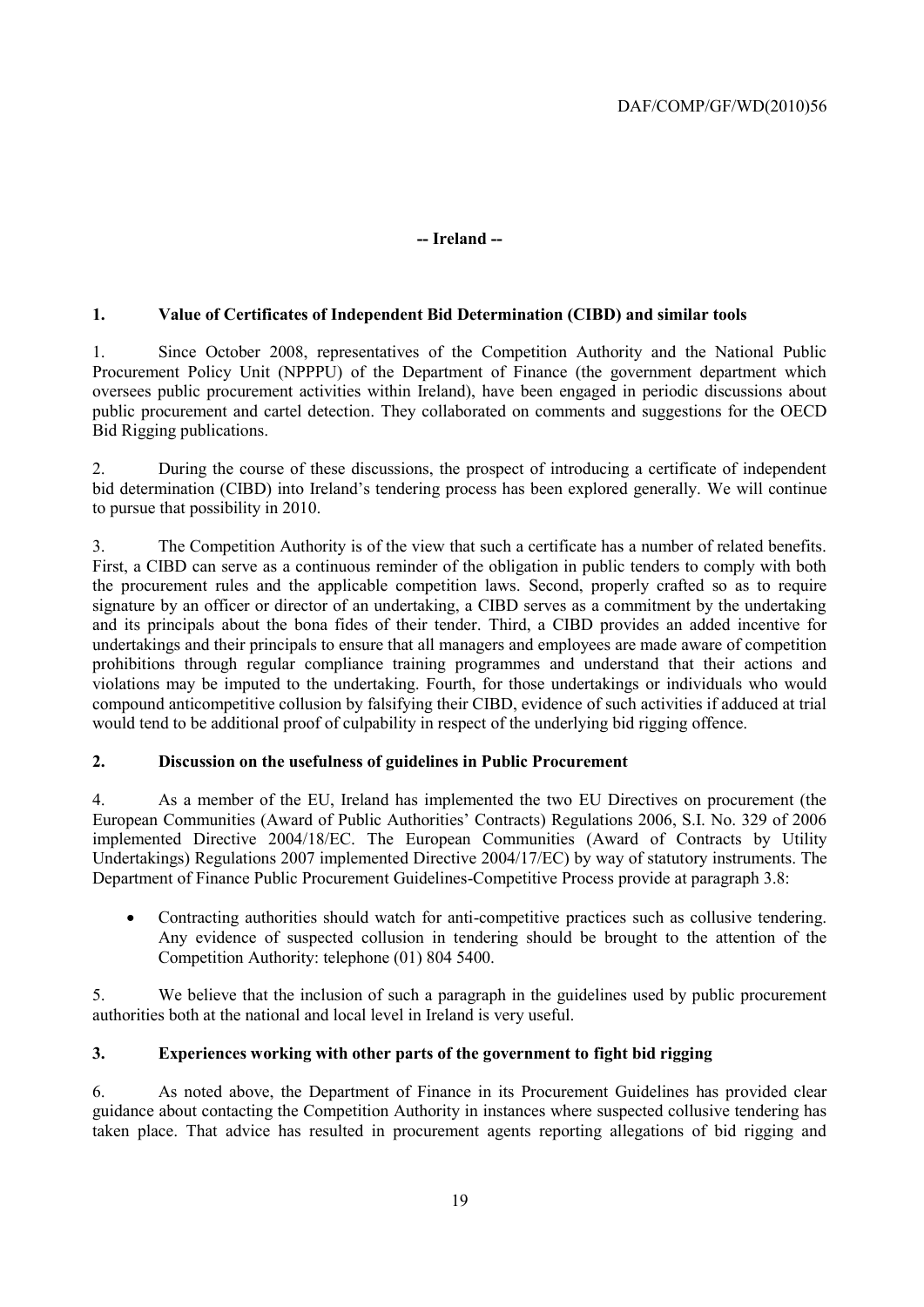collusive tendering to the Authority. Three cases presently before the Central Criminal Court alleging collusive behaviour in relation to a public tender resulted from an agency referral.

7. In the past year the Competition Authority has increased its outreach activities to make government departments, agencies and procurement officers aware of the Competition Authority and collusive tendering. The Authority has been asked to present a module on cartels and bid rigging as part of an eight day public procurement training course sponsored by Public Affairs Ireland, an organisation dedicated to on-going training and education about the public sector in Ireland. The Authority has developed a "Bid Rigging Road Show", which is designed to alert contracting officers to bid rigging schemes and collusive practices. To date, the Road Show has been presented to approximately 90 individuals involved in procurement from over 40 departments, agencies and local authorities in Ireland. We intend to increase the number of presentations in 2010.

8. In February 2009, the NPPPU sought input from the Competition Authority in order to respond to a questionnaire from the EU Advisory Committee on Public Contracts within DG Internal Markets concerning Public Procurement and Antitrust Law.

9. As a result of our regular meetings with the NPPPU and with individuals involved in various committees of the Department of Finance, the Authority has been consulted on specific issues surrounding competition in public contracts. A dialogue has been initiated which we intend to pursue in greater depth in 2010. Government agencies contemplating issues that might arise in respect of public procurements have consulted with staff of the Advocacy and enforcement Divisions of the Competition Authority in advance of their tenders. Whilst such consultations are undertaken with the clear caveat that the Competition Authority does not provide legal advice or give advisory opinions, the consultations have permitted agencies to explore the types of questions or issues that might arise in respect of competition from certain proposed courses of action.

10. Significantly, as a result of the Competition Authority's continuing liaison with the NPPPU, the Authority was asked to nominate a representative from the Authority to be a member of the Government Construction Contracts Committee, a sub-committee of the NPPPU. The Manager of the Cartels Division serves in that capacity.

11. We believe that each of these avenues will increase the capacity of the Competition Authority, government departments, local authorities and procurement officials to more effectively identify collusive tendering and to ensure that the procurement rules and competition laws are enforced.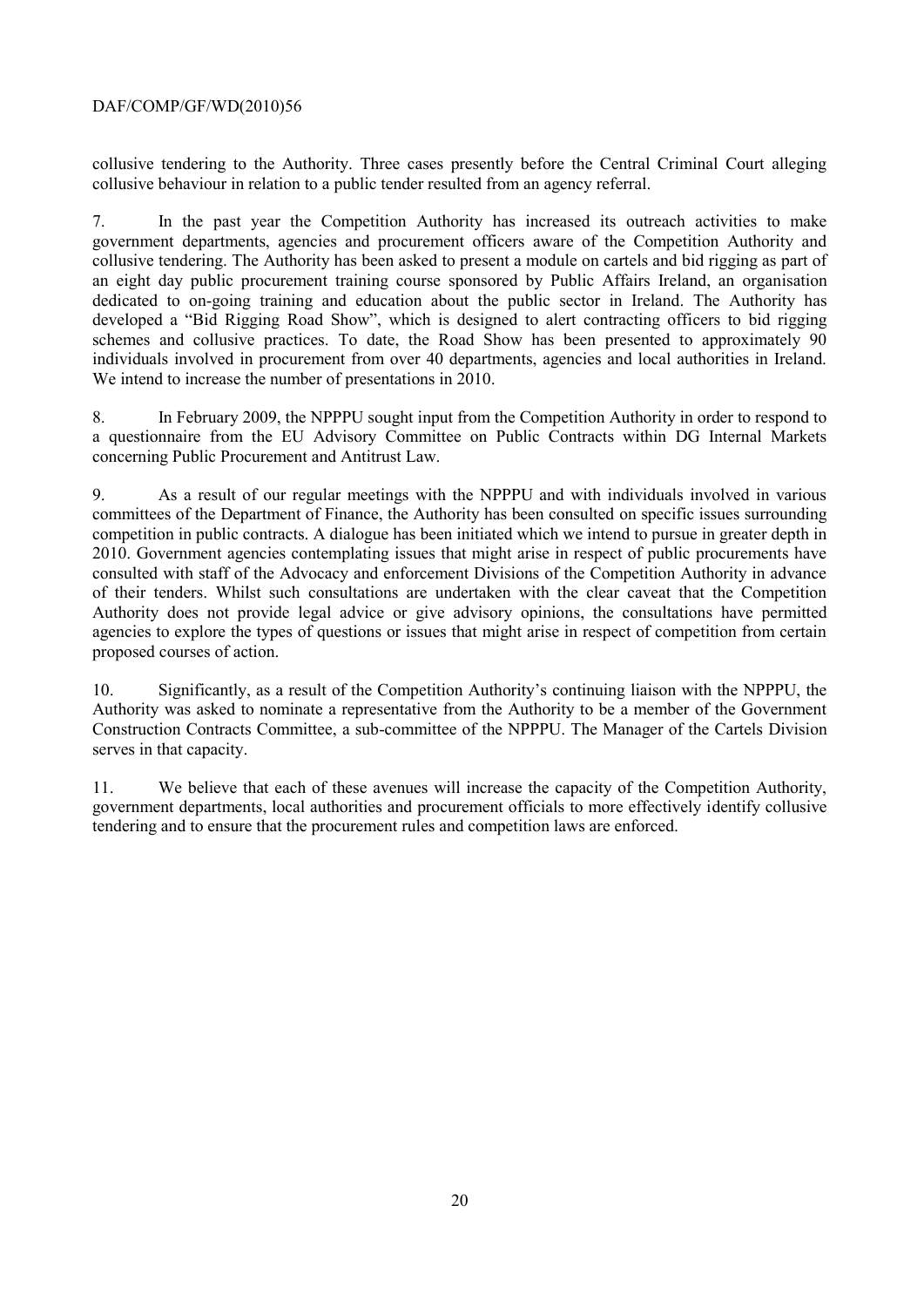#### **-- Japan --**

#### **Efforts by the JFTC to prevent bid rigging**

#### **I. Use of guidelines as preventive measures against bid rigging**

#### *1. Objective and background*

1. In view of the frequent recurrence of bid rigging, it seemed that understanding of the Antimonopoly Act ("AMA") in related industries was still insufficient. The Japan Fair Trade Commission ("JFTC") regarded it needed to show its views concretely on what kind of activities of firms and trade associations are seen as problematic under the provisions of the AMA, based on the past experiences of the JFTC in enforcing the AMA. In July 1994, the JFTC published the "Guidelines Concerning the Activities of Firms and Trade Associations with Regard to Public Bids" ("Public Bids Guidelines")<sup>14</sup>. They were revised in January 2006 in accordance with the amendment of the AMA.

#### *2. Summary of the Public Bids Guidelines*

2. Part I, "Outline of the Provisions of the AMA Regarding the Activities of Firms and Trade Associations in Connection with Bids," outlines the provisions of the AMA by introducing what kind of conduct by firms or trade associations is prohibited by the AMA in connection with bids, and by describing the legal action against such violations.

3. Part II, "The AMA and the Actual Activities of Firms and Trade Associations in Connection with Bids," provides an outline of the JFTC's viewpoint in interpreting the actual activities of firms or trade associations in connection with bids, in light of the provisions of the AMA with reference to the past experiences of the JFTC in enforcing the Act. In addition, examples classified into "Conduct in principle constituting violation," "Conduct suspected to be in violation" and "Conduct in principle not constituting violation" are given for four categories of conducts such as those related to the selection of conduct awardees, those related to bid prices, those related to contractual quantity and those collecting and offering information and management guidance (see Appendix for examples of the conduct).

- a) For "Conduct in principle constituting violation," examples of the conduct are given on the basis of the past JFTC rulings and surcharge payment orders. In addition, some points to be noted are described for the purpose of preventing bid rigging in relation to examples for "Conduct in principle constituting violation."
- b) For "Conduct suspected to be in violation," examples of the conduct are given on the basis of violation and facts relating to violation in the past JFTC rulings; this conduct includes that which tends to accompany violation or that which may lead to violations.
- c) For "Conduct in principle not constituting violation," examples of the conduct, which in itself is not deemed as violation in principle, are given.

 $14$ 

http://www.jftc.go.jp/e-page/legislation/ama/publicbids.pdf.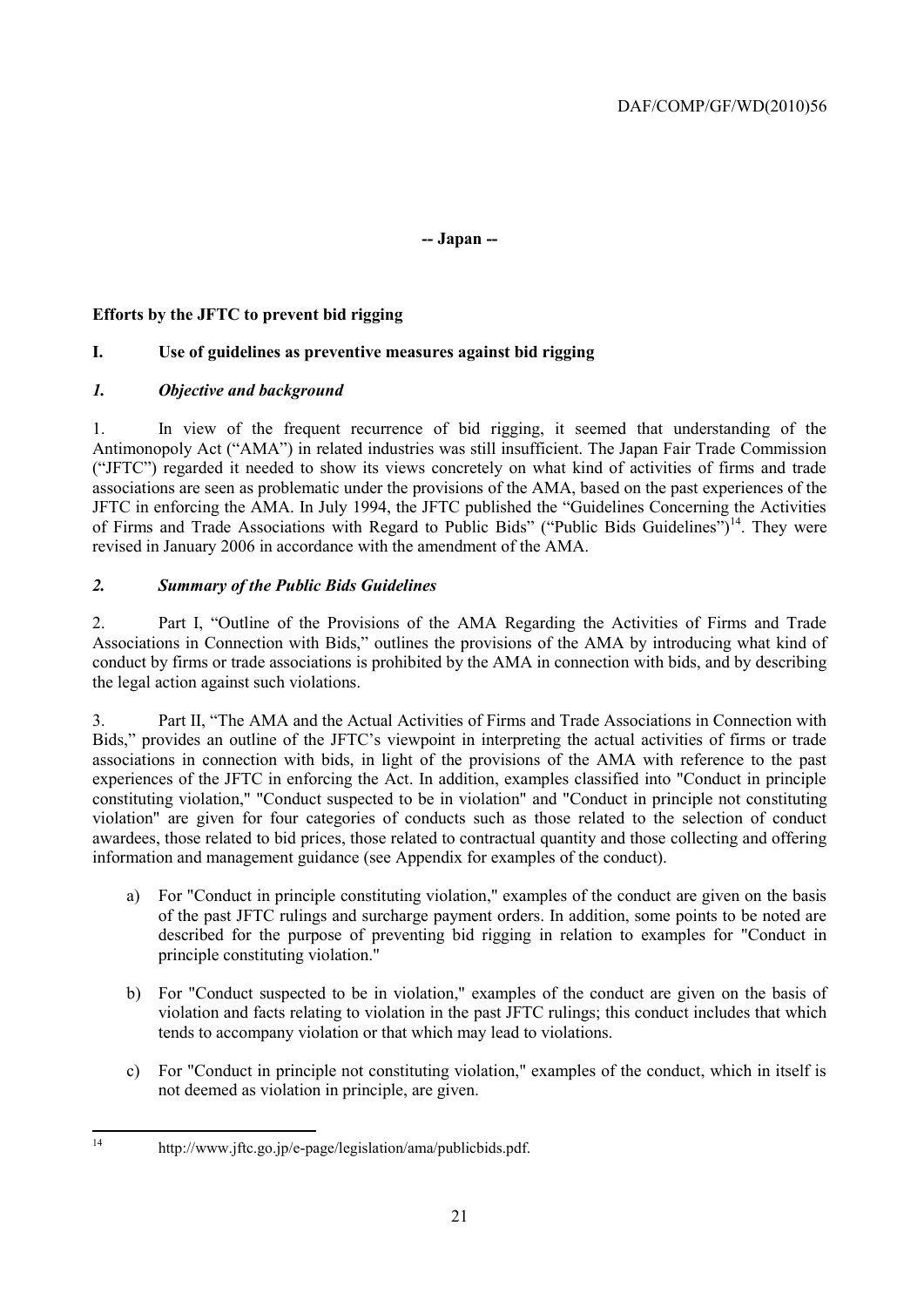#### *3. Dissemination and enlightenment of the Public Bids Guidelines*

4. The JFTC has actively disseminated the Public Bids Guidelines by holding seminars and dispatching its staff members as lecturers to the seminars, etc., held by procurement institutions. In addition to this, the JFTC has been making efforts for dissemination and enlightenment of the Public Bids Guidelines through seminars for procurement officers of procurement agencies and local governments.

5. In addition, the JFTC published the "Guidelines Concerning the Activities of Trade Associations under the AMA<sup>"15</sup>, to show the relationship between their general activities and the AMA.

#### **II. Coordination and cooperation with procurement agencies for preventing bid rigging**

#### *1. Coordination and cooperation with procurement agencies*

#### 6. Procurement agencies' efforts are essential for the prevention of bid rigging.

7. From this point of view, the JFTC has held the "Meetings among Liaison Officers with the JFTC Concerning Public Bids" since FY 1993 to meet with liaison officers designated in the procurement agencies of the central government and has promoted building communication and cooperative relationships between the JFTC and the liaison officers.

8. Also, to prevent bid rigging, the JFTC has held seminars for procurement officers of local governments and public corporations, and in addition, the JFTC dispatches lecturers to the seminars held by procurement agencies and receives consultations from them at any time.

#### *Meetings among Liaison officers with the JFTC concerning public bids*

9. "Meetings among Liaison Officers with the JFTC Concerning Public Bids" are held for the purpose of facilitating procurement agencies of the central government to provide information on activities suspected to be AMA violations for the JFTC. Both the JFTC staff and directors of accounting affairs and other equivalent officers who have been designated as liaison officers in each procurement agency attend the meetings to exchange their opinions and information. Such meetings are held between the JFTC and liaison officers not only at the headquarter level but also at the local branch level.

#### *Trainings for procurement officers to prevent bid rigging*

10. To prevent bid rigging concerning procurement not only by the central government but also by local governments and public corporations, the JFTC has held training sessions for procurement officers of these procurement institutions. In addition, the JFTC is willing to dispatch its staff as lecturers to the workshops held by procurement organisations for the purpose of preventing bid rigging.

11. Information provision based on the Act for Promoting Proper Tendering and Contracting for Public Works

12. Article 10 of the Act for Promoting Proper Tendering and Contracting for Public Works, which was enforced in April 2001, requires that all procurement institutions tendering and contracting for public works, such as the central government, local governments and public corporations, etc., report the fact to the JFTC where there are facts leading to sufficient suspicion of bid rigging. Accordingly, the JFTC

 $15$ 

http://www.jftc.go.jp/e-page/legislation/ama/tradeassociation.pdf.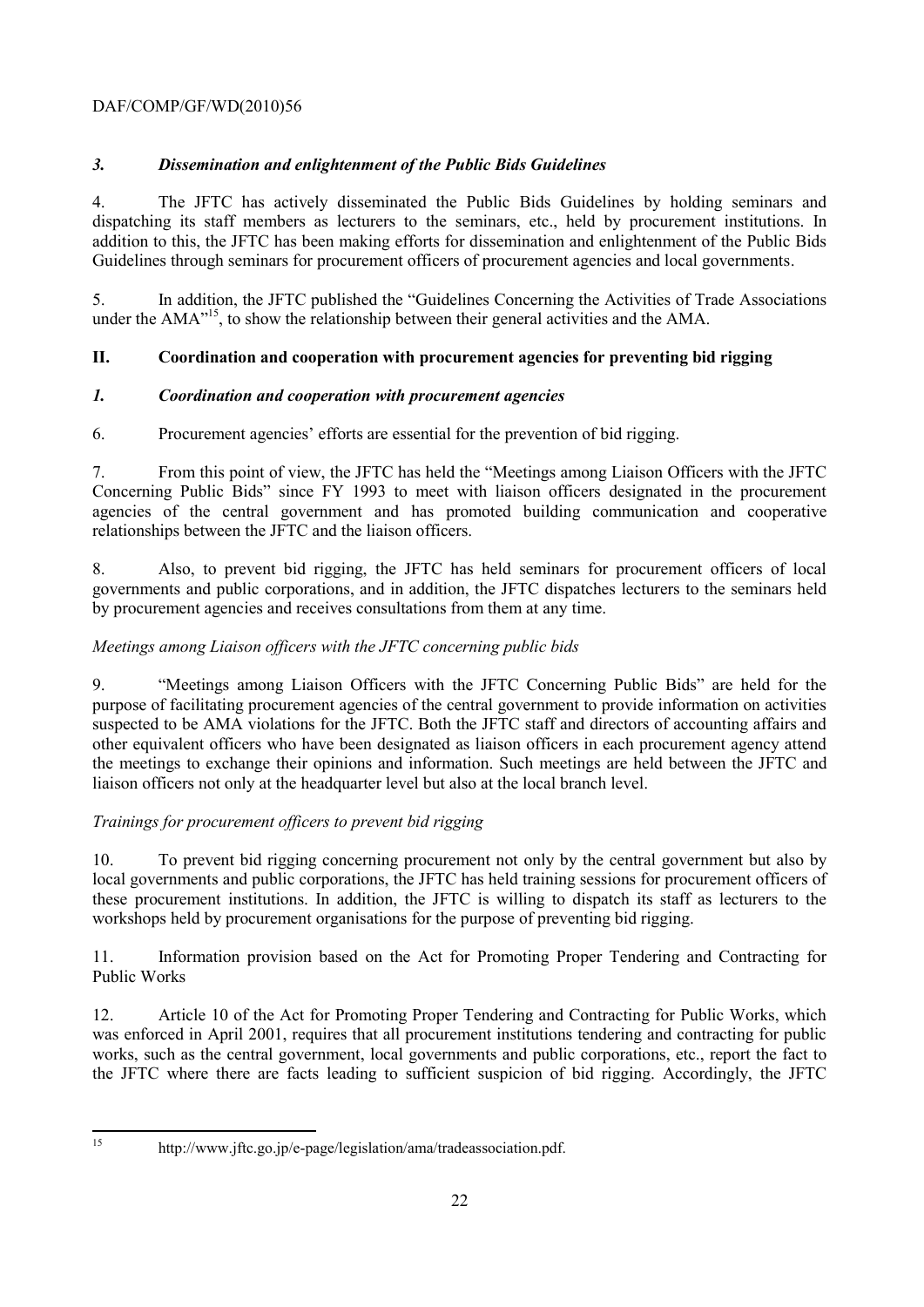receives a lot of information every year. The number of reports based on this Act was 23 in FY 2008 (33 in FY 2007).

#### *2. Details on the Act Concerning Elimination and Prevention of Involvement in Bid Rigging, etc. ("Involvement Prevention Act") and its Amendment in 2006<sup>16</sup>*

13. This act was established in July 2002 based on a lawmaker-initiated bill in order to prevent central government or local government employees from becoming involved in bid rigging (so-called "government-initiated bid rigging") and was enforced in January 2003. When the JFTC recognises that the officials of procurement agencies have been involved in bid rigging, etc., as specified in the Act ((1) Express indication for bid rigging; (2) Indication that a specific party is preferred as the counter party to the contract; (3) Disclosure of secret information about ordering; and, (4) Aiding a specific act of bid rigging, etc.), it will implement elimination measures against companies based on the AMA and at the same time, it will demand that the heads of the procurement agencies implement improvement measures based on the Involvement Prevention Act. When the procurement agencies receive the demand from the JFTC, they shall perform the necessary investigations and implement improvement measures to eliminate the involvement.

14. However, even after the enforcement of this act, many so-called government-initiated bid rigging cases continued to occur at both the central government and local government level. Considering such circumstances, the Involvement Prevention Act was amended in December 2006 (1) to make employees of the ordering organisations subject to criminal punishment, (2) to enlarge the scope considered as involvement in bid rigging, etc., and (3) to increase the number and type of ordering organisations to which the act applies (The Involvement Prevention Act as amended was enforced on March 14, 2007).

15. In addition, in order to disseminate the amendment, the JFTC prepared and distributed leaflets and other materials to explain the details of the amended act. Moreover, it held extraordinary sessions of the "Meetings among Liaison Officers with the JFTC Concerning Public Bids," explained above, and held seminars for the procurement officers of public corporations. Furthermore, the JFTC dispatched its staff members as lecturers to explanatory meetings for prefectures and municipalities that were hosted by 47 prefectures (at 58 locations) all over the country.

16. So far, there have been 6 cases where the JFTC has demanded the heads of the procurement agencies implement improvement measures. Recently, the JFTC demanded improvement measures respectively to the mayor of the City of Sapporo and the Minister of Land, Infrastructure, Transport and Tourism. (For further details of the 6 cases, please refer to Japan's contribution to the Roundtable on "Collusion and Corruption in Public Procurement.")

 $16$ 

<sup>16</sup> For further details about the Act Concerning Elimination and Prevention of Involvement in Bid Rigging, etc., see [http://www.jftc.go.jp/e-page/legislation/ama/aepibr.pdf.](http://www.jftc.go.jp/e-page/legislation/ama/aepibr.pdf)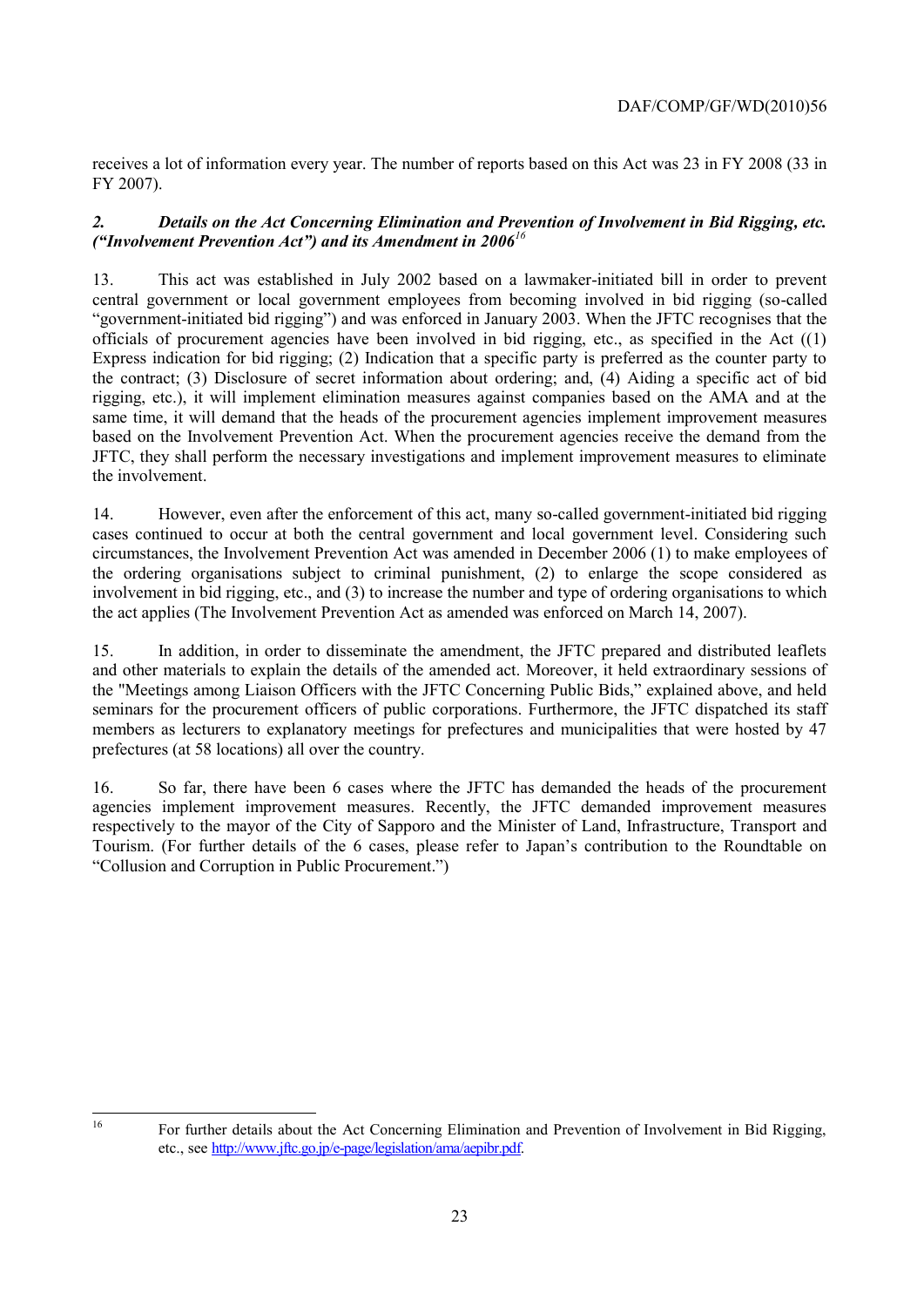#### **APPENDIX: CATEGORIES OF CONDUCTS IN RELATION TO THE ANTIMONOPOLY ACT (AMA) IN PUBLIC BIDS GUIDELINES**

| <b>Type of activities</b>           | Conduct in principle constituting violation              | Conduct suspected to be in violation         | Conduct in principle not constituting violation                                                     |
|-------------------------------------|----------------------------------------------------------|----------------------------------------------|-----------------------------------------------------------------------------------------------------|
|                                     | (And Important Notes)                                    |                                              |                                                                                                     |
| 1. Conduct Related to the Selection | 1-1 Predetermining an expected bid winner                | 1-2 Reporting the fact of designation and    | 1-5 Expression of interest in participation in a bid to the contract awarding public agency         |
| of Conduct Awardees                 | (Important Notes)                                        | planned participation in bids                | 1-6 Declining to participate in a bid on one's own judgment                                         |
|                                     | 1-1-1 Exchange of information concerning interest in     | 1-3 Exchange of information concerning       |                                                                                                     |
|                                     | being awarded a contract                                 | combination of partners in a joint venture   |                                                                                                     |
|                                     | 1-1-2 Collating and offering information regarding the   | 1-4 Levying of special membership-fees       |                                                                                                     |
|                                     | number of times designated and past record of contracts  | or charges                                   |                                                                                                     |
|                                     | awarded                                                  |                                              |                                                                                                     |
|                                     | 1-1-3 Adjustment of bid prices                           |                                              |                                                                                                     |
|                                     | 1-1-4 Distribution of benefits to others such as         |                                              |                                                                                                     |
|                                     | participating firms                                      |                                              |                                                                                                     |
|                                     | 1-1-5 Inviting or compelling firms to participate in the |                                              |                                                                                                     |
|                                     | predetermination of an expected bid winner               |                                              |                                                                                                     |
| 2. Conduct Related to Bid Prices    | 2-1 Predetermining a minimum bid price                   | 2-2 Exchange of information concerning       | 2-3 Study concerning computation criteria                                                           |
|                                     | (Important Notes)                                        |                                              | price levels of goods or services subject to $\vert$ 2-4 Formulation of general rule of computation |
|                                     | 2-1-1 Exchange of information concerning bid prices      | a bid                                        |                                                                                                     |
| 3. Conduct Related to Contractual   | 3-1 Predetermining quantities or shares of contracts     |                                              | 3-2 Publishing rough aggregate of past public procurements                                          |
| Quantity                            |                                                          |                                              |                                                                                                     |
| 4. Collecting and Offering          | (Important Notes)                                        | 4-1 Reporting the fact of designation and    | 4-4 Collecting and offering general information concerning bids                                     |
| Information and Management          | (Points to be noted concerning conduct of                | planned participation in bids (same as 1-    | 4-5 Publishing rough aggregate of past public procurements (same as 3-2)                            |
| Guidance                            | predetermining an expected bid winner)                   | 2)                                           | 4-6 Formulating and offering average management indicators                                          |
|                                     | Exchange of information concerning interest in being     | 4-2 Exchange of information concerning       | 4-7 Collecting and offering information concerning the content of a bid and the required level of   |
|                                     | awarded a contract (same as 1-1-1)                       | combination of partners in a joint venture   | technical capabilities                                                                              |
|                                     | Collating and offering information regarding the number  | $(same as 1-3)$                              | 4-8 Offering information concerning combination of partners in permanent joint venture              |
|                                     | of times designated and past record of contracts awarded | 4-3 Exchange of information concerning       | 4-9 Collection of information for selection of partners in a joint venture                          |
|                                     | $(same as 1-1-2)$                                        | price levels of goods or services subject to | 4-10 Expression of interest in participation in a bid to the contract awarding public Agency (same  |
|                                     | (Points to be noted concerning conduct of                | a bid (same as 2-2)                          | as $1-5$ )                                                                                          |
|                                     | predetermining a minimum bid price)                      |                                              | 4-11 Formulation of general rule of computation (same as 2-4)                                       |
|                                     | Exchange of information concerning bid prices (same as   |                                              | 4-12 Formulating and offering guidelines for the operation of permanent joint ventures              |
|                                     | $2-1-1)$                                                 |                                              | 4-13 Study concerning computation criteria (same as 2-3)                                            |
|                                     |                                                          |                                              | 4-14 Activities for the propagation of general knowledge relevant to the AMA                        |
|                                     |                                                          |                                              | 4-15 Activities for the enlightenment of firms on the necessity of the fulfilment of contractual    |
|                                     |                                                          |                                              | obligations                                                                                         |
|                                     |                                                          |                                              | 4-16 Expression of opinions or requests to the national and local governments                       |
|                                     |                                                          |                                              | 4-17 Giving technical information to contract awarding public agency                                |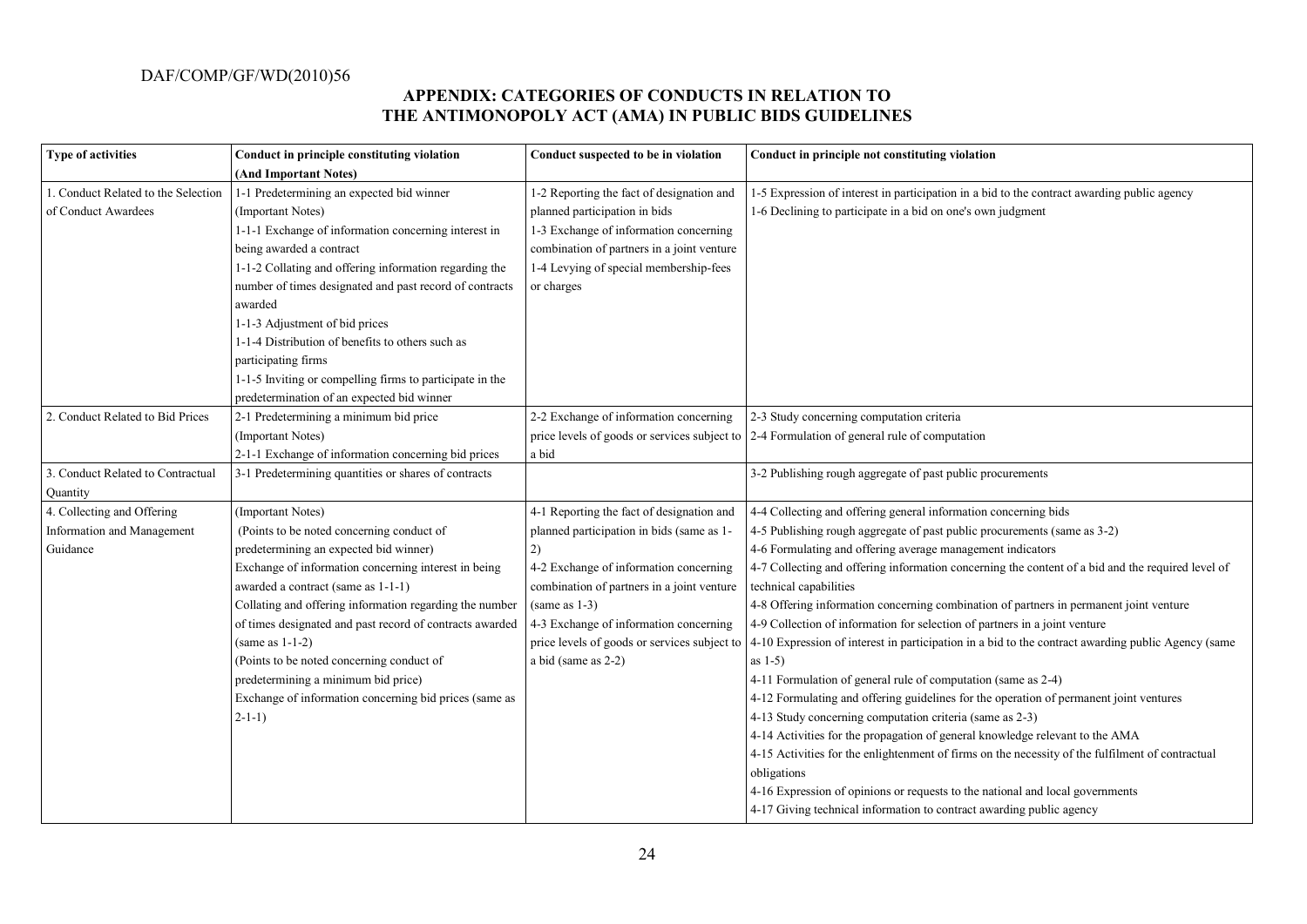**-- Latvia --**

#### **1. Brief description on legal provision prohibiting bid rigging (Competition Law) and evidences for disclosing infringements**

1. Prohibition of bid rigging is included in Competition  $Law<sup>1</sup>$  Article 11, prohibiting certain agreements:

*Article 11. Prohibited Agreements and Agreements which are Considered to be in Effect*

*(1) Agreements between market participants, which have as their object or effect the hindrance, restriction or distortion of competition in the territory of Latvia, are prohibited and null and void from the moment of being entered into, including agreements regarding:*

*1) the direct or indirect fixing of prices and tariffs in any manner, or provisions for their formation, as well as regarding such exchange of information as relates to prices or conditions of sale;(..)* 

*3) the allocation of markets, taking into account territory, customers, suppliers, or other conditions;(..)*

*5) the participation or non-participation in competitions or auctions or regarding the provisions for such actions (inactions), except for cases when the competitors have publicly announced their joint tender and the purpose of such a tender is not to hinder, restrict or distort competition;*

2. In "procurement cases" Competition Council of Latvia (CCL) has applied both point 1 and 5 of Art.11.(1). Point 5? of Art.11.(1) is directly applicable to public procurements, however as bid participants often concerts on participation in procurement (including choosing the eventual winner, exposing also their financial offers, allowing other participants to adjust their offers) it is also possible to apply point 1 of Art.11.(1). Point 3 of Art.11.(1) has not been applied (in procurement cases) yet, however it would be the case if partitioning of *markets, taking into account territory, customers, suppliers, or other conditions* in procurements would be established.

3. Procedure for public procurement is determined by Public Procurement Law.

4. Certificates of Independent Bid Determination are not required to be used by Law. In 2009 CCL initiated proposal for amendments in Public Procurement Law requiring all procurement participants to declare that application for the tender has been prepared independently from other participants. However this proposal was not supported by Saeima (parliament). Nevertheless CCL invited purchasers (contractors) to elaborate this requirement in the criteria for tenders.

5. Amendments in Public Procurement Law including particular proposals initiated by CCL came into effect in 2009. These amendments concretise the regulation regarding exclusion of market participant

 $\frac{1}{1}$ 

[http://www.kp.gov.lv/?object\\_id=605.](http://www.kp.gov.lv/?object_id=605)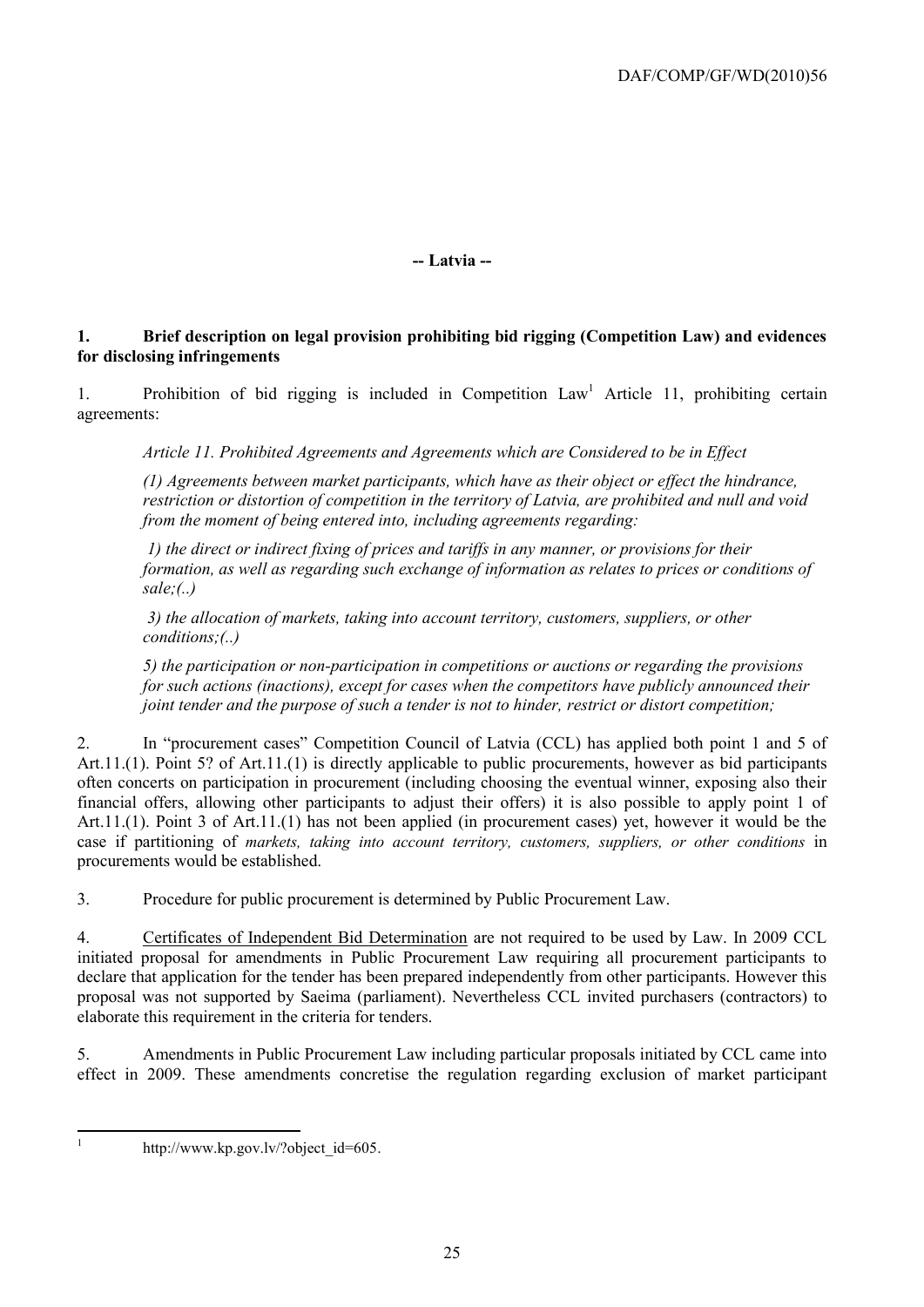essentially infringing Competition Law from procurement procedures. Such exclusion will last for 12 months and will start from the day when decision of CCL comes into effect (becomes final).

6. CCL has dealt with bid rigging infringement (collusion) cases since 2005 as the rights to make surprise inspections-dawn raids were granted to CCL in 2004.

7. According to the statistics the majority of infringements occurred in the construction, road construction and road up-keeping markets. Results of anonymous poll<sup>2</sup> show that 44% respondents confirmed their participation in collusive riggings in the bids. Also contractors are more or less responsible for creation of the favourable environment for collusion. It seems that in one third of the established bid rigging cases probably existed also some indications on corruption, including situations when contractors somehow were not able to espy self-evident evidences of collusion, that offers of different pretenders were not prepared independently.

| Year                                                     | 2002                      | 2003              | 2004                      | 2005               | 2006                                               | 2007                                                                                          | 2008                                                               | 2009                  |
|----------------------------------------------------------|---------------------------|-------------------|---------------------------|--------------------|----------------------------------------------------|-----------------------------------------------------------------------------------------------|--------------------------------------------------------------------|-----------------------|
| Number of<br>investigated bid<br>rigging collusion cases | 1                         |                   |                           |                    | 4                                                  | 3                                                                                             | 5                                                                  |                       |
| Number or established<br>infringements                   | $\mathbf{0}$              | 0                 | 0                         |                    | 3                                                  | 3                                                                                             | 3                                                                  |                       |
| Number of penalised<br>market participants               | 0                         | 0                 | 0                         | 3                  | 9                                                  | 10                                                                                            | 19                                                                 | 2                     |
| Volume of fines<br>Ls/EUR                                | 0                         | 0                 | 0                         | 76 672/<br>109 095 | 403 670/<br>574 374                                | 77 750/<br>110 629                                                                            | 197 081/<br>280 423                                                | 69 733/<br>99 222     |
| <b>Industries</b>                                        | Road<br>constru-<br>ction | Construc-<br>tion | Road<br>construc-<br>tion | Construc-<br>tion  | Supply of<br>oil<br>products,<br>construc-<br>tion | Marketing<br>services.<br>supply of<br>equipment<br>for metal<br>works.<br>road up<br>keeping | Road<br>construc-<br>tion, up<br>keeping,<br>landscape<br>services | Road<br>up<br>keeping |

#### **The statistics on bid rigging (collusion) cases in 2002-2009:**

8. The main sources of initial information on the possible infringements are applications received from the public authorities and undertakings organising public procurement or controlling the legality of tenders (see also point 2).

9. Direct evidences mostly are obtained during the dawn raids<sup>3</sup> at the premises of the undertakings concerned. Direct evidences for disclosing of infringements are documents (including. electronically prepared), which witness that exchange of sensitive information has occurred. For example the estimate of one bid offer is found in the premises of other bid pretender (usually found in computers), which is its competitor. The estimations most frequently are saved electronically and from the file properties it may be established that the estimation has been prepared by competing undertaking..

10. Indirect evidences may be very different and they are analyzed jointly. Actually the most cases are built on indirect evidences, which often are identical grammatical, syntactical and other mistakes in the offerings of different (independent) bid pretenders.

 $\frac{1}{2}$ Performed within the framework of survey on competition in construction market (2006).

<sup>&</sup>lt;sup>3</sup> Dawn raids are performed by CCL with the court order and in presence of police.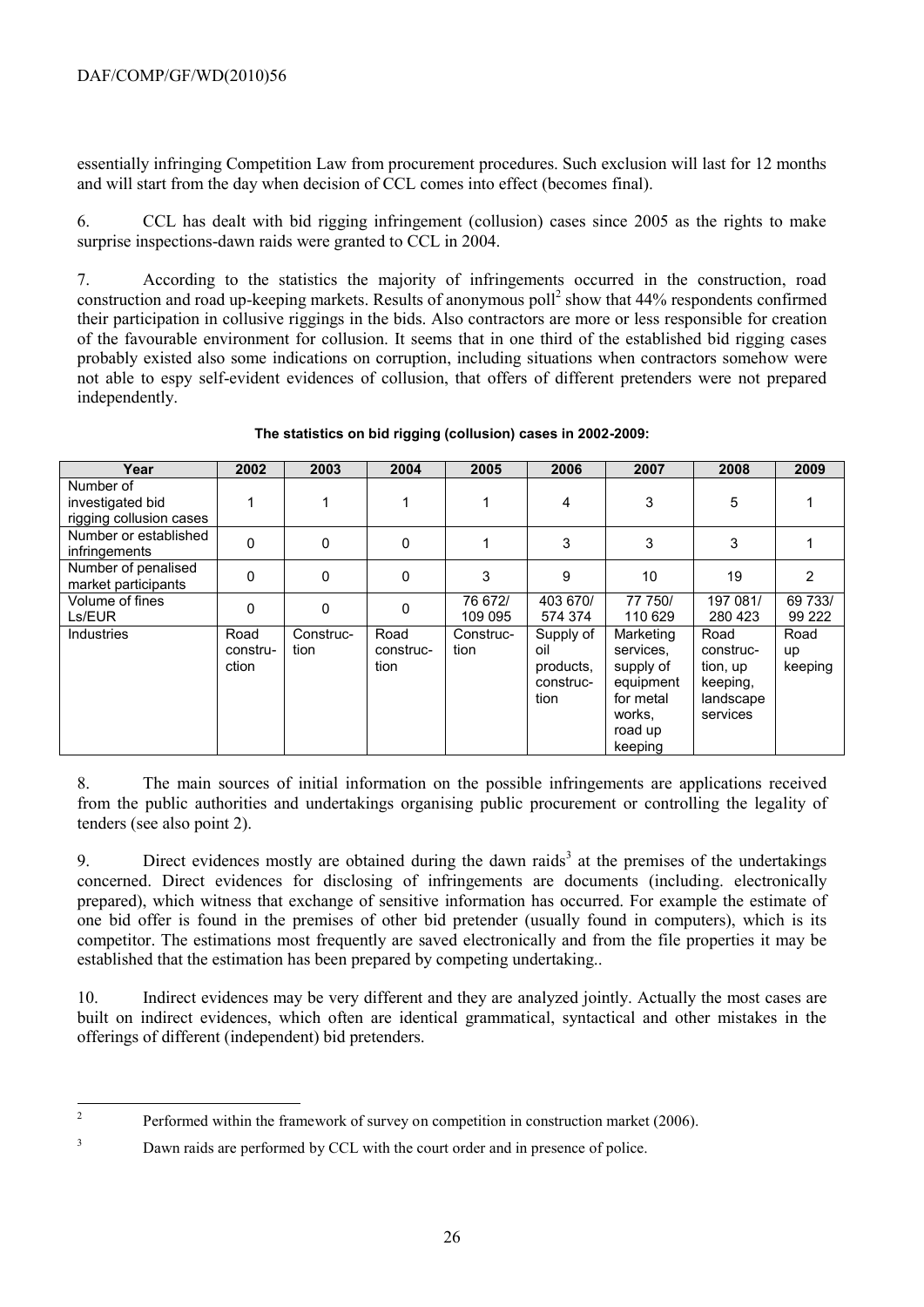11. The public procurement procedures develop and now it is allowed for the procurement organiser to prepare unitary application forms and send to the bidders electronically for filling in their data. It is comfortable for procurement organisers and bidders, as well as provides transparency; saving resources. Nevertheless the new procedure decreases the possibility for CCL to distinguish the features of the bid rigging (diminished opportunity for identical mistakes, identical document designs as evidences for bid rigging to arise).

12. Undertakings now are more aware of CCL's professional activities including evidences used, which means the bidders will spend more attention and time for checking eventual mistakes and preparing different designs of application forms and documents in case of collusion.

13. In its practice CCL has met the problem when bidders were *de facto* or *de jure* one undertaking (related companies). Such situations create a fiction, misinformation for the procurement organiser, to make an impression that the competition exists. Neither the Public Procurement Law nor the Competition Law provides a direct prohibition for such situations. CCL have tried to initiate provisions that would require to disclose the participation of related entities in one procurement, however also this proposal was not supported by the parliament.

14. It has to be admitted that the number of public procurement procedures (most of them arranged within the house and road construction sectors) where the bid rigging cases were found correlates to overall economical situation in the state. The sector inquiry for road and water supply infrastructure 2008 – 2009, showed a decrease of the number of procurement procedures meanwhile the average number of bidders per procurement increased from 2 in previous years to 14 in 2009. Economic crisis and decreased public funding leads to increased competition in tenders.

15. Therefore it is possible to suppose that in construction procurements where public funding is insufficient there will be less bid rigging cases, however in areas where public funding doesn't significantly decrease like supply of medicines, there still maintains high risk of bid rigging. The existing economical situation may increase the number of corruption cases in the public procurements.

#### **2. Cooperation with other authorities**

16. Public procurement is supervised by 3 authorities:

- Competition Council of Latvia (CCL) investigating prohibited agreements between suppliers;
- The Corruption Prevention and Combating Bureau (KNAB) combating corruption also in public procurements;
- Procurement Surveillance Bureau (IUB) surveying procurements procedure correspondence to regulatory enactments.

17. From 17 investigated cases in 7 cases investigation was initiated in result of application submitted by the relevant supervisory institutions (Procurements Surveillance Bureau (3), Corruption Prevention and Combating Bureau (1), Ministry of Economics (2), Investment and Development Agency of Latvia (1)). Applications were submitted also from contracting state enterprises and municipalities' institutions. In one case complaint was submitted by competitor who had lost in the bidding. Other case was initiated by CCL on the basis of information made public by KNAB as a result of their investigation. On request of CCL KNAB gave CCL access to the evidences in this criminal case initiated for the investigation of a corruption case. The transcripts of overheard phone conversations, taken by KNAB, were also used as evidence in the competition case. From the phone conversation it was clear that the official of a municipality gave instructions to the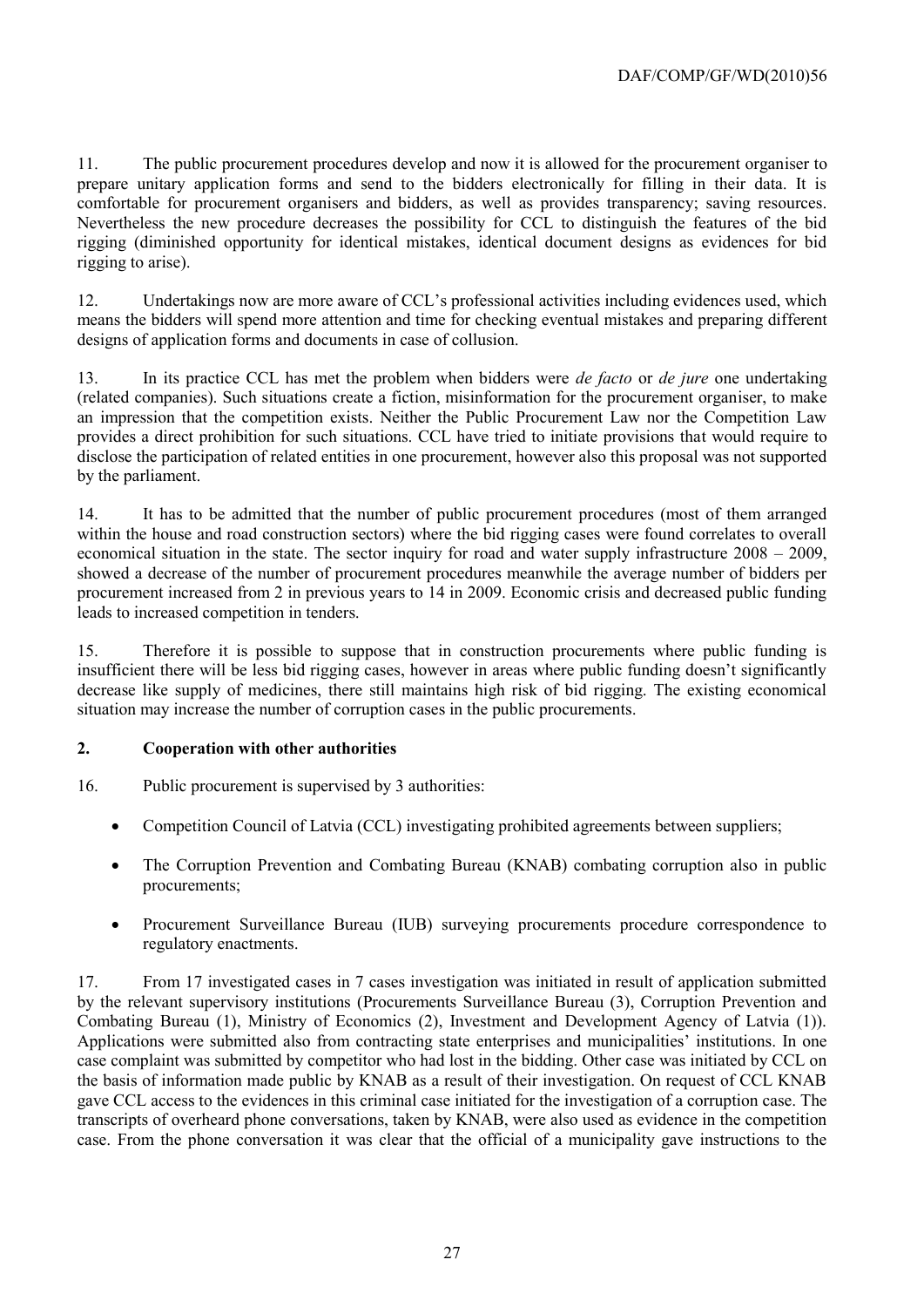representatives of the undertakings concerned how to participate in the planned bid for supply of oil products and that the representatives agreed, on prices that should be included into the financial offers of each bidder, the sum of procurement and remuneration for each pretender after the bid. Three undertakings were involved into the bid rigging. The phone conversations were between natural persons, two of them formally were not related to the companies they represented. CCL had to prove the link between relevant natural persons and according bidders. While analyzing the offers CCL also established that the prices mentioned in the phone conversations and prices shown in the offers were the same. Besides the information on the bidders transactions on oil product supply market were analysed and it was established that the "planned winner" in the relevant bid offered a price that was approximately by 10% higher than other his prices in similar supplies. Other bidder at the time of procurement did not deal dealt with supplies of oil products at all. CCL established the infringement and imposed fine. This is the only case when CCL used the information (transcripts of the overheard phone conversations) from the criminal case investigated by other authority. Investigation of this case was a good example of good cooperation between competition and corruption prevention authorities fighting against bid rigging in public procurement.

18. To rise the awareness of the other surveillance authorities as well as contracting authorities on possible antitrust violations in procurement several educational seminars were provided for the main contracting state and municipalities enterprises and authorities, however these measures were not enough to significantly increase awareness and educational work regarding possible antitrust violations in procurement in future has to be continued and extended in respect of all contractors in the state and municipalities level.

19. At this moment negotiations with IUB are continuing on access to the data bases of all procurement results for CCL allowing also a search function according to the certain given criteria.

#### **4. Application of OECD guidelines**

20. Already before OECD Guidelines for Fighting Bid Rigging in Public Procurement were issued CCL made an investigations according to the publication Combating Fraud in Public Purchasing, (Eliot Spitzer, Attorney General of New York State, Antitrust Bureau 2003, prepared by Bob Hubbard and Ling Feng Fu of the Antitrust Bureau).

21. OECD Guidelines for Fighting Bid Rigging in Public Procurement is a very useful recommendation for purchasers, state and municipality institutions as well as competition and procurement surveillance authorities. CCL has referred to this document during the discussions on possible amendments in Public Procurement Law. Link to the English and Russian version of the guidelines is made available in homepage of CCL and we hope that during the next year it will be possible to provide their translation in Latvian.

22. However as Latvia is a small country with a small economy and relatively small public funding, there are differences that are to be taken into account:

- 1. Objects for the tenders that are big for Latvia may be regarded as small for international market. Therefore possible profit of participation in regional or national level procurements may be not sufficiently attractive in comparison with the necessary input. All this leads to the situation when due to the lack of foreign competitors local companies feel themselves very comfortable regarding the participation in procurements.
- 2. Many top managers of competing companies have graduated the same universities and know each other. Corporate and even private contacts are very strong. This creates comfortable conditions for collusion, when nothing is agreed in writing, and therefore no direct evidences can be found.
- 3. Identification of bid rigging on the basis of identical grammatical mistakes, reference to the competitors fax number or other similarities are very primitive methods suitable only for small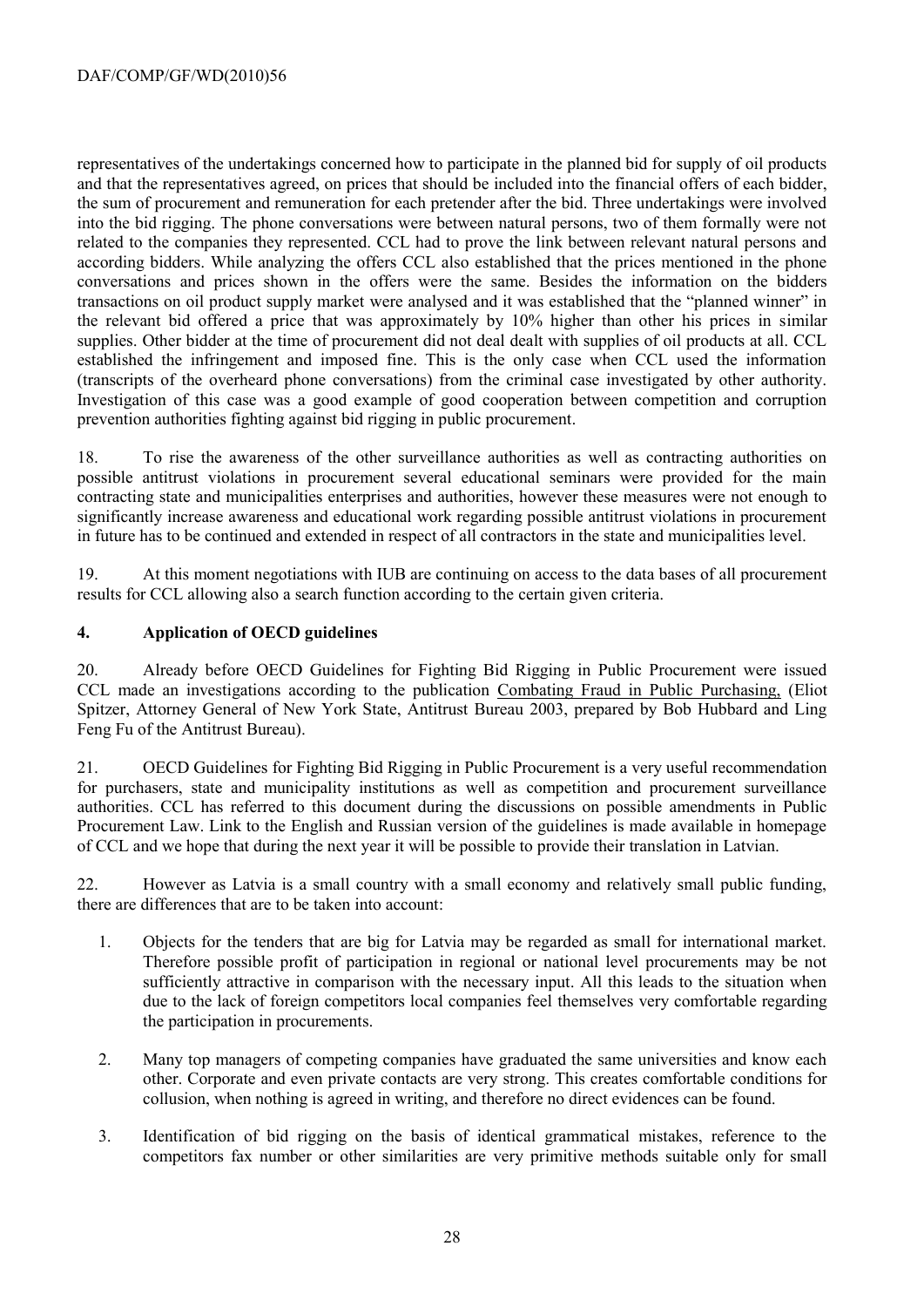companies participating in small procurements. Big companies have enough resources to act more sophisticated. For investigation of bid rigging in big procurements other methods and resources requiring systematic analysis of procurements and their results are needed.

- 4. Procurement organisers are quite passive participators in investigations, which indicates that they are not interested in reducing the costs (feature of economical growth period) and probably could indicate on possible corruption.
- 5. Small contractors like municipalities often have not sufficient resources for elaboration of high quality procurement provisions and assess possible features of bid rigging. Mostly all of the bid riggings found by CCL have occurred in small procurements.

23. All at the above-mentioned shows the need for continuous improvement of prevention and fighting with bid rigging.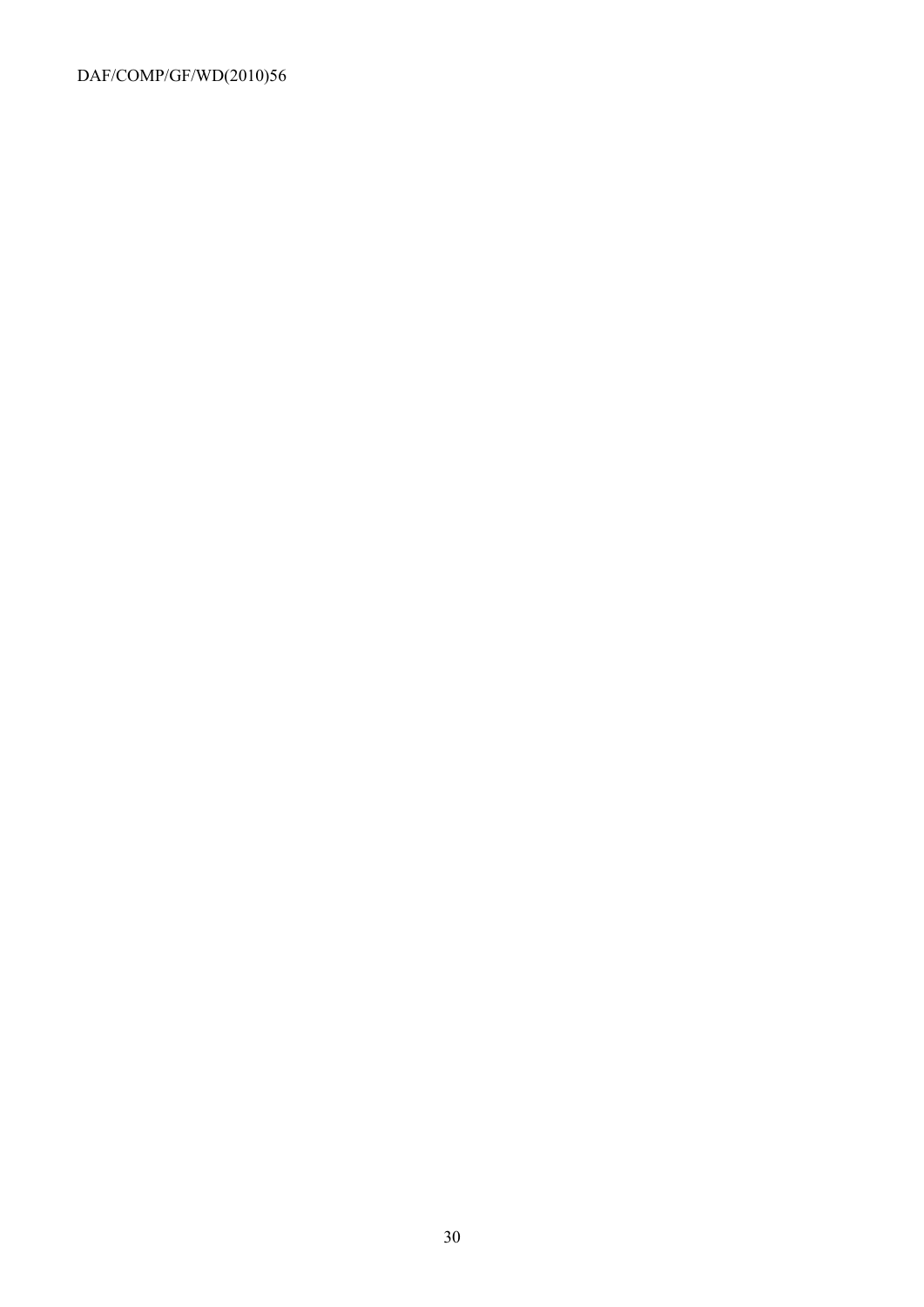#### **-- Papua New Guinea --**

#### **1. Size and Policy Objectives**

1. Papua New Guinea has a relatively small economy in global terms and is very much a developing economy and society. The Papua New Guinea population is one of the least urbanised in the world, with a large proportion of the people living in small and often isolated village locations.

2. Accordingly, government involvement in the economy and in the supply of goods and services beyond the village subsistence economy is very significant, much more so than in richer, developed economies. It is estimated that about 70% of the procurement of goods and services in Papua New Guinea is government procurement of one sort or another. This procurement activity is undertaken by all three levels of government, at the national, provincial and local level.

3. Because of its significance in the overall domestic economy in PNG, government procurement and how it is organised is of critical importance. Many firms in many industries throughout the country are heavily dependent on government customers, in some cases government being their only major customer. This may have positive effects in requiring firms to be cautious that they do not alienate their government customers through trying to charge higher prices by colluding with competitors, but at the same time there may be negative effects with the close commercial relationship between private firms and government, and the dependence on government as a customer, leading to corruption between the supplier and the acquirer of goods and services.

#### **2. Corruption**

4. Papua New Guinea has significant problems with corruption; it ranks poorly in international comparisons made in the Transparency International Corruption Index. Anti-corruption measures and institutions are operating widely throughout Papua New Guinea (the Ombudsman Commission, in particular, is very active and has a high profile) but these efforts have not been able to stem the occurrence of corrupt practices. Not surprisingly, that is particularly so in government procurement, where the sums of money involved can be significant. The Ombudsman Commission has in recent years frequently been frustrated, through blocking or delaying legal action or otherwise, in its efforts to prosecute corruption. The Independent Consumer and Competition Commission (ICCC), the national competition regulator, has no direct role in investigating or prosecuting corruption matters.

5. Corruption in PNG can arise, or remain unchecked, for a number of social, cultural and economic reasons. As far as corruption in government procurement is concerned, the strong social custom of "wantok" can provide opportunities for unscrupulous persons to subvert the procurement process through corrupt conduct. The wantok system is a longstanding tradition of mutual assistance for extended family or village groups, whereby a person is obligated to assist his family member, or wantok, to the maximum extent that he can, and in whatever way, while the wantok has a similar obligation to other family members. This cultural tradition, very important in traditional village life where outside support may be unavailable, has not translated well to a modern economy where it can lead to nepotism or corruption.

6. Corruption in the form of political patronage can also occur in the use of government funds. Most government infrastructure projects and other major government spending is required, by law, to be arranged by competitive tender through the Central Supply and Tenders Board (CSTB) or Provincial Supply and Tenders Board (PSTB), whose procedures are designed to be transparent and avoid corruption. However,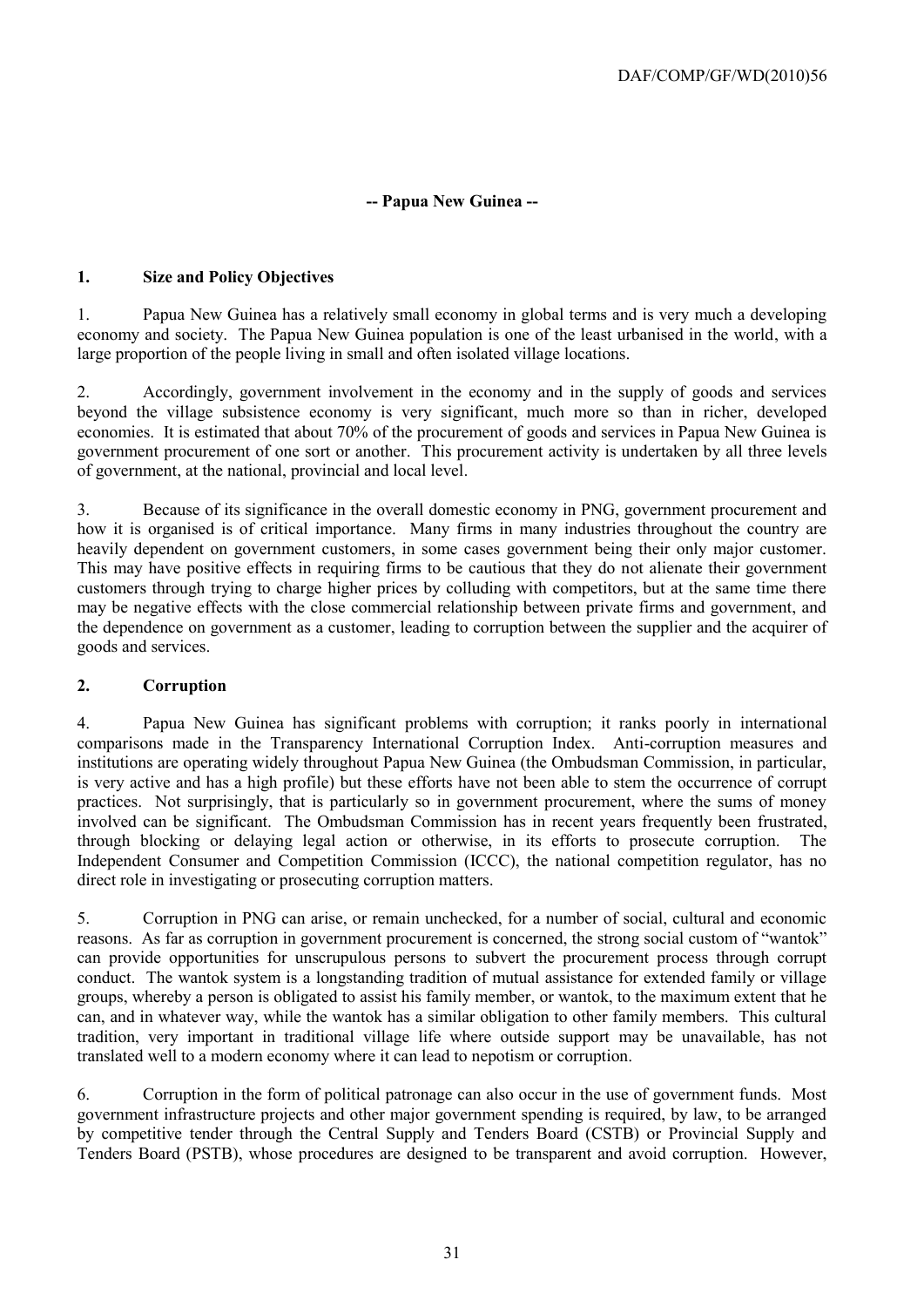each member of the National Parliament is given a substantial amount of money each year, which has increased dramatically in the last couple of years, to be spent on projects benefitting the member's electorate.

7. While those funds are supposed to be acquitted fully and openly to the national government and, in respect of amounts over 300,000 kina (about US\$110,000) to be allocated through the CSTB or PSTB tender processes, this acquittal often does not occur; the funds are allocated personally and directly by the Member of Parliament to individuals or firms within the electorate. There is anecdotal evidence of such funds being used corruptly, as would inevitably be the case where the allocation of money is within the personal gift of an individual, and proper procedures for fairness and transparency are bypassed.

8. Further opportunities for corruption occur in the procurement of goods and services by provincial and local level governments, who are supposed to use CSTB procedures and processes, but frequently do not. With such a lack of transparency, it is difficult to conclude that those procurement contracts are fair and provide value for money.

#### **3. Collusion**

9. In an economy the size of that of Papua New Guinea, most sectors of the market have either very small businesses (e.g. in retailing and distribution) or a relatively small number of larger firms participating in the market. Often that may be limited to three firms or less competing in a particular market, which makes collusion much more likely than in a vigorously competitive market with many participants. The range of firms that are large enough to tender for government goods or services is likely to be even further limited.

10. Also, where CSTB processes are not followed in government procurement (see above), the opportunity for collusion to go undetected or unremarked is greater. In such situations there is often no great desire to ensure that the government is getting the best value for money from that procurement.

11. The ICCC, when it identified the likelihood of collusion and bid rigging in government procurement, engaged with the CSTB to make the CSTB and its staff aware of the risks of collusive bid rigging and how it can occur. The CSTB, as part of that process, sought the ICCC's assistance to introduce in the CSTB's Standardised Bidding Documents (SBD) mention of corruption and collusion in government procurement. The SBD contract conditions (which are still in draft form) specify clearly to contractors that where corrupt, fraudulent, collusive, coercive or obstructive practice is detected, the contract will be terminated by the procuring agency. The ICCC's discussions with the CSTB are ongoing.

12. Papua New Guinea, through the CSTB, does not require a Certificate of Independent Bid Determination (CIBD), though the current tender documents require certification of no conflict of interest. Following the discussions at the 2010 Global Forum on Competition, the ICCC will consider the desirability of introducing a form of CIBD into the tendering process.

#### **4. Fighting Collusion and Corruption**

13. Over the years there have been quite a number of investigations into alleged corrupt practices, by politicians and others, though only a proportion of them relate to government procurement. These investigations have been carried out by, typically, the Ombudsman Commission, the police Fraud Squad and, on occasion, by specially created commissions of inquiry or Royal Commissions. Such inquiries are strongly transparent, with public hearings which are widely reported. Some of these investigations have resulted in prosecutions, while others have not.

14. Investigations into corruption have typically concentrated on that issue and have not also examined possible collusion as well. The ICCC has alerted the CSTB to the tell-tale signs of bid rigging, but to date the CSTB has not brought forward any particular matters to the ICCC for investigation.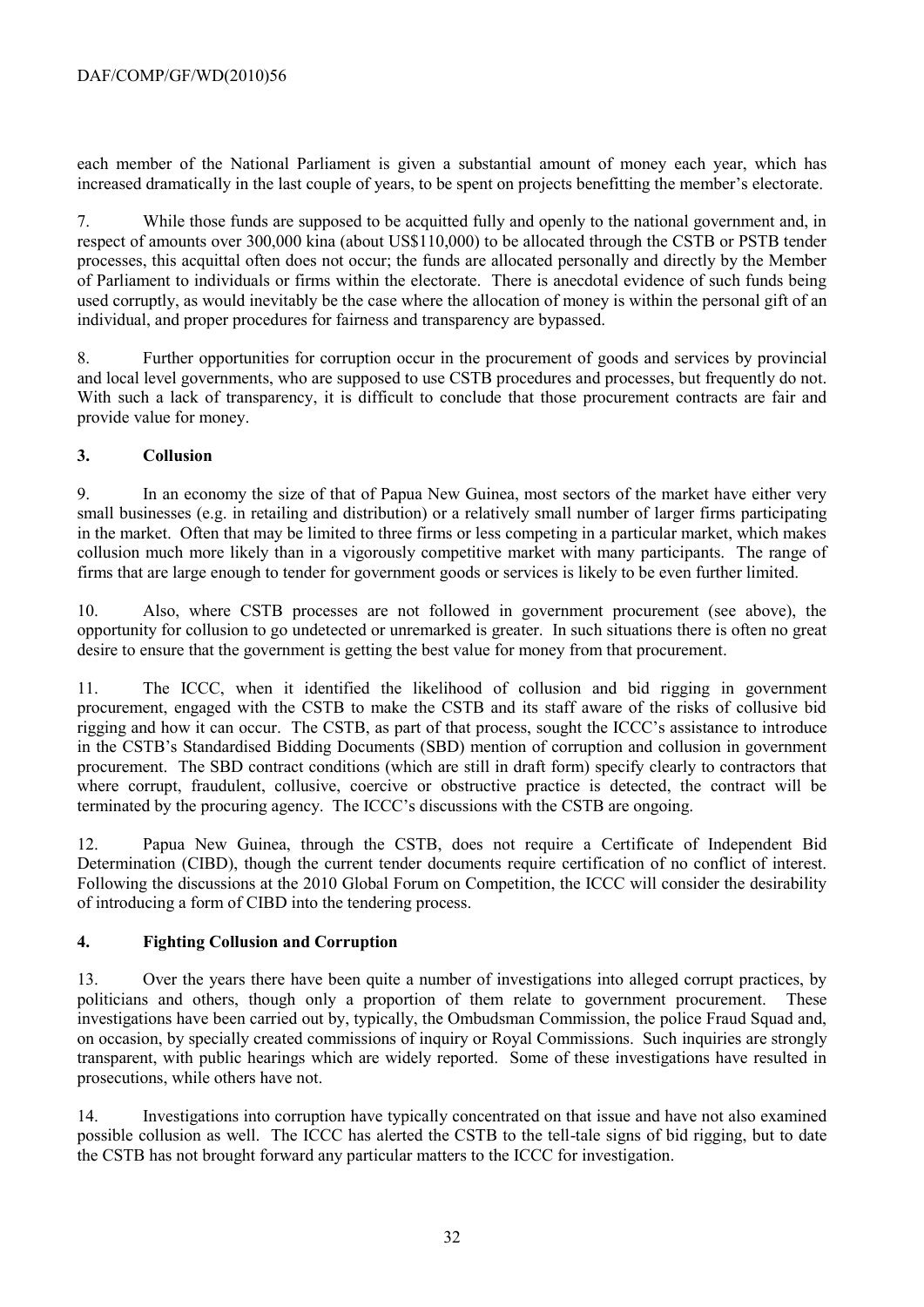15. The ICCC has been trying to publicise the dangers and destructive effects of collusive conduct and the broader issue of cartel behaviour, without limiting this to government procurement, but for the whole of industry. Part of that publicity has been to highlight the detriment such conduct can cause to the victims of collusion or cartel conduct, requesting them to report their suspicions to the ICCC for investigation. This publicity is an ongoing process which may last for a long time.

#### **5. Advocacy**

16. In 2009 the ICCC, and the CSTB, in conjunction with a number of government departments, conducted a series of Joint Central Supply and Tenders Procurement Forums in selected urban areas in Papua New Guinea. These forums brought a measure of awareness to departmental procurement officers around the country and highlighted the harm which collusive tendering and bid rigging can cause. This will form a basis for the ICCC's continuing advocacy for stamping out collusive bidding and anti-competitive behaviour generally; this advocacy will always continue as an important part of the ICCC's charter.

17. As part of its recognition of the detriment caused by collusion and corruption in public procurement, the Papua New Guinea Government's Procurement Manual identified corruption, fraud and conflict of interest as three main areas of concern. "Conflict of interest" should probably be broadened to include all collusive practices, which have a seriously bad effect on trying to have government procurement as transparent, fair and producing value for money. These efforts to stamp out such corruption and collusion will continue for the foreseeable future.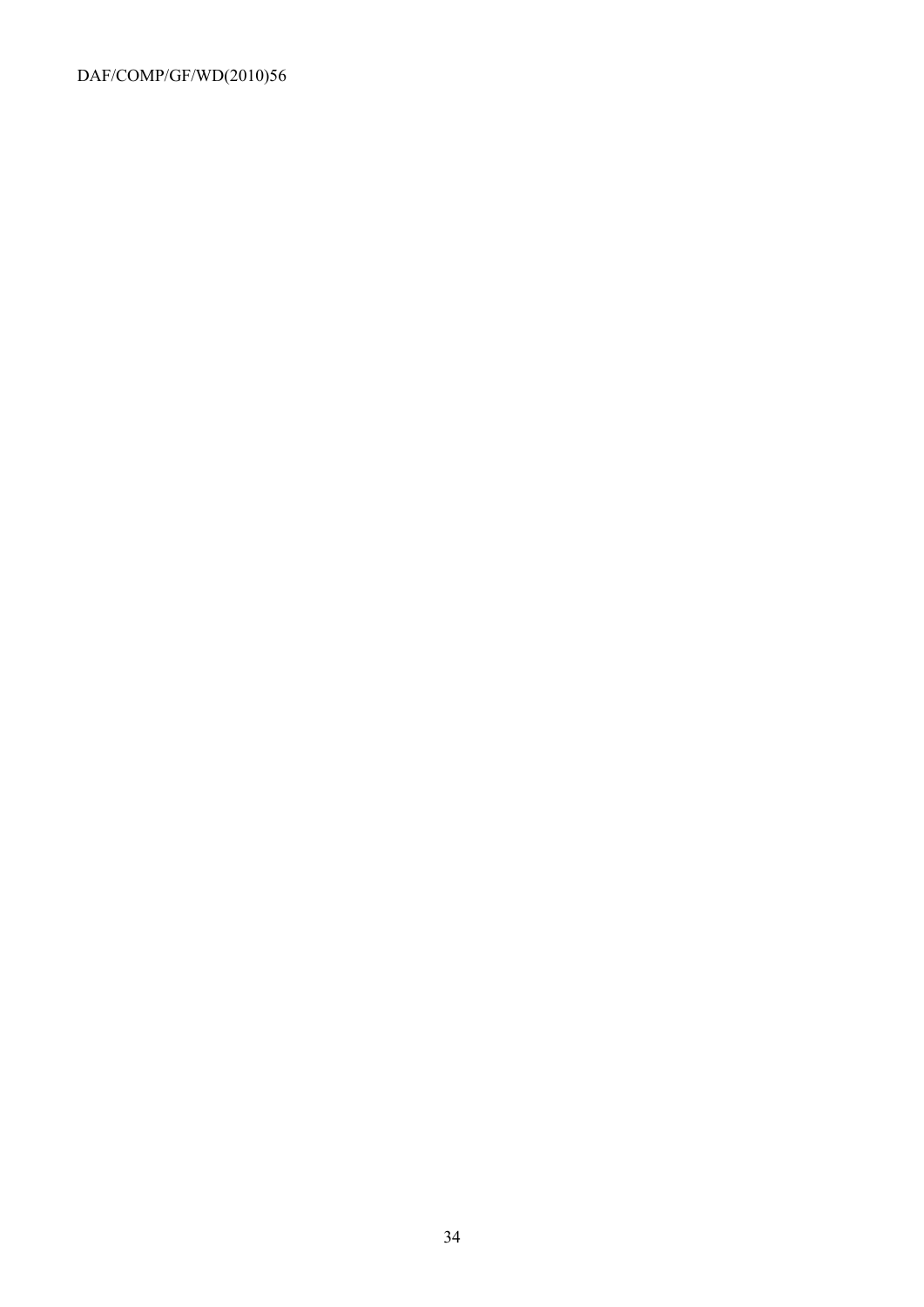#### **-- Singapore --**

#### **Introduction**

1. The Singapore Government procures a substantial amount of goods and services annually. In 2008, the Singapore Government purchased S\$10 billion (approximately 5 billion Euros) worth of goods and services, amounting to a 4% share of GDP (S\$257 billion). Singapore recognises the dangers and harms of collusion and corruption in the sphere of public contracting and adopts clear and comprehensive laws to address this. Singapore is party to the World Trade Organisation's 1994 Agreement on Government Procurement ("WTO-GPA") and implements the WTO-GPA in the form of the Government Procurement Act, Government Procurement Regulations, Government Procurement (Challenge Proceedings) Regulations and the Government Procurement (Application) Order (the "GPA Laws"). In this regard, a multi-pronged approach has been adopted to complement and enhance the legal framework and Singapore's public procurement framework is aligned with the OECD Guidelines for Fighting Bid Rigging in Public Procurement; for instance in the use of performance specifications in tender requirements, training programmes on bid rigging detection for procurement officials and the deployment of an electronic bidding system for the whole of government.

#### **Processes and procedures: GeBIZ -- A common framework to manage procurement**

2. All public procurements are done electronically for the whole of government through a single web portal, namely the government electronic business (GeBIZ) website [\(http://www.gebiz.gov.sg\)](http://www.gebiz.gov.sg/). The portal allows government procuring entities (GPEs) to appoint and manage contracts through inviting suppliers to quote for the required services. Suppliers registered with GeBIZ can gain access to all procurement opportunities in the public sector and to thereafter submit their quotations, proposals and invoices through the portal. (Please refer to Annex 1 and 2)

3. Procurement procedures via GeBIZ will be made transparent as information on the procuring entity, description of products, services, or works to be procured, dates of tender opening and closing, and venue for the collection of tender documents, are published on the portal. This will enable the GPEs to exercise vigilance and have proper oversight of submitted contracts to prevent and combat bid-rigging behaviour. All procurement procedures, starting from the announcement of a tender to the final award of the contract, are made through GeBIZ. Unsuccessful tenderers are also able to request for a review of the results and the evaluation process.

4. By reducing the burden of sourcing on procurement officers, GeBIZ encourages more open competition by widening the supplier base to both local and international bidders, hence enabling suppliers to compete on a level playing field through equitable access opportunities. This results in GPEs enjoying potentially more competitively priced contracts and hence, better value for money for the required procured services. Demand aggregation and bulk purchases also allow GPEs to enjoy reap the benefits of economies of scale through bulk discounts.

5. In addition to the establishment of a procurement framework, combined with comprehensive regulations to ensure that public procurement is conducted in a rigorous and transparent manner, government bodies also work closely together in the fight against collusion.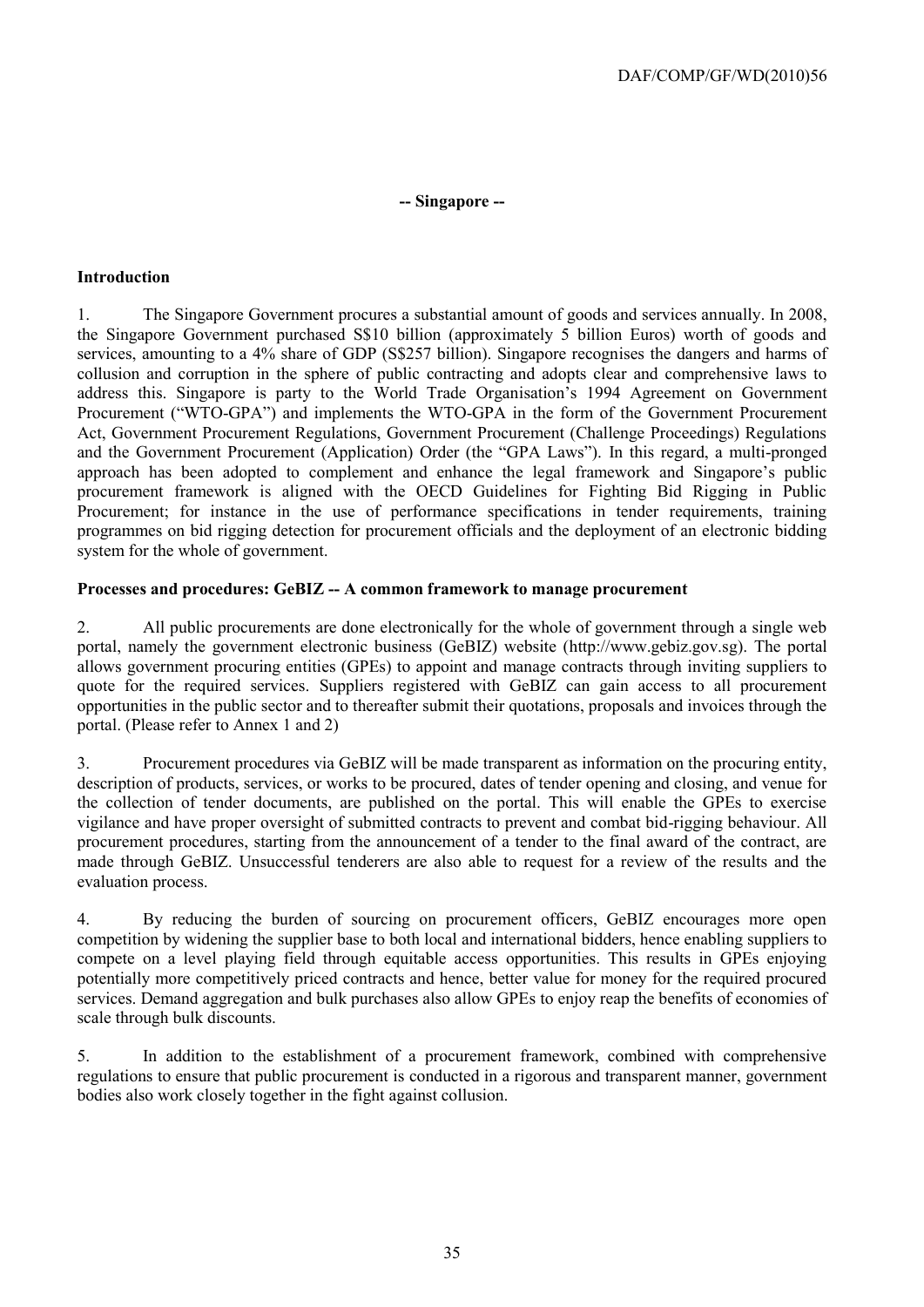#### **People: Working with other government agencies**

6. The Competition Commission of Singapore (CCS) recognises that it is crucial to educate public procurement officers about the dangers of bid rigging in the public procurement domain and the important role that these officers can play in helping to uncover these cases. As a result, CCS actively engages other government agencies by conducting a regular series of monthly seminars and workshops that is compulsory for all new public procurement officers, aimed to raise their awareness of bid-rigging practices in their scope of work and how to spot such activities. Some of the recommendations which CCS proposes to procurement officers are:

- Keeping a record of bids
- Having a wider scope in tender requirements for more potential bidders to qualify
- Increasing the pool of potential bidders by having open rather than limited tenders
- Seeking information from bidders on their associated companies and subsidiaries
- Making a contemporaneous note of conversations with suppliers.
- Keeping copies of the relevant documents, e.g. records of a tender and all communications with the tenderers.
- Contacting CCS as soon as possible should an irregularity be detected.
- Refraining from discussing the issue with anyone other than one's immediate superior.

7. Further, it is recognised that often both collusion and corruption can occur concurrently in the public procurement process. As a result, CCS maintains close working relationships with the Corrupt Practices Investigation Bureau (CPIB), the agency which investigates and aims to prevent corruption in the public and private sectors in Singapore. CCS has established a protocol with CPIB that addresses case allocation and administration between the two agencies and ensures clarity and efficiency in case management. In cases where it appears that both competition and corruption laws may be infringed, both CCS and CPIB will collaborate to handle the case.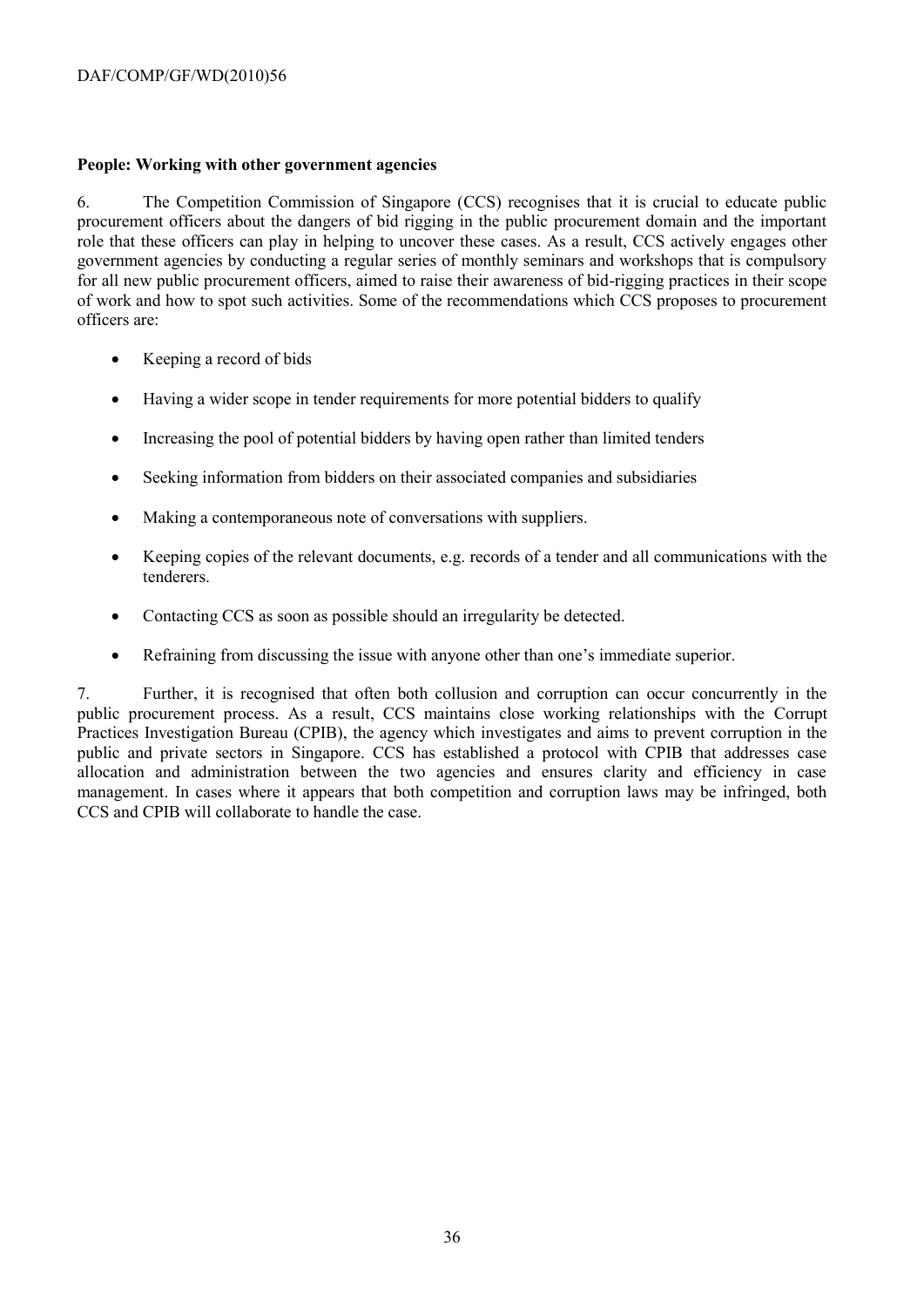### **ANNEX 1: TENDERS AND QUOTES FOR SUPPLIERS**

| File Edit View Favorites Tools Help |                     |                                           |                                                                                                                                                                                                                                                                                                         |             |                          |                                                             | $-11x$ |
|-------------------------------------|---------------------|-------------------------------------------|---------------------------------------------------------------------------------------------------------------------------------------------------------------------------------------------------------------------------------------------------------------------------------------------------------|-------------|--------------------------|-------------------------------------------------------------|--------|
|                                     |                     |                                           |                                                                                                                                                                                                                                                                                                         |             |                          |                                                             |        |
| B<br>×<br>Bad. .                    |                     | Seach                                     | Favortes $\bigcirc$ $\blacksquare$ $\blacksquare$ $\blacksquare$ $\blacksquare$                                                                                                                                                                                                                         |             |                          |                                                             |        |
|                                     |                     |                                           | http://www.gebiz.gov.sq/sorpts/nain.dxyvleesionid=001/LibbK5Tc2rLTVY2vVYTyQLT2nL5pnPPp3PpT24gAV7RF2CbI-29682477313964319605/sourceLacation=openarealselect=tende1d                                                                                                                                      |             |                          | $\bullet$ $\bullet$ $\bullet$ $\bullet$ $\bullet$ $\bullet$ |        |
| Separate                            |                     |                                           | <b>Tenders and Quotations</b>                                                                                                                                                                                                                                                                           |             |                          |                                                             |        |
| GeBIZ ID                            |                     |                                           |                                                                                                                                                                                                                                                                                                         |             |                          |                                                             |        |
|                                     |                     |                                           |                                                                                                                                                                                                                                                                                                         |             |                          |                                                             |        |
| <b>Business Opportunities</b>       | <b>Instructions</b> |                                           |                                                                                                                                                                                                                                                                                                         |             |                          |                                                             |        |
| <b>Tenders &amp; Quotations</b>     |                     |                                           | 1. The following shows all available tender and quotation notices.<br>2. Please click on the respective hyperlinks to view the details of the tender and quotation notice.                                                                                                                              |             |                          |                                                             |        |
| Qualificabass<br>Auctions           |                     |                                           | 3. Please be informed that you need to be a registered GeBIZ Trading Partner before you can respond to electronic tenders and quotations.<br>4. Registration by ACRA-registered supplier will be approved immediately. Suppliers who are not registered with ACRA will require 3 to 5 working days upon |             |                          |                                                             |        |
| Request for Information             |                     | submission of the required documentation. |                                                                                                                                                                                                                                                                                                         |             |                          |                                                             |        |
| Past Opportunities                  |                     |                                           | 5. You can search for all available tender and quotation notices by indicating any of the search conditions below and then click on the GO button.<br>6. To view the details of the tender and quotation notice, you will need to click on the respective document hyperlinks.                          |             |                          |                                                             |        |
| Fenders & Quotabans                 |                     |                                           | 7. Click here to view a quick guide on using the search engine.                                                                                                                                                                                                                                         |             |                          |                                                             |        |
| Qualificabans                       |                     |                                           |                                                                                                                                                                                                                                                                                                         |             |                          |                                                             |        |
| Auctions                            |                     |                                           |                                                                                                                                                                                                                                                                                                         |             |                          |                                                             |        |
| Request for Information             |                     | <b>Search Conditions</b>                  |                                                                                                                                                                                                                                                                                                         |             |                          |                                                             |        |
| <b>Changi Airport Group</b>         |                     | Document Type: At Tenders (Quotetons =    |                                                                                                                                                                                                                                                                                                         |             |                          |                                                             |        |
| - Business Opportunities            |                     | Calling Entity:<br>All Caling Entities    | 회                                                                                                                                                                                                                                                                                                       |             |                          |                                                             |        |
| Tenders & Quotabans                 |                     | Supply Head:                              |                                                                                                                                                                                                                                                                                                         |             |                          |                                                             |        |
| Qualifications<br>Auctors           |                     | All Supply Heads                          | Ξ                                                                                                                                                                                                                                                                                                       |             |                          |                                                             |        |
| Request for Information             | Date:               | Closing Date:                             | From<br>To:                                                                                                                                                                                                                                                                                             |             |                          |                                                             |        |
| <b>Changi Airport Group</b>         |                     |                                           | dd/mm/vyvy<br>dd/mm/yyyy                                                                                                                                                                                                                                                                                |             |                          |                                                             |        |
| - Past Opportunities                |                     | <b>Decument No.:</b>                      | O                                                                                                                                                                                                                                                                                                       |             |                          |                                                             |        |
| Fenders & Quotabans                 |                     | Reference No.:                            | A                                                                                                                                                                                                                                                                                                       |             |                          |                                                             |        |
| Qualifications                      | Keyword:            |                                           | A                                                                                                                                                                                                                                                                                                       |             |                          |                                                             |        |
| Auctions                            |                     |                                           |                                                                                                                                                                                                                                                                                                         |             |                          |                                                             |        |
| Request for Information             | Sort by:            | Select-                                   | Descending v                                                                                                                                                                                                                                                                                            |             |                          |                                                             |        |
|                                     |                     |                                           | Hint: Specifying more conditions will help narrow down your search.                                                                                                                                                                                                                                     |             |                          |                                                             |        |
|                                     | 60                  |                                           |                                                                                                                                                                                                                                                                                                         |             |                          |                                                             |        |
|                                     |                     |                                           |                                                                                                                                                                                                                                                                                                         |             |                          |                                                             |        |
|                                     | S/No.               | Document No.                              | <b>Tenders and Quotations</b>                                                                                                                                                                                                                                                                           | Publication | Clesing                  | Status                                                      |        |
|                                     |                     |                                           |                                                                                                                                                                                                                                                                                                         | <b>Date</b> | Date / Time              |                                                             |        |
|                                     | 1                   | <b>Ouotation:</b>                         | Invitation To Quote For The Designing And Printing Of Five-Year Pocket.                                                                                                                                                                                                                                 | 14/12/2009  | 18/12/2009               | Open                                                        |        |
|                                     |                     | PAS000ET009001248<br>Ouotation Ref: COPD- | Calendars And Post-It Pads For People's Association Staff And Grassroots<br>Leaders                                                                                                                                                                                                                     |             | 11:59 PM                 |                                                             |        |
|                                     |                     | IT006/09                                  | Calling Entity People's Association                                                                                                                                                                                                                                                                     |             | Electronic<br>Submission |                                                             |        |
|                                     | 2                   |                                           | We would like to invite quotation for 1 coach for our Track & Field CCA. If                                                                                                                                                                                                                             | 14/12/2009  |                          | Open                                                        |        |
|                                     |                     | Ouotation:<br>MOESCHETOD9025396           | selected, you will be offered an agreement/contract from Jan 2010 - 31 Dec                                                                                                                                                                                                                              |             | 16/12/2009<br>11:59 PM   |                                                             |        |
|                                     |                     | <b>Ouotation Ref:</b>                     | 2010 (School will decide the starting date) with an option of extending to<br>01/01/2011 - 31/12/2011. Please see the attached Annex A for the scope of                                                                                                                                                 |             | <b>Electronic</b>        |                                                             |        |
|                                     |                     |                                           | requirement for CCA Coach/ Instructor.                                                                                                                                                                                                                                                                  |             | Submission               |                                                             |        |
|                                     |                     |                                           | Calling Entity Ministry of Education - Schools                                                                                                                                                                                                                                                          |             |                          |                                                             |        |
|                                     | з.                  | <b>Ouotation:</b>                         | We would like to invite quotation for 1 coach/instructor for our Archery CCA.                                                                                                                                                                                                                           | 14/12/2009  | 16/12/2009               | Open                                                        |        |
|                                     |                     | MOESCHETO09025399                         | If selected, you will be offered an agreement/contract from Jan 2010 - 31<br>Dec 2010 (School will decide the starting date) with an option of extending                                                                                                                                                |             | 11:59 四                  |                                                             |        |
|                                     |                     | Quotation Ref:                            | to 01/01/2011 - 31/12/2011. Please see the attached Annex A for the scope                                                                                                                                                                                                                               |             | Electronic<br>Submission |                                                             |        |
|                                     |                     |                                           | of requirement for CCA Coach/ Instructor.<br>Calling Entity Ministry of Education - Schools                                                                                                                                                                                                             |             |                          |                                                             |        |
|                                     |                     |                                           |                                                                                                                                                                                                                                                                                                         |             |                          |                                                             |        |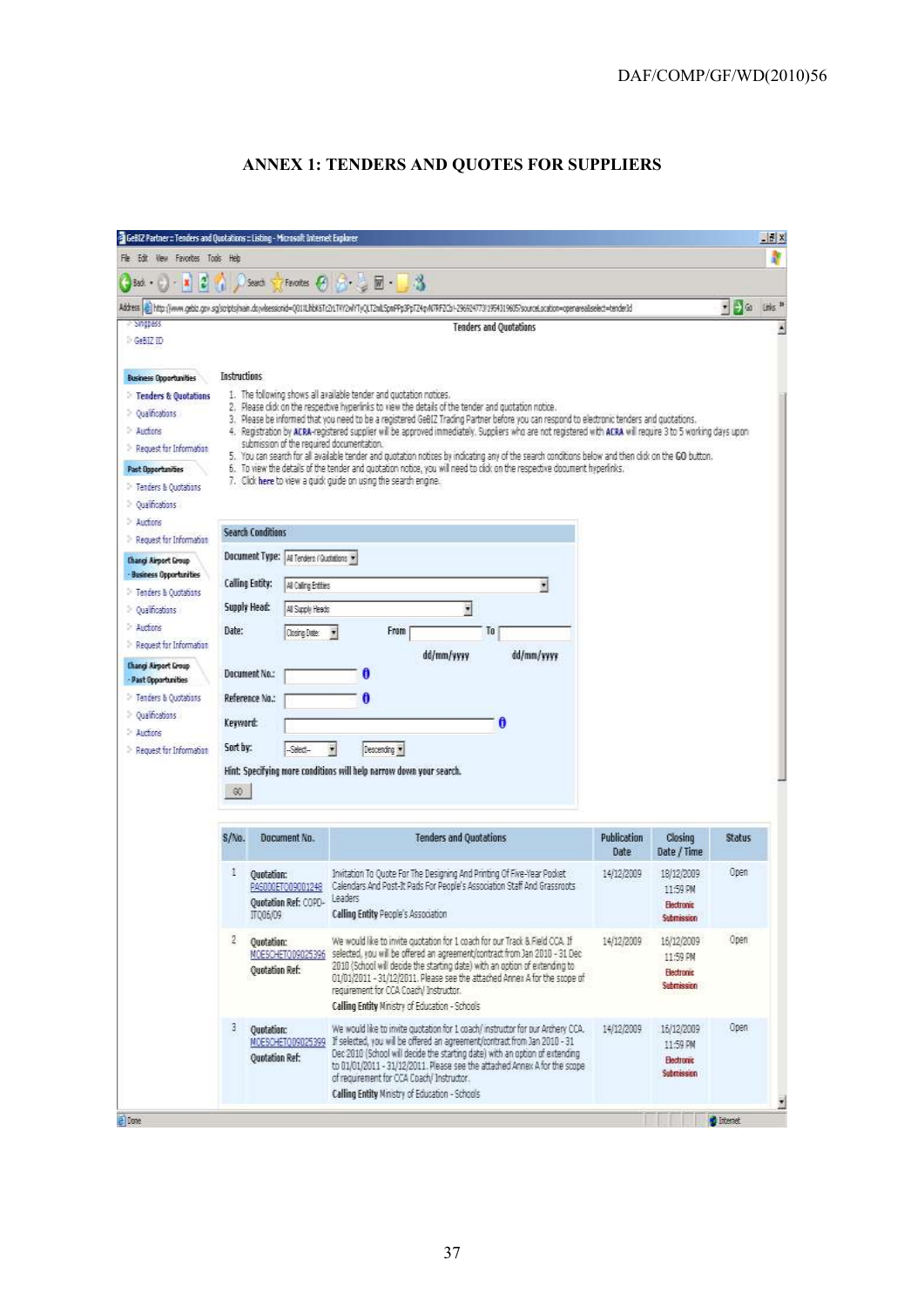### **ANNEX 2: PERIOD CONTRACTS FOR GPES PURCHASING NEEDS**

|                       | Gavenment Electronic Biz - Microsoft Internet Explorer                                                                                                                                                                                                       |                                |                                                  |                     |                             |            |      |                                                                                 | H |
|-----------------------|--------------------------------------------------------------------------------------------------------------------------------------------------------------------------------------------------------------------------------------------------------------|--------------------------------|--------------------------------------------------|---------------------|-----------------------------|------------|------|---------------------------------------------------------------------------------|---|
|                       | File Edit View Favorites Tools Help                                                                                                                                                                                                                          |                                |                                                  |                     |                             |            |      |                                                                                 |   |
| $-3d +$               | $\mathbf{x}$ 3 $\mathbf{A}$ $\mathbf{D}$ seat $\mathbf{D}$ Facetes $\mathbf{C}$ $\mathbf{C}$ $\mathbf{D}$ $\mathbf{D}$ $\mathbf{D}$ $\mathbf{D}$                                                                                                             |                                |                                                  |                     |                             |            |      |                                                                                 |   |
|                       | Address   http://intranet.gebiz.gov.sg/scripts/welcome.do                                                                                                                                                                                                    |                                |                                                  |                     |                             |            |      | $\bullet$ $\bullet$ $\bullet$ $\bullet$ $\bullet$ $\bullet$ $\bullet$ $\bullet$ |   |
| Instructions:         | 1. Please specify the search criteria and click                                                                                                                                                                                                              | Search                         | I to search for the product or service required. |                     |                             |            |      |                                                                                 |   |
| Search By             |                                                                                                                                                                                                                                                              |                                |                                                  |                     |                             |            |      |                                                                                 |   |
|                       | Item Description:                                                                                                                                                                                                                                            |                                |                                                  |                     |                             | n Tps      |      |                                                                                 |   |
|                       | F Search within Attachments                                                                                                                                                                                                                                  |                                |                                                  |                     |                             |            |      |                                                                                 |   |
|                       | Contract Title Keyword:                                                                                                                                                                                                                                      |                                |                                                  |                     |                             |            |      |                                                                                 |   |
| Supplier Name:        |                                                                                                                                                                                                                                                              |                                |                                                  |                     |                             |            |      |                                                                                 |   |
|                       | Tender/Quotation Ref. No.:                                                                                                                                                                                                                                   |                                |                                                  |                     |                             |            |      |                                                                                 |   |
|                       | Period Contract No.:                                                                                                                                                                                                                                         |                                |                                                  |                     |                             |            |      |                                                                                 |   |
| <b>Purchase Type:</b> |                                                                                                                                                                                                                                                              | -Select Purchase Type-         |                                                  |                     |                             |            |      |                                                                                 |   |
|                       | Search                                                                                                                                                                                                                                                       |                                |                                                  |                     |                             |            |      |                                                                                 |   |
| Listing               | E-Catalogue >> <u>All Catalogue</u> >> Event Organising, Food & Beverages -> Catering Services<br>The Search took 0.00 Seconds                                                                                                                               |                                |                                                  |                     |                             |            |      |                                                                                 |   |
|                       | <b>Item Description</b>                                                                                                                                                                                                                                      | Tender<br><b>Quotation Ref</b> | Period Contract No./<br><b>Expire Date</b>       |                     | Supplier Name UOM Indicator | Unit Price | Oty. |                                                                                 |   |
| L                     | NEETING RECEPTION: REFRESHMENT TOZ200800113 DSTOODECN09000013 REVADA FOOD & BACH PURCHASE 0.6000 SGD &<br>1 (SELF-COLLECT): S\$0.60 PER<br>HEAD: FROM 500 MIN PAX PER<br>ORDER TO 3000 PAV. Caterer is<br>closed for any catering on 3 Apr to 8<br>Apr 09.   |                                | 09/01/2011                                       | SERVICES PTE<br>133 |                             |            |      |                                                                                 |   |
| O.                    | 2 NEETING RECEPTION:REFRESHMENT TOZ200800113 DST000ECN09000013 REVADA FOOD & EACH PURCHASE 1.2000 SGD<br>3 (SELF-COLLECT): \$\$1.20 PER<br>HEAD: FROM 300 MIN PAX PER<br>ORDER TO 3000 PAX, Caterer is<br>closed for any catering on 3 - 8 Apr               |                                | 09/01/2011                                       | SERVICES PIE<br>HU  |                             |            |      |                                                                                 |   |
| S/No.                 | 3 VALUE BUFFET 3: (LUNCH)<br>DINNER): S\$7.00 PER HEAD: 3%<br>DISCOUNT FOR ORDER GREATER.<br>THAN S\$2000 DELIVERY CHARGE<br>SISSO/ORDER FOR NOT MEETING MY<br>PAX. MEN PAX ORDERED MUST NOT<br>BELOW 60%, DELIVERY CHARGE<br>\$80/TRIP BTWN NIDNIGHT TO 74M |                                | 09/01/2011                                       | SERVICES PTE<br>LTD |                             |            |      |                                                                                 |   |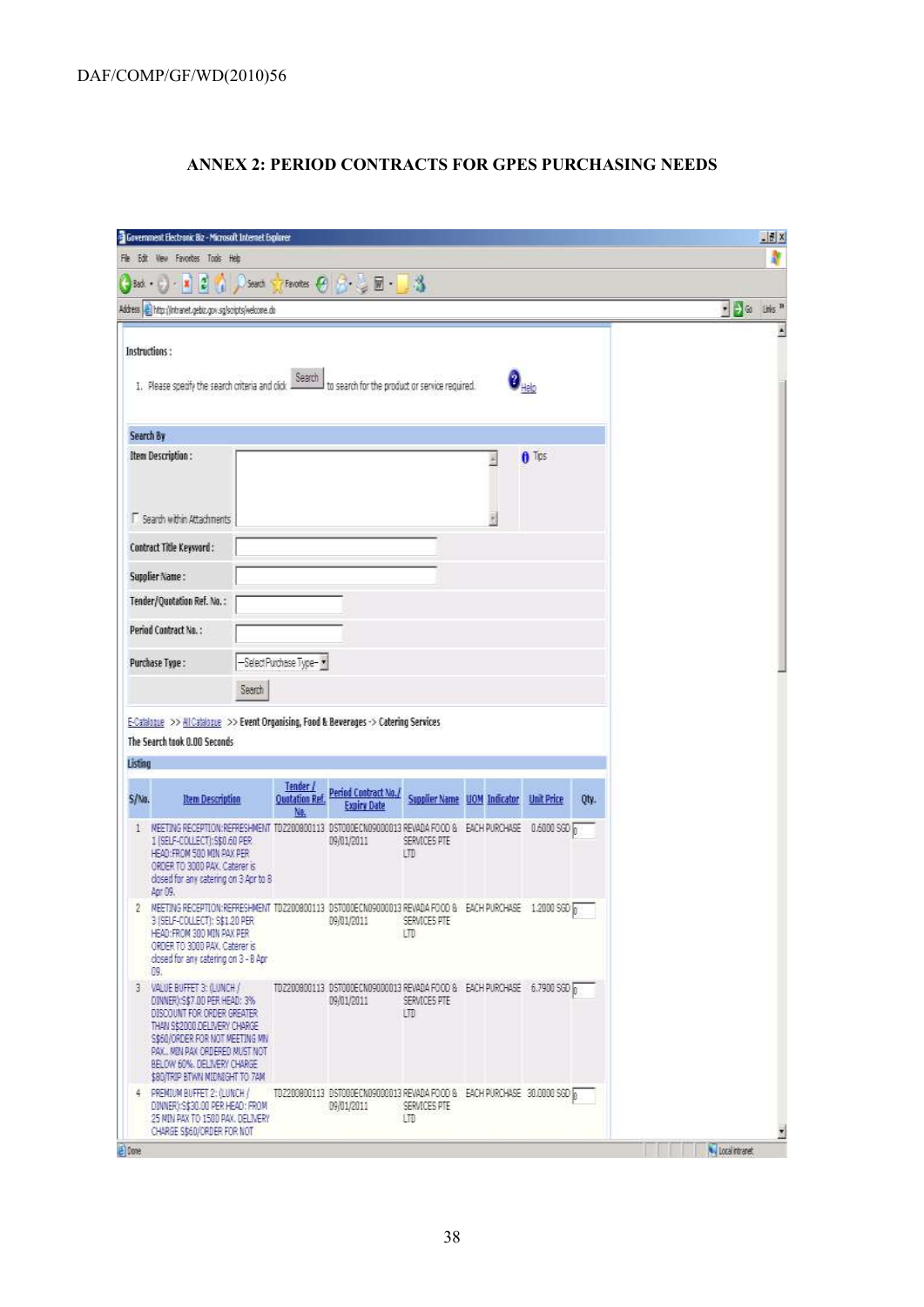#### **-- South Africa --**

1. This paper sets out the techniques used by the Competition Commission to tackle collusion in public procurement. The paper does not deal with corruption as the Commission's mandate is confined to competition matters and corruption in government or state owned entities is dealt with by other authorities and law enforcement agencies such as the Public Servants Commission, the National Treasury's contracts management divisions, the Special Investigations Unit, and the police.

2. The following techniques have been used by the Commission for tackling collusion in public procurement:

#### **I. Internal workshops**

3. In 2007, the Commission held a 3-day workshop with its staff to build on their skills in investigating suspected cartel activity with specific focus on collusive tendering. The workshop was facilitated by two staff members of the United States Department of Justice, Antitrust Division using a case study methodology with cases adapted to the South African context.

4. There are plans to create a dedicated cartels division within the Commission with the capacity to deal with increased workload arising from an increase in the number of corporate leniency applications. This division will also deal with cases of collusion public procurement. New staff recruited into this division will require further training in 2010.

#### **II. Certificates of Independent Bid Determination ("CIBD")**

5. The Commission has made submissions to the National Treasury proposing that its procurement processes be changed to include a requirement for suppliers to provide CIBDs when tendering. The National Treasury is keen to adopt this proposal and has indicated that it will include it in its procurement policy in 2010.

6. In addition, the Commission has also held 3 workshops/presentations with the state owned entity electricity supplier Eskom, which has identified bid rigging as one of its key concerns. Eskom is building power stations to increase its capacity to meet the electricity needs of the country. The Commission recommended *inter alia* that Eskom use the CIBD in its tender requirements. Eskom has subsequently incorporated this into its tender policy.

#### **III. The use of guidelines, such as "The OECD Guidelines for fighting bid rigging in public procurement"**

7. The Commission developed a pamphlet on "Bid Rigging" drawing heavily from the OECD's guidelines. This pamphlet is distributed to procurement officials at all Commission workshops on bidrigging.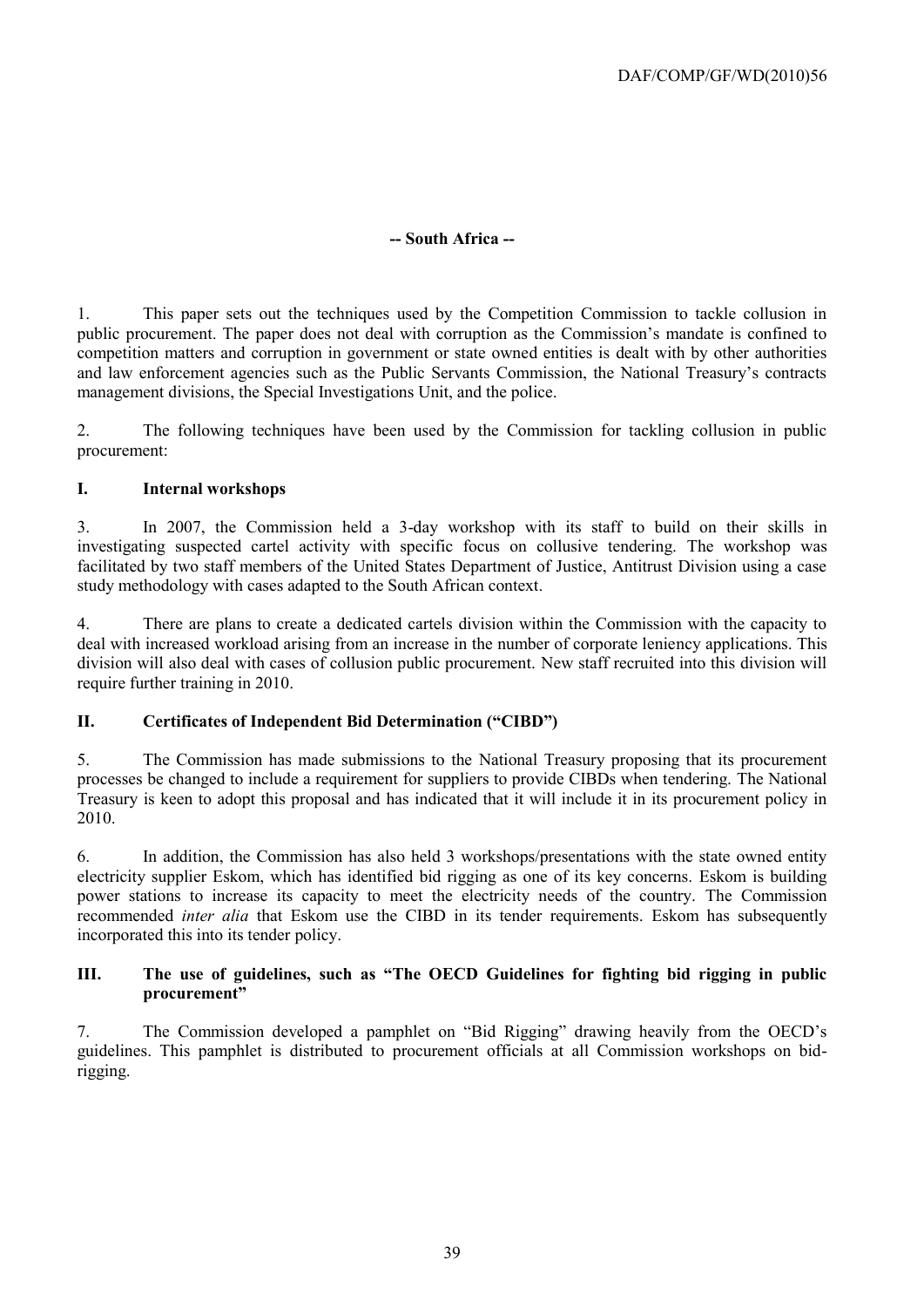#### **IV. Working with other parts of government to tackle collusion in public procurement**

8. In July 2009, the government established a Ministerial Task Team to "scrutinise public expenditure trends and propose cost-cutting measures as part of the government's response to the economic meltdown and the negative impact of the current recession on the national fiscus." This task team is tasked with *inter alia* preventing fraud and corruption in public procurement, although it makes no specific mention of bidrigging. The task team includes representatives from the National Treasury, Receiver of Revenue, Auditor General, Special Investigations Unit, and the Financial Intelligence Centre. The Commission will interact with the task team and advocate for special measures with respect to collusion in public procurement.

9. The Commission is committed to working with the National Treasury which is the custodian of public procurement policy. Several workshops have been held addressing approximately 250 procurement officials from national and provincial government departments. These workshops are as follows:

- The Commission presented to the National Treasury's Contract Management Division (former State Tender Board) in August 2008.
- The Commission held a workshop on tackling bid rigging for national government departments in November 2008. The target audience for this workshop was the government procurement practitioners as well as the chairpersons of Adjudicative Committees.
- In response to the National Treasury's request that the Commission cascade the workshops to their provincial treasury departments, the Commission held provincial workshops on tackling bid rigging in the Western Cape; the Eastern Cape; KwaZulu Natal and Gauteng.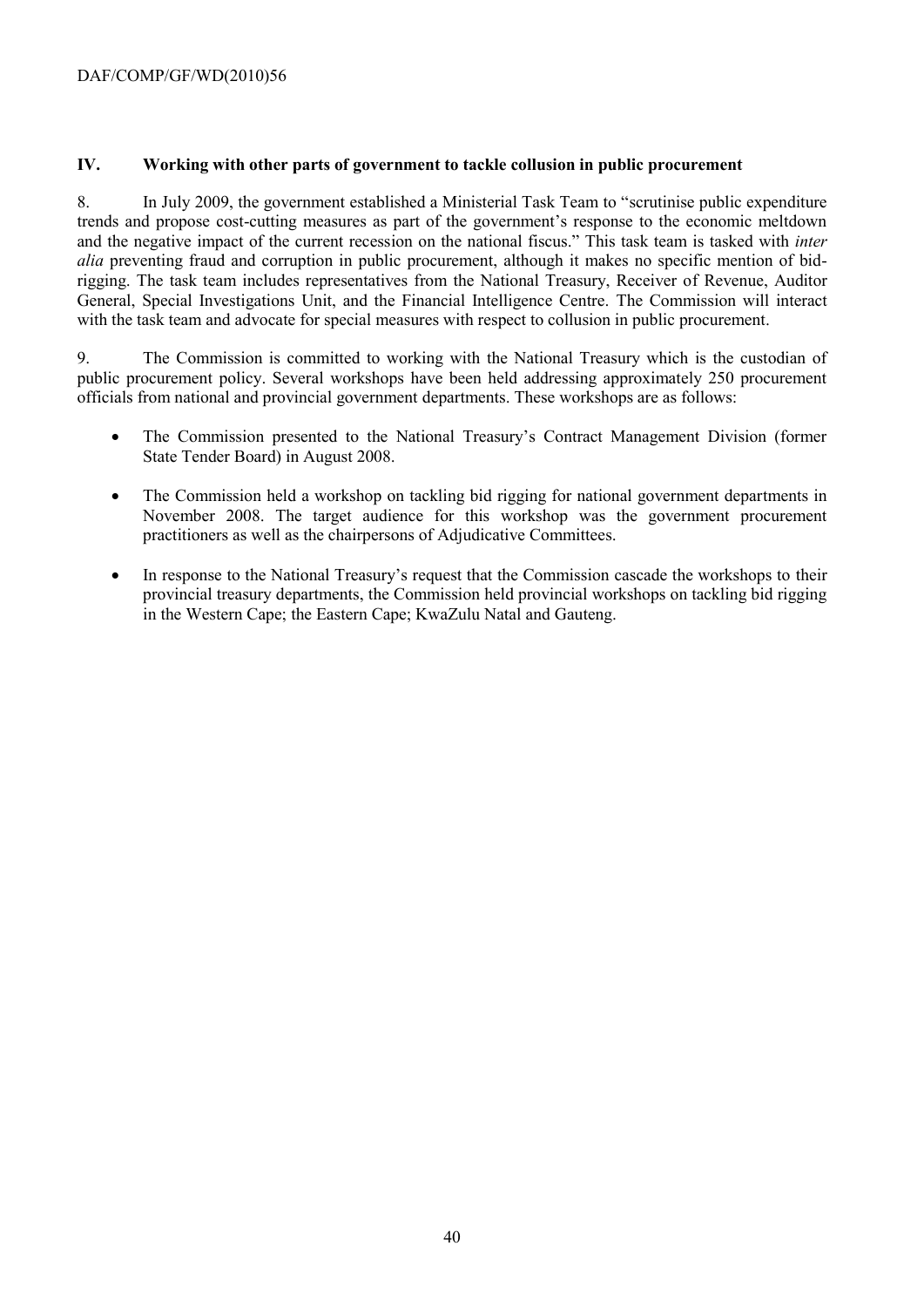#### **-- Tunisia --**

#### **Présentation de deux cas pratique de PAC**

#### **A. Marché public : Approvisionnement d'un établissement public en pain (Lycée)**

#### *I L'Indice*

- Source de l'indice: Direction régionale du commerce,
- Objet de l'indice: offres de couverture
- Les parties concernées : les 3 soumissionnaires (boulangeries) dans l'appel d'offre

#### *II L'Enquête*

- Le marché pertinent : Fourniture du pain pour les besoins d'un lycée.
- Les pratiques relevées :
	- Offres de couverture établis en concertation afin de faire croire à l'acheteur public qu'il existe une concurrence réelle et d'orienter l'établissement public vers l'offre voulue (pré-désignée).
- Les preuves :
	- les preuves documentaires : concernent les offres financières émanant des candidats :
- Au niveau de la présentation de l'offre : utilisation de la même écriture et le même police de caractère (documents remplis par la même personne)
- Au niveau du contenu de l'offre : le contenu des offres se présente comme suit:
	- Une soumission qui propose une offre des prix inférieurs aux deux autres soumissions (soumissionnaire pré-désigné),
	- Deux offres identiques et plus élevées que l'offre du soumissionnaire pré-désigné,

|                                           | Prix unitaire (dinars tunisien) |                 |  |  |  |
|-------------------------------------------|---------------------------------|-----------------|--|--|--|
| Les offres                                | Gros pain (250g)                | Baquette (250g) |  |  |  |
| L'offre la "moins-disante" (pré-désignée) | 0.210                           | 0.190           |  |  |  |
| Offre de couverture 1                     | 0.220                           | 0.200           |  |  |  |
| Offre de couverture 2                     | 0.220                           | 0.200           |  |  |  |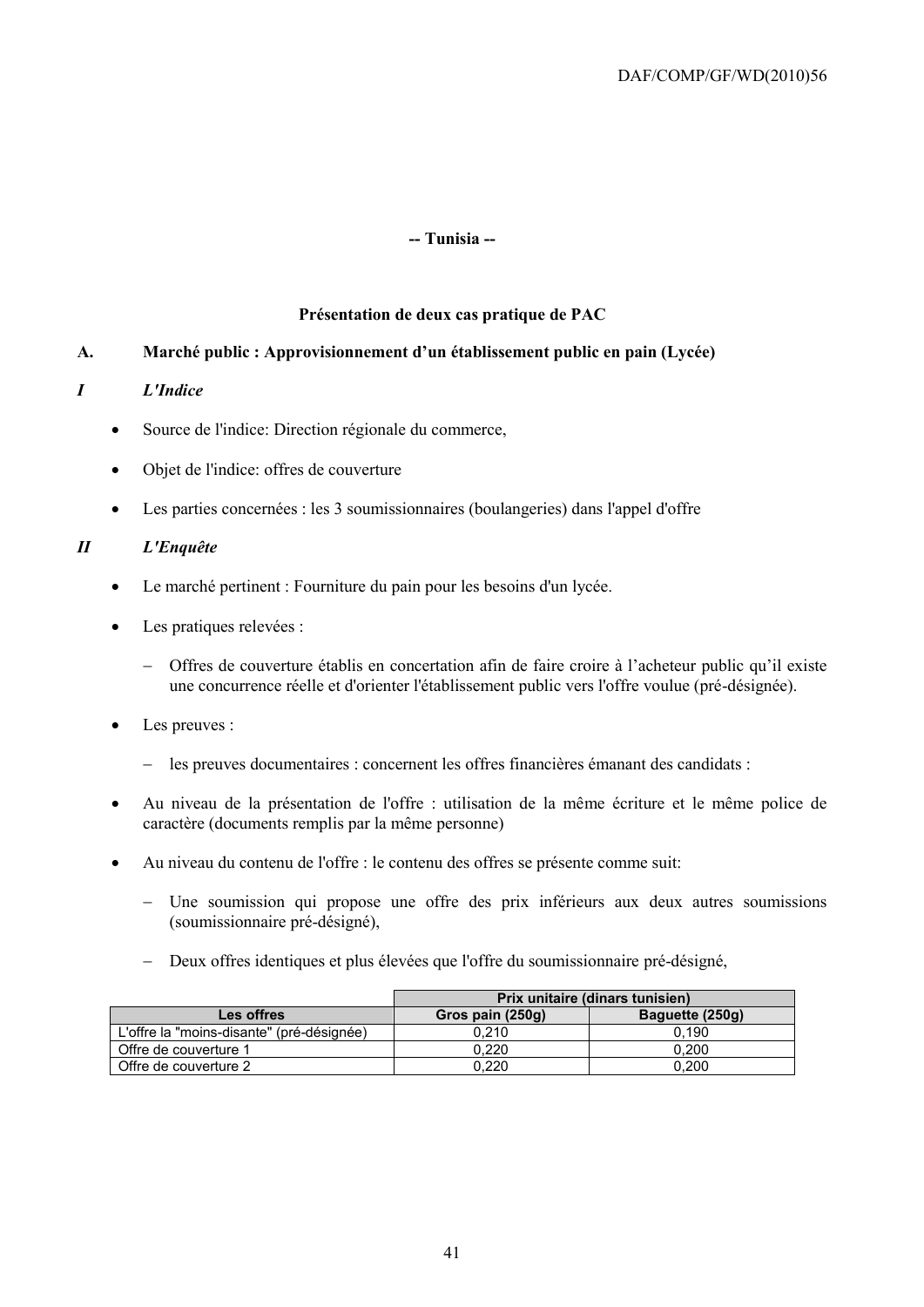les déclarations (PV d'audition): le résumé du contenu des PV d'audition des parties concernées se présente comme suit :

| Les soumissionnaires               | Contenu des déclarations                                                                                                                                                                                             |  |  |  |
|------------------------------------|----------------------------------------------------------------------------------------------------------------------------------------------------------------------------------------------------------------------|--|--|--|
| Soumissionnaire (1)<br>pré-désigné | • Ancienneté dans l'approvisionnement de l'établissement concerné<br>(depuis environ 3 années consécutives),<br>· élaboration du contenu des offres des autres candidats,                                            |  |  |  |
| Soumissionnaire (2)                | • La non rédaction du contenu de l'offre,<br>· Son intervention se limite à la simple signature de l'offre et à<br>l'apposition du cachet de l'entreprise,                                                           |  |  |  |
| Soumissionnaire (3)                | • La non rédaction du contenu de l'offre,<br>• Son intervention se limite à la simple signature de l'offre et<br>l'apposition du cachet de l'entreprise,<br>• l'absence d'intention de participer à l'appel d'offre, |  |  |  |

#### *III Saisine du conseil de la concurrence*

Requête :

1. Le 16 décembre 2002 le ministre chargé du commerce a saisi le conseil de la concurrence contre ces trois soumissionnaires pour entente illicite ayant pour objet la présentation d'offres de complaisances et de couvertures afin de fausser le libre jeu de la concurrence.

#### *IV Décision du conseil : Décision n° 2145 du 25 décembre 2003*

2. Sur la base de l'article 34 de la loi n° 91-64 relative à la concurrence et aux prix, le conseil de la concurrence a infligé des amendes à l'encontre des trois parties concernées par la pratique d'entente illicite:

- Le principal acteur (soumissionnaire pré-désigné) : 4 % du chiffre d'affaire,
- Les deux autres soumissionnaires : 2% du chiffre d'affaire,

#### *V Les suites de l'affaire*

Recours en appel de la décision du conseil de la concurrence

3. La décision du conseil de la concurrence a fait l'objet d'un recours en appel sur la base de l'article 21 de la loi n° 91-64 relative à la concurrence et aux prix,

4. Le tribunal administratif en tant que cour d'appel a rendu son jugement le 15 novembre 2006 en confirmant la décision du conseil de la concurrence. (Décision n° 24898 du 15 novembre 2006).

#### **B. Marché public : Approvisionnement d'un Établissement public en viande rouge**

#### *I L'indice*

- Source de l'indice : Direction Régionale du Commerce.
- Objet de l'indice: Pratiques des prix d'éviction et offres de couverture par des soumissionnaires dans les appels d'offre publics relatifs à la fourniture de viandes rouges pour des établissements d'enseignement pour l'année scolaire 2006-2007.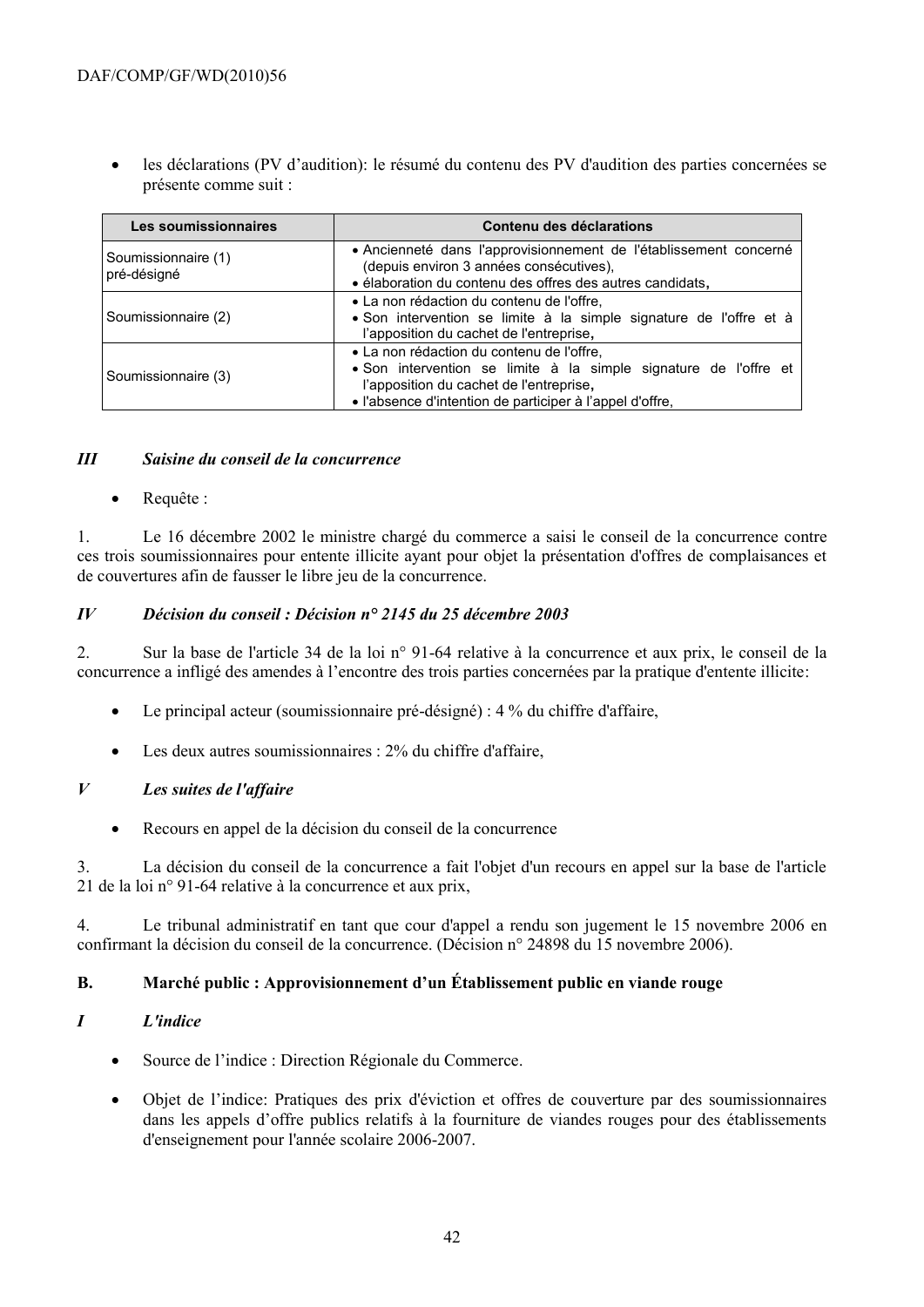Parties concernées: Trois soumissionnaires (commerçants de viandes rouges)

#### *II L'enquête*

a) La délimitation du marché pertinent:

5. Dans les marchés publics, l'objet de l'appel d'offre est le marché pertinent. Il s'agit ici de l'approvisionnement d'un établissement d'enseignement en viande.

- b) Caractéristiques du marché pertinent:
- 6. Au niveau de la demande :
	- Besoins annuels des Établissements publics d'éducation
		- Bovines: 86 Tonnes
		- Ovines : 13 Tonnes
	- Nombre d'appels d'offre:

|                                   | י ההפ<br>LUU | 000c      | <b>2006</b> |
|-----------------------------------|--------------|-----------|-------------|
| <b>Nb</b><br>، ا ہ<br>∟ חופי<br>◡ | ັ            | n,<br>. . | - -         |

Au niveau de l'offre: L'ensemble des soumissions présentées par les candidats:

|                                       | 2004 | 2005 | 2006 |
|---------------------------------------|------|------|------|
| Nb des<br>offreurs Participants       |      |      |      |
| Nb des<br>titulaires<br>; des marchés |      |      |      |

- 7. Aspects juridiques et réglementaires*:*
	- La loi n° 91-64 du 29 juillet 1991 relative à la concurrence et aux prix telle que modifiée et révisée par les autres lois.
	- Code de la comptabilité publique.
	- [Décret n° 2002-3158 du 17 décembre 2002, portant réglementation des marchés publics](javascript:onclick=AfficheFiche(%224223%22)) telle que modifié et révisé.
	- c) Les pratiques relevées:
	- Abus de position dominante du soumissionnaire 1(S1) sur le marché pertinent,
	- Collusion entre soumissionnaires: offres de couverture des soumissionnaires 2 et 3 pour tromper l'acheteur public sur le niveau et l'intensité de la concurrence.
	- Échange d'information entre les trois soumissionnaires.
	- Détermination de l'abus de la position dominante sur le dit marché :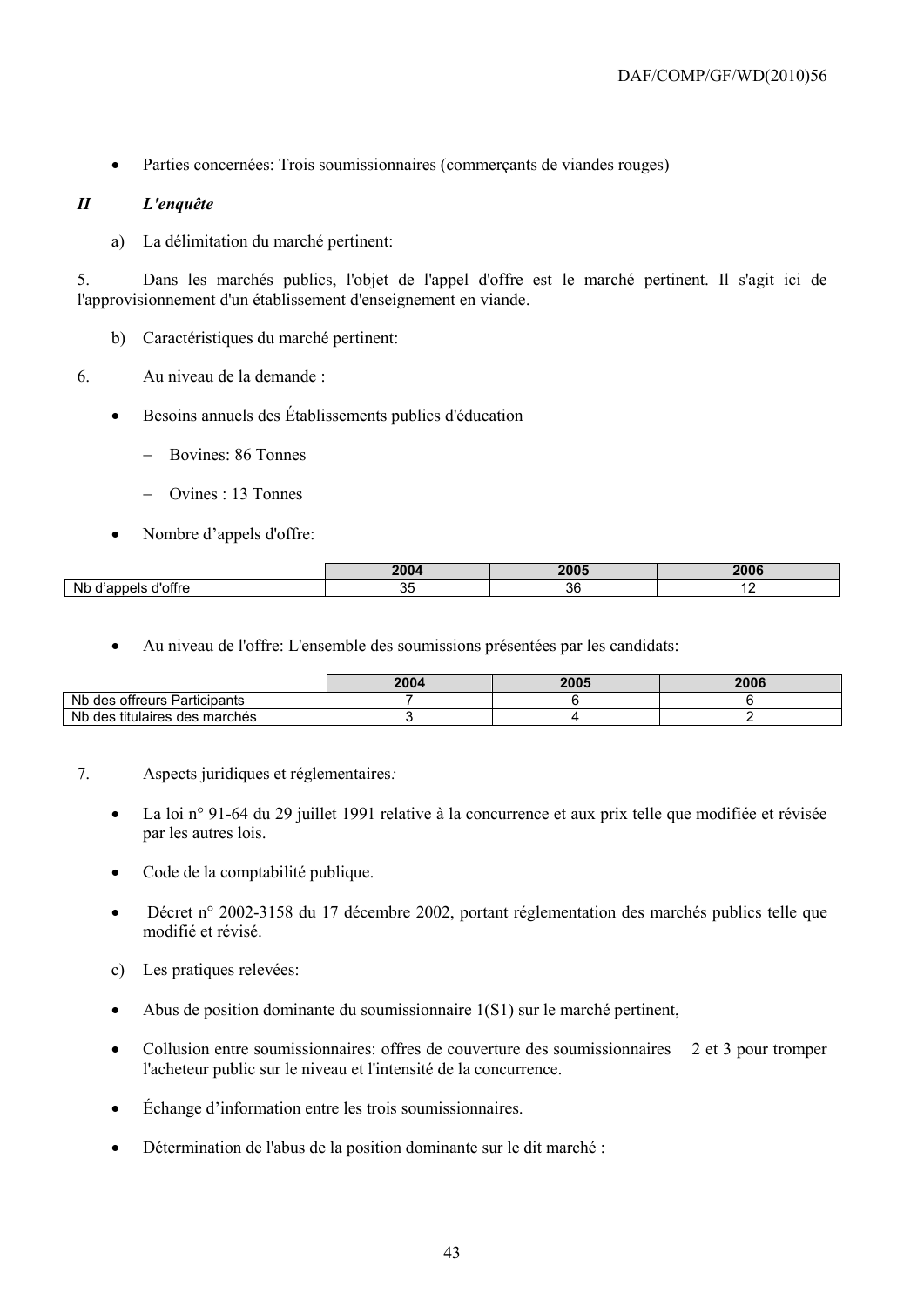La position dominante:

|                                                | 2004   | 2005   | 2006   | Total   |
|------------------------------------------------|--------|--------|--------|---------|
| Nb d'appels d'offres                           | 35     | 36     | 12     | 83      |
| Valeur totales des offres (DT)                 | 576760 | 687677 | 682703 | 1947140 |
| Nb des AO obtenues par le S1                   | 33     | 31     | 11     | 75      |
| Valeur totales des offres obtenues par S1 (DT) | 534085 | 612662 | 680183 | 1826930 |
| Part du marché en valeur (%)                   | 92.6   | 89     | 99.6   | 93,8    |
| Pourcentage des offres obtenues                | 94.2   | 86.1   | 91.6   | 90,3    |

- 8. Manifestation de l'abus de la position dominante:
	- Pratique de prix d'éviction dans les appels d'offres concurrentiels (plusieurs soumissionnaires) et la compensation par la pratique d'un prix plus élevé (allant jusqu' au double) lors de la soumission dans les appels d'offres non concurrentiels,
- 9. Moyens de preuve:
	- Comparaison des prix proposés et pratiqués par S1 dans les divers marchés qui montrent des écarts importants entre ses soumissions allant jusqu'au double dans la viande bovine,
	- Pratique des offres de prix très bas : acte répétitif durant une période de 3 ans.

| <b>Viande Bovine</b> | Offre des Prix du soumissionnaire (1)<br>D/KG |                              |  |  |  |  |
|----------------------|-----------------------------------------------|------------------------------|--|--|--|--|
| Année :              | Absence des concurrents                       | <b>Plusieurs concurrents</b> |  |  |  |  |
| 2005                 | 5.                                            |                              |  |  |  |  |
| 2006                 |                                               | 4.9                          |  |  |  |  |

- Absence de justification économique des prix très bas offerts et pratiqués par S1 qui se situent à environ 65 % de la moyenne des prix de gros sur les marchés de bestiaux durant cette période. Sachant que le S1 n'est ni éleveur ni producteur,
- Les déclarations de S1 dans lesquelles, il a avoué que ces offres de prix ne couvrent pas ses couts (achat, transport, stockage…)
- 10. Collusion entre soumissionnaires :
	- a) Objet:
	- La présentation d'offres de couverture par les S2 et S3 a permis au soumissionnaire S1 de remporter le marché pour 6 appels d'offres concernant l'année 2004,
	- Échange d'information lors de la présentation des offres financières.
	- b) Les moyens de preuve:
	- L'analyse des offres financières révèle un écart très important entre les prix de S2 et S3 et celui de S1,
	- Prix très élevés dans les six marchés objet de la collusion par rapport à la moyenne des prix du marché.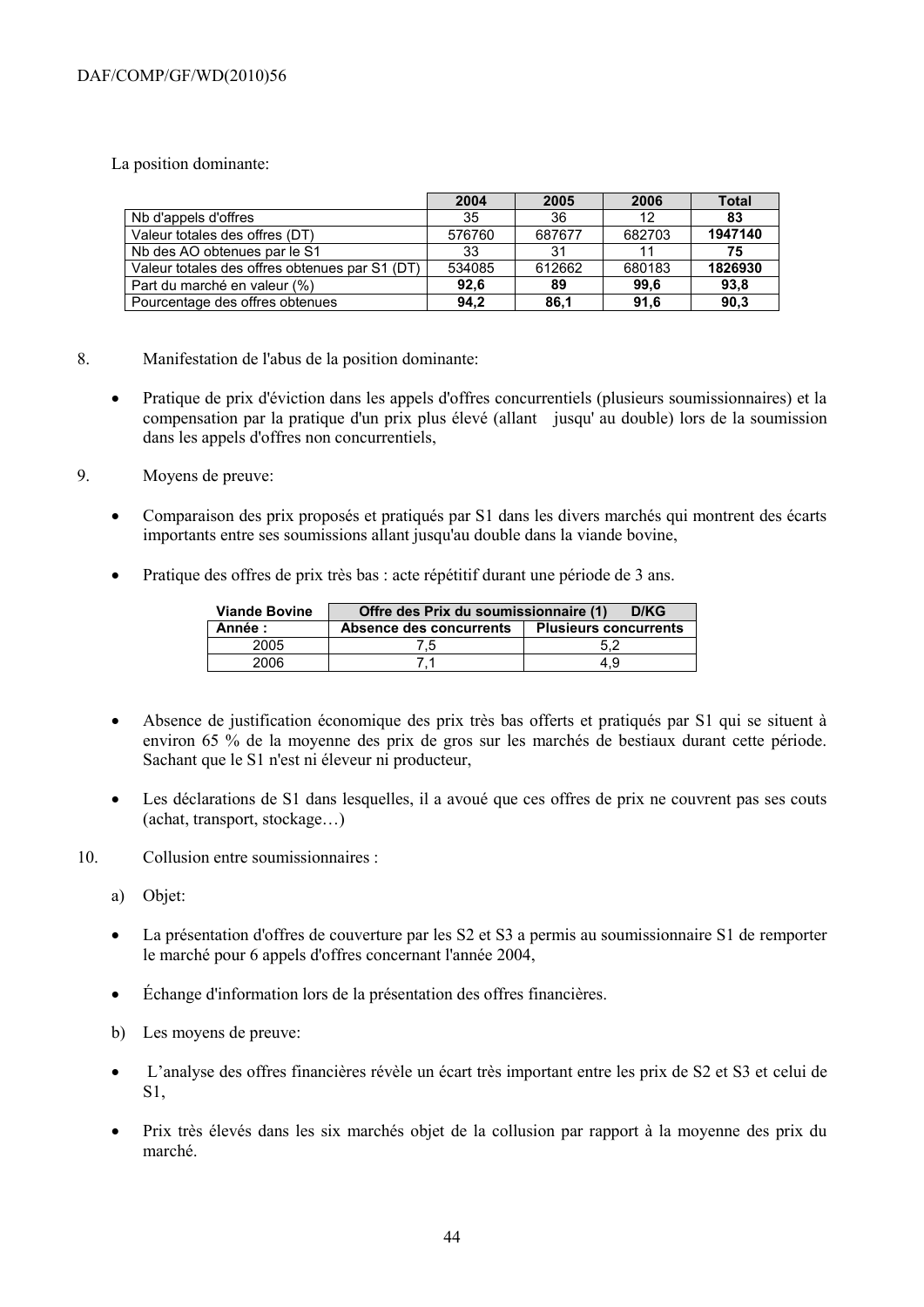- Déclarations des soumissionnaires S1 et S2 et S3,
- Liens familiaux entre les soumissionnaires.

#### *III Décision du C.C n 81159 du 31/12/2008:*

11. Le conseil a infligé des sanctions pécuniaires s'élevant au total à 25 milles dinars (environ 14,7 Milles Euros) et se répartissant de la manière suivante :

- $\bullet$  15 000 dinars pour S1,
- 5 000 dinars pour S2,
- 5 000 dinars pour S3.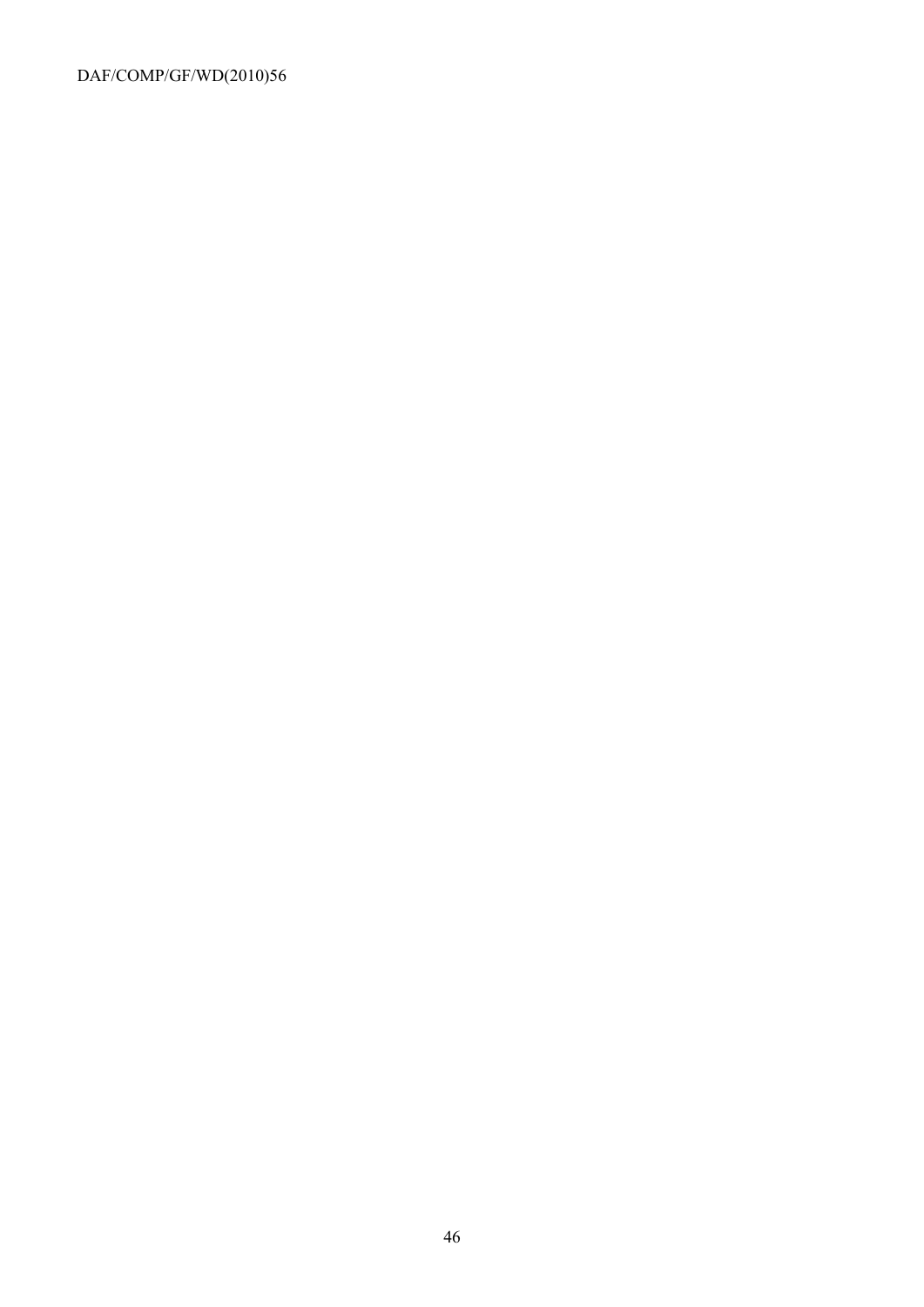#### **-- United States --**

#### **Outreach and Training Programmes**

1. In the United States, attorneys at the U.S. Department of Justice Antitrust Division (DOJ) have for many years spent considerable time conducting outreach and training programmes for public procurement officials and government investigators, including investigators who work for other government agencies that solicit bids for various projects. These outreach programmes help develop an effective working relationship between the DOJ officials who have the expertise concerning investigating and prosecuting bid rigging, and public procurement officials and government investigators who are in the best position to detect and prevent bid rigging on public procurement contracts. DOJ officials advise procurement officials on how their procedures can be changed to decrease the likelihood that bid rigging will occur and on what bidding patterns and types of behaviour they and their investigators should look for to detect bid rigging. In turn, procurement officials and investigators often provide the key evidence that results in a successful bid-rigging prosecution. Our experience has been that this team effort among public procurement officials, government investigators, and DOJ attorneys has contributed to a significant decrease in bid rigging on public procurement in the United States over the last twenty to thirty years.

2. This paper provides an overview of the Antitrust Division's public procurement outreach and training programmes. Part 1 sets forth the purposes of these programmes. Part 2 describes the use of publications – brochures, newsletters – as tools of outreach programmes. The key features of an effective outreach presentation are laid out in Part 3. Part 4 describes the Certificate of Independent Price Determination, a critical tool in preserving competition in public procurement, and Part 5 notes the relationship between corruption and bid-rigging violations. Part 6 describes a recent DOJ training initiative aimed at safeguarding the ongoing economic stimulus programme, and Part 7 concludes.

#### **1. Purposes of Public Procurement Outreach and Training Programmes**

3. Public procurement outreach and training programmes serve a number of purposes. First, these programmes help educate public procurement officials and government investigators about the costs of bid rigging. Because bid-rigging conspiracies often last for many years, government purchasers, and therefore taxpayers, pay much more for goods and services than they should because they were deprived of the full benefits of competition. Furthermore, if companies are successful in rigging bids on one type of product or service, they may be tempted to rig bids on other products and services, causing additional harm to government purchasers.

4. Second, outreach programmes help educate public procurement officials and government investigators about what they should look for in order to detect bid rigging and various types of fraud with respect to government procurement. This enables procurement officials and investigators to detect illegal conduct earlier and more frequently, resulting in more successful prosecutions and greater deterrence. In the United States, procurement officials have frequently provided the initial evidence of bid rigging or other procurement violations based on indications of illegal conduct that they observed. Some of these cases are discussed in more detail in paragraph 15 below.

5. Third, outreach programmes educate public procurement officials about what they can do to protect themselves from bid rigging or other procurement violations. Antitrust agency officials provide advice about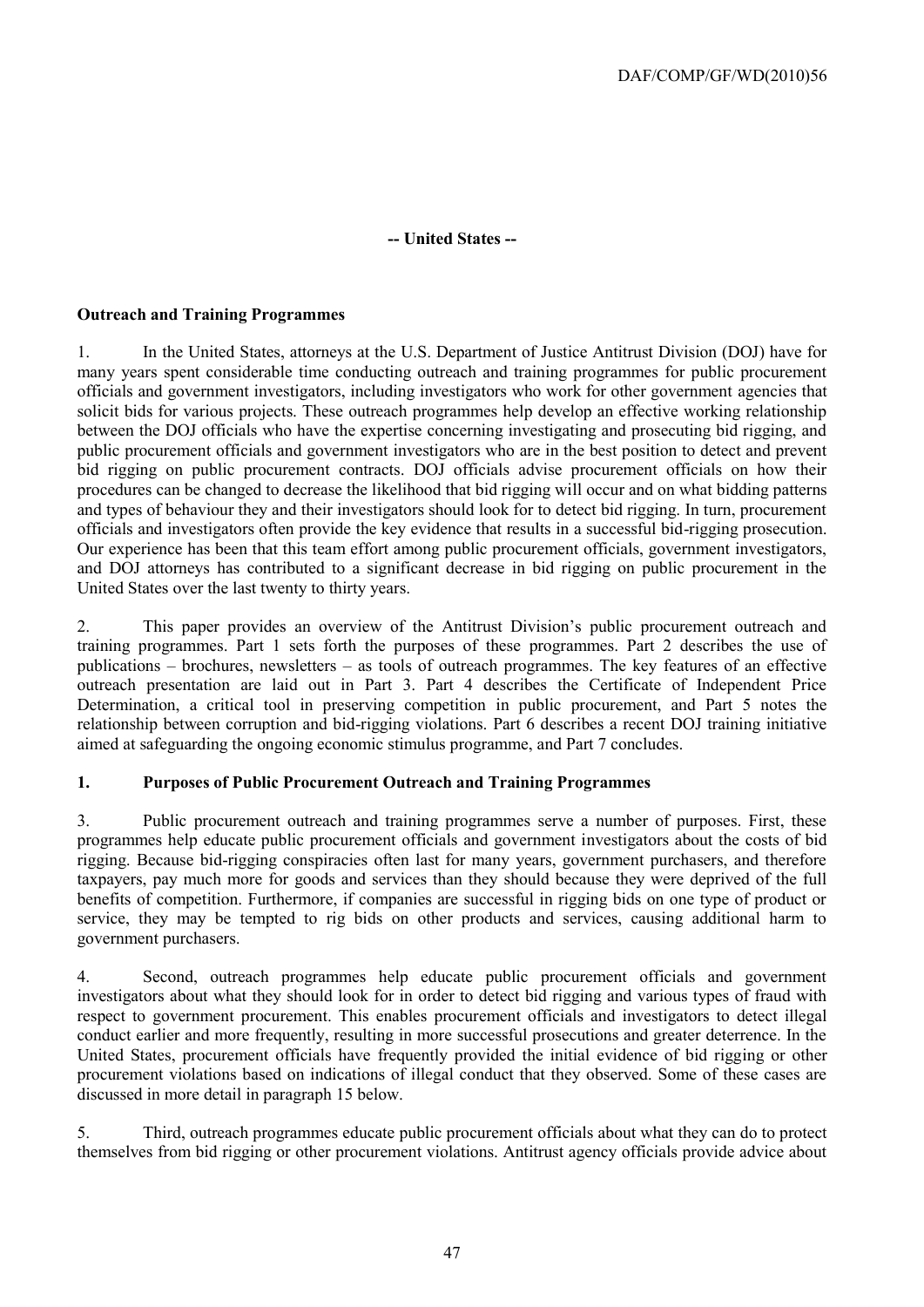techniques that procurement officials can use to make it less likely that their programme will become the victim of a bid-rigging scheme. For example, in certain circumstances DOJ attorneys have advised procurement officials to combine work into larger contracts so that competitors outside the local geographic area will decide that it is profitable to bid on the contracts, resulting in more competition for each contract. DOJ attorneys also advocate that all government purchasers require bidders to submit and sign a Certificate of Independent Price Determination. The details of this certificate and why it should be used are discussed in more detail in paragraphs 17-18 below.

6. Fourth, outreach programmes help develop a close working relationship between public procurement officials, government investigators, and antitrust agency officials. This is a critical goal of an outreach programme. Procurement officials are sometimes reluctant to report illegal activity partly because they think they will be blamed for its occurrence on their watch. During outreach programmes, antitrust agencies should assure procurement officials that if bid rigging occurs they will be the victims of a conspiracy that was carried out in secret without their knowledge; procurement offices and antitrust agencies have the same interest in trying to prevent and prosecute bid rigging. The statistics indicate that the joint efforts of public procurement officials, government investigators, and DOJ attorneys have reduced the amount of bid rigging on public procurement in the U.S. In the 1970s and 1980s, a majority of overall criminal antitrust prosecutions in the U.S. were for bid rigging, primarily involving public procurement. Most notable in terms of the number of cases was bid rigging on the construction of roads and on the sale of milk to schools. During this time period, the Antitrust Division filed hundreds of cases involving bid rigging on road building and the sale of milk. More recently, the proportion and total number of bid-rigging prosecutions has declined.

7. Finally, as will be discussed more fully below in paragraphs 19-20, sometimes public procurement officials are in fact involved in bid rigging and other illegal conduct that undermines competition, in the form of kickbacks or other remuneration received from companies that submit bids. Outreach programmes serve to warn any procurement officials who are tempted to participate in this type of conduct that the government will vigorously prosecute such violations and to encourage honest procurement officials to report violations by corrupt co-workers.

#### **2. The Use of Publications to Make an Outreach Programme More Effective**

8. Brochures – In the United States, DOJ attorneys provide brochures to public procurement officials and government investigators to make outreach programmes more effective. These documents explain the antitrust laws and what procurement officials and investigators should look for to determine if bid rigging or other procurement violations are occurring. Copies of these brochures can be obtained using the Internet: 1) "Price Fixing, Bid Rigging, and Market Allocation Schemes: What They Are and What To Look For" ("Bid Rigging Brochure") can be found at http://www.justice.gov/atr/public/guidelines/211578.pdf; and "An Antitrust Primer For Federal Law Enforcement Personnel" can be found at http://www.justice.gov/atr/public/guidelines/209114.pdf.

9. Newsletters – Offices within the Antitrust Division publish newsletters that discuss certain cases that have been prosecuted during the previous year and various issues of importance to public procurement officials, government investigators, and others. For example, a four-page, colour newsletter published by the Chicago Field Office in the fall of 2008 was distributed to about 1,700 recipients, including federal, state, and local public procurement officials and government investigators.

#### **3. Key Features of an Effective Outreach Presentation**

10. Explain the legal standard for a violation – In the United States, this means an emphasis on the fact that under U.S. law the *agreement* to rig bids is the crime. In other countries, the legal standard may be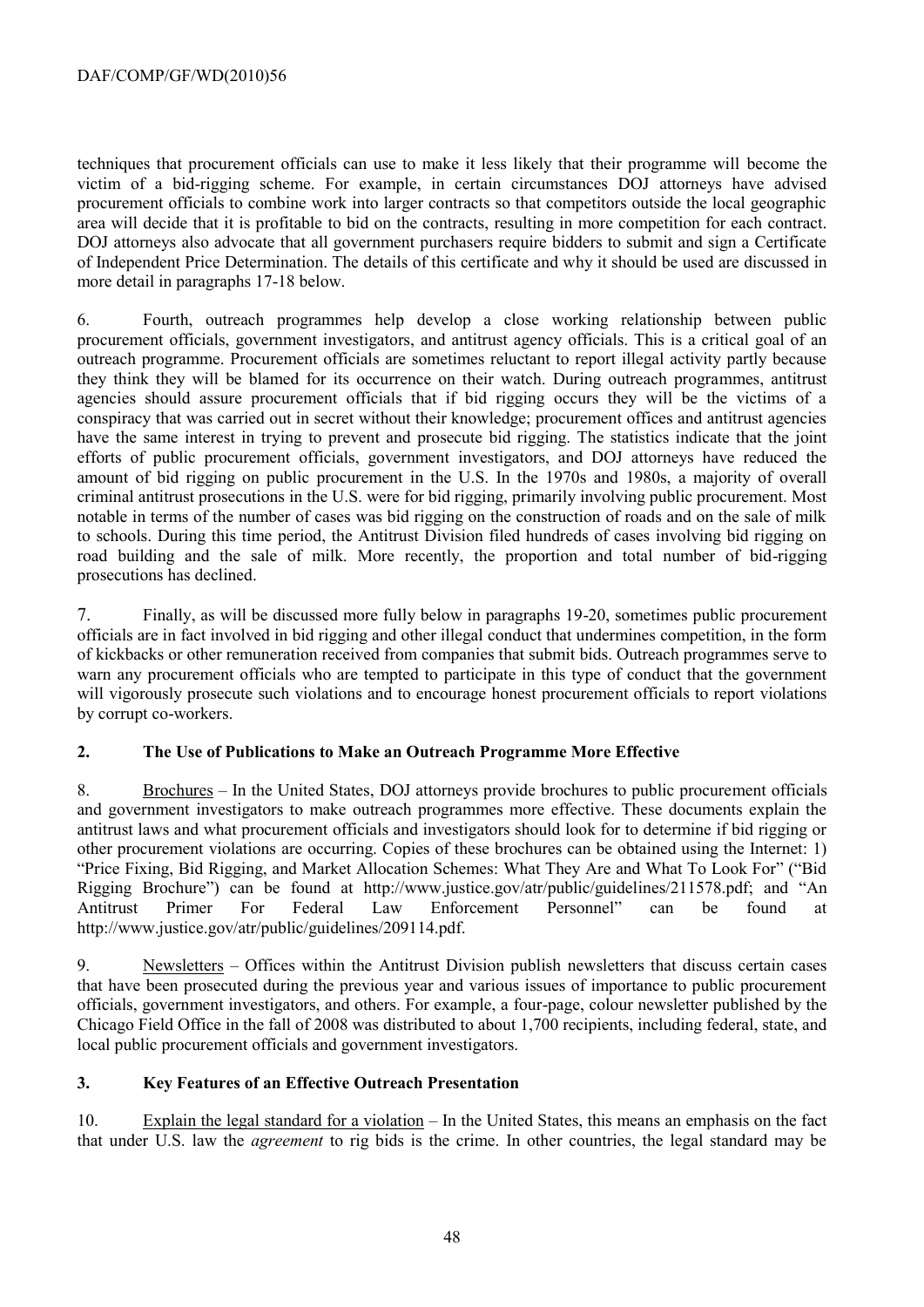different, but it is important for antitrust agency officials to educate public procurement officials and government investigators about what conduct constitutes the violation. If the procurement officials and investigators do not clearly understand this, they will not know what to look for and report to the authorities. In U.S. outreach programmes, DOJ attorneys also explain the differences between bid rigging, price fixing, and market allocation, and what procurement officials and investigators should look for with respect to each violation.

11. Explain how antitrust investigations are conducted – During outreach programmes, antitrust agency attorneys explain the procedures used to conduct an investigation. In the United States, these procedures include taping conversations with the assistance of co-operating witnesses, using search warrants and wiretaps, conducting unannounced "drop-in" interviews, and using grand jury subpoenas for documents and testimony. Also, DOJ attorneys discuss the Corporate Leniency Policy which may enable a co-operating company to avoid prosecution.

12. Discuss Penalties for Bid Rigging and Other Antitrust Violations – Outreach programmes provide an opportunity to explain the maximum penalties which companies and individuals can receive for bid rigging and other procurement violations. It is useful to cite specific examples of successful prosecutions: instances in which companies have received substantial fines and individuals have been sentenced to lengthy jail terms.

13. Discuss Indicators of Bid Rigging – A key part of U.S. outreach programmes is a discussion of factors suggesting that bid rigging may be taking place. For example, a pattern where company A wins a contract one year, and company B wins the next year, with each taking turns in subsequent years, may reveal that the companies are engaged in a bid-rotation scheme. Another indicator of bid rigging occurs when the same errors (misspelled words and typographic or arithmetic errors) are evident in bids submitted by allegedly competing companies. This, of course, suggests the companies prepared the bids in concert. Yet another indicator involves the situation where a new company enters the bidding unexpectedly, and at a much lower price than the bids of the other companies that traditionally submit bids on a contract. This pattern may indicate that the new entrant was bidding competitively and that the traditional companies had been rigging their bids and winning contracts at high, non-competitive prices.

14. Encourage procurement officials to report anything suspicious – As previously discussed, public procurement officials may be reluctant to report their suspicions that illegal conduct is occurring. Antitrust agency officials should encourage procurement officials and investigators to contact them if procurement officials or investigators have *any* concerns that bid rigging or other procurement violations may be occurring. Antitrust agency officials should also assure procurement officials that they are always willing to talk about procurement concerns. Sometimes antitrust agency officials will decide that there is insufficient evidence to open an investigation based on what the procurement official or investigator has observed, but other times they will investigate and develop a case.

15. Give examples of matters in which procurement officials have played a key role – It is very useful to provide specific examples of actual cases that have been developed with the assistance of public procurement officials. This will demonstrate to procurement officials that action will be taken when they report their suspicions. Each country will have its own examples to use, but in the United States, DOJ attorneys have used the following examples in outreach programmes:

 Two companies supplied nylon filament for paintbrushes made by prisoners at a federal prison. There were ninety contracts over seven years. The two companies co-ordinated their bidding such that each company won fifty percent of the contract each year. This pattern was identified by two procurement auditors when they happened to discuss these contracts over lunch. They reported their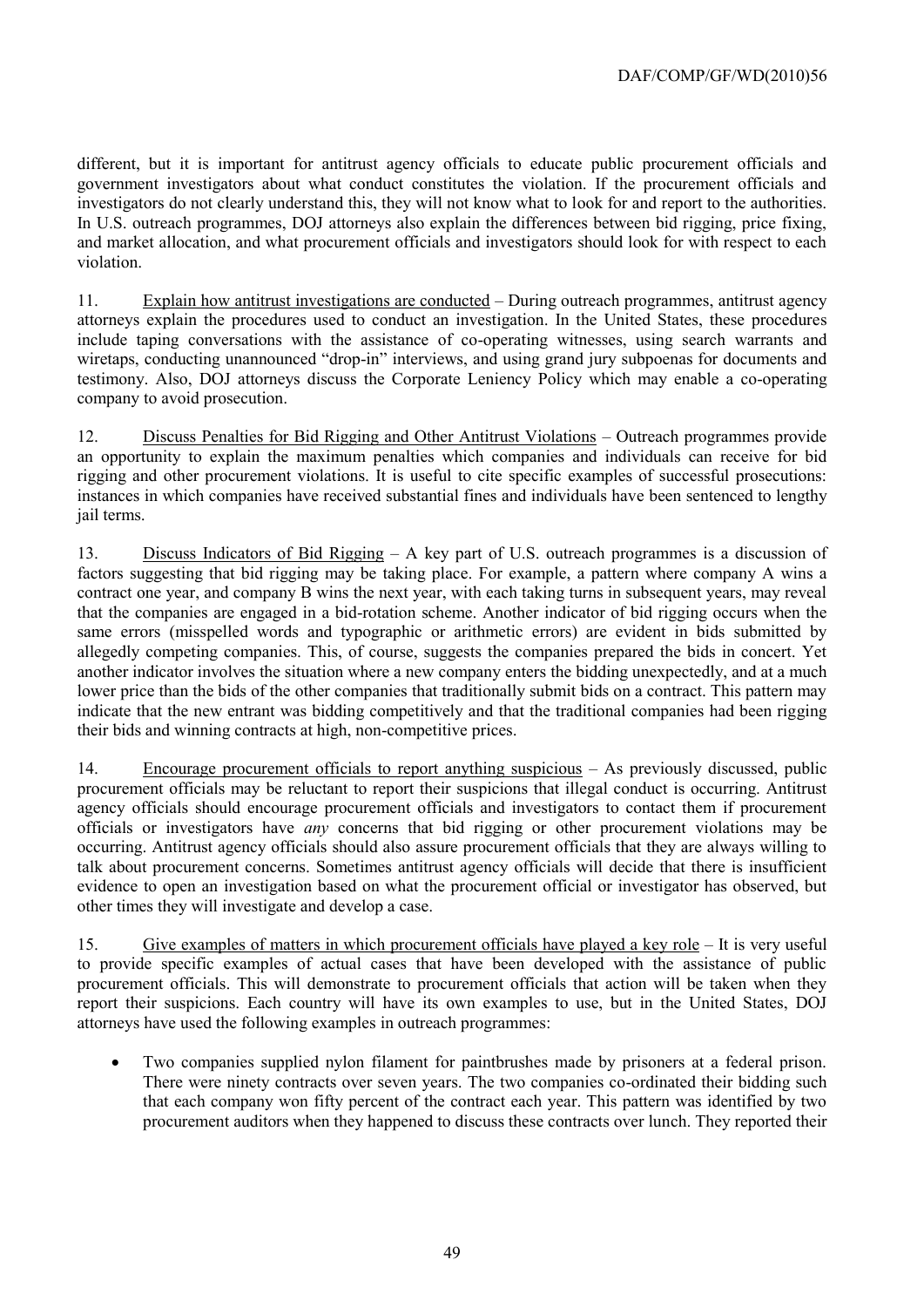concerns, and after an investigation by the DOJ, the companies and their executives were successfully prosecuted for bid rigging;

- Two companies submitted bids for the repair of certain government equipment damaged by a storm. Each company submitted a cover letter with its bid expressing its interest in performing the work. A procurement official noticed that each cover letter contained the same typographical error (an unnecessary word), which was as follows: "Please give us a call **us** if you have any question." The procurement official was concerned that the companies had colluded on their bids and he reported his concerns to the Antitrust Division. Following a full investigation, the companies and individuals involved were prosecuted and convicted for bid rigging and other violations;
- The government sought to buy four types of gloves: 1) women's dress gloves; 2) women's outdoor gloves; 3) men's dress gloves, and 4) men's outdoor gloves. The government intended to award four contracts, one for each type of glove. Four companies submitted bids on these contracts. A government procurement official noticed that the bids submitted resulted in each company winning one of the contracts. The official believed that the contracts had been allocated among the companies submitting bids and reported his concerns. Following a DOJ investigation, the companies and culpable individuals were successfully prosecuted for bid rigging.

16. Discuss Other Crimes Which May Be Prosecuted – In U.S. outreach programmes, DOJ attorneys explain to public procurement officials and government investigators that the DOJ prosecutes various types of fraud and other violations in addition to violations of the antitrust laws. This is important for a couple of reasons. First, some violations that severely undermine the procurement process, such as kickback schemes, may not be violations of U.S. antitrust laws; such conduct can only be prosecuted as fraud or other nonantitrust violations. Second, when the DOJ investigates these schemes it may determine that bid rigging is occurring and that procurement officials are being paid a kickback or bribe to facilitate the collusion. The prosecution of kickback schemes with respect to government procurement is discussed in more detail below in paragraphs 19-20.

#### **4. Certificate of Independent Price Determination – What It Is and Why It Is Important?**

17. A Certificate of Independent Price Determination has been used in the United States for government procurement by federal (but not necessarily state or local) agencies since 1985. Basically, this document requires each company that submits a bid to sign a statement under oath that it has neither agreed with its competitors about the bids which it will submit nor disclosed bid prices to any of its competitors or attempted to convince a competitor to rig bids. The key part of the certificate states:

- The offeror certifies that :
	- The prices in this offer have been arrived at independently, without, for the purpose of restricting competition, any consultation, communication, or agreement with any other offeror or competitor relating to (i) those prices, (ii) the intention to submit an offer, or (iii) the methods or factors used to calculate the prices offered,
	- The prices in this offer have not been and will not be knowingly disclosed by the offeror, directly or indirectly, to any other offeror or competitor before bid opening (in the case of a sealed solicitation) or contract award (in the case of a negotiated solicitation), unless otherwise required by law, and
	- No attempt has been made or will be made by the offeror to induce any other concern to submit or not to submit an offer for the purpose of restricting competition.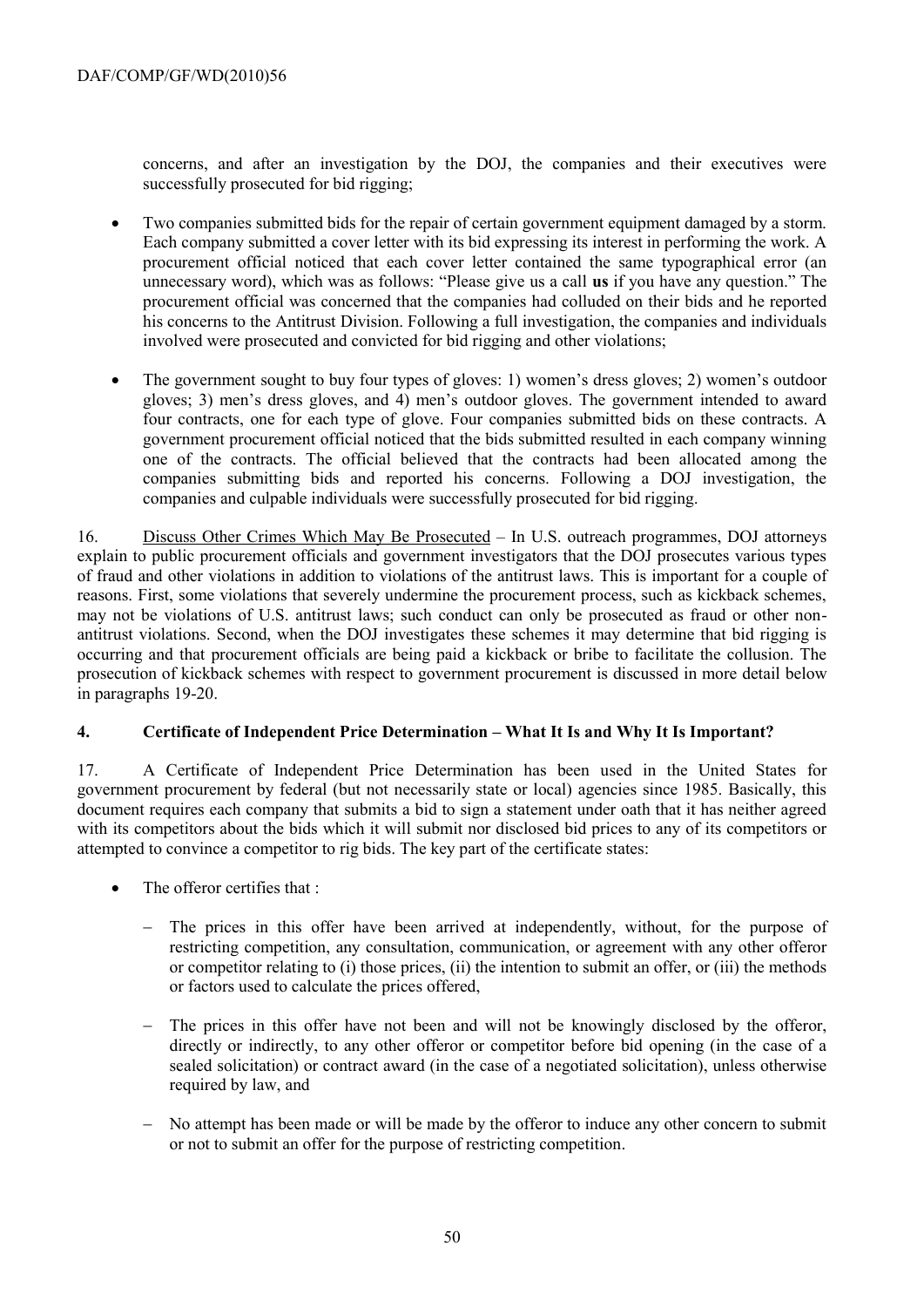18. Under U.S. law, evidence that a company lied in its Certificate of Independent Price Determination is a criminal violation. This is very important because it means that the company can be prosecuted if the only evidence is that it disclosed bid prices to its competitors or attempted to convince its competitors to rig bids, even if there is insufficient evidence to prove that the competitors actually agreed on prices or on who would win the project for which bids were submitted.

#### **5. Investigations Involving Kickbacks and Other Improper Conduct by Procurement Officials**

19. In some cases, there may be evidence that kickbacks or bribes are being paid to procurement officials who are responsible for awarding contracts. In the initial stages of the investigation, it may not be clear whether the companies involved are also engaged in bid rigging. However, in a number of cases DOJ attorneys have developed evidence that corrupt procurement officials were paid off to facilitate a bid-rigging scheme.

20. It is important to determine whether corrupt procurement officials are assisting collusion among bidders. Kickbacks and bribes typically leave a paper trail showing money passing from the person paying the kickback or bribe to the corrupt procurement official. These types of cases are important because of the need to remove corrupt public procurement officials and to assure the public and suppliers that the bidding process is legitimate.

#### **6. Proactive Initiative to Safeguard Large Government Expenditures: Antitrust Division Programme to Protect Economic Recovery Stimulus Programmes from Fraud, Waste, and Abuse**

21. In May 2009, the Antitrust Division announced the details of an initiative aimed at preparing government officials and contractors to recognise and report efforts by parties to unlawfully profit from stimulus projects that are being awarded as part of The American Recovery and Reinvestment Act of 2009. The Recovery Act, a multi-billion dollar economic stimulus programme, was signed into law by President Obama on Feb. 17, 2009 as an effort to jumpstart the economy and to create or save jobs. The Antitrust Division's Recovery Initiative involves training procurement and grant officials, government contractors, and agency auditors and investigators, on techniques for identifying the "red flags of collusion" before stimulus awards are made and taxpayer money is unnecessarily wasted. The initiative makes available to agencies Antitrust Division competition experts who can evaluate procurement and programme funding processes. These Division experts make recommendations on "best practices" that may be adopted by the agencies to further protect processes from fraud, waste and abuse and maximise open and fair competition. Finally, the initiative commits the Antitrust Division to playing a significant role in assisting agencies to investigate and prosecute those who seek to or succeed in defrauding the government's efforts to maximise competition for stimulus funds.

22. The Antitrust Division's Recovery Initiative has had a significant impact. Since March 2009, in partnership with agency Inspector Generals handling stimulus funds, the Antitrust Division has already assisted in training thousands of federal and state procurement, grant and programme officials nationwide, with thousands more scheduled to be trained in the coming months. The Antitrust Division has also launched a Recovery Initiative Web site through which consumers, contractors and federal, state and local agencies, can review information about the antitrust laws and the Division's training programmes, request training, and report suspicious activity. The Web site is located at [http://www.justice.gov/atr/public/criminal/](http://www.justice.gov/atr/public/criminal/%0beconomic_recovery.htm) economic recovery.htm. This Web site is linked to [www.recovery.gov,](http://www.recovery.gov/) the official website of the Recovery Accountability and Transparency Board. The board is responsible for overseeing federal agencies to ensure that there is transparency and accountability for the expenditure of Recovery Act funds.